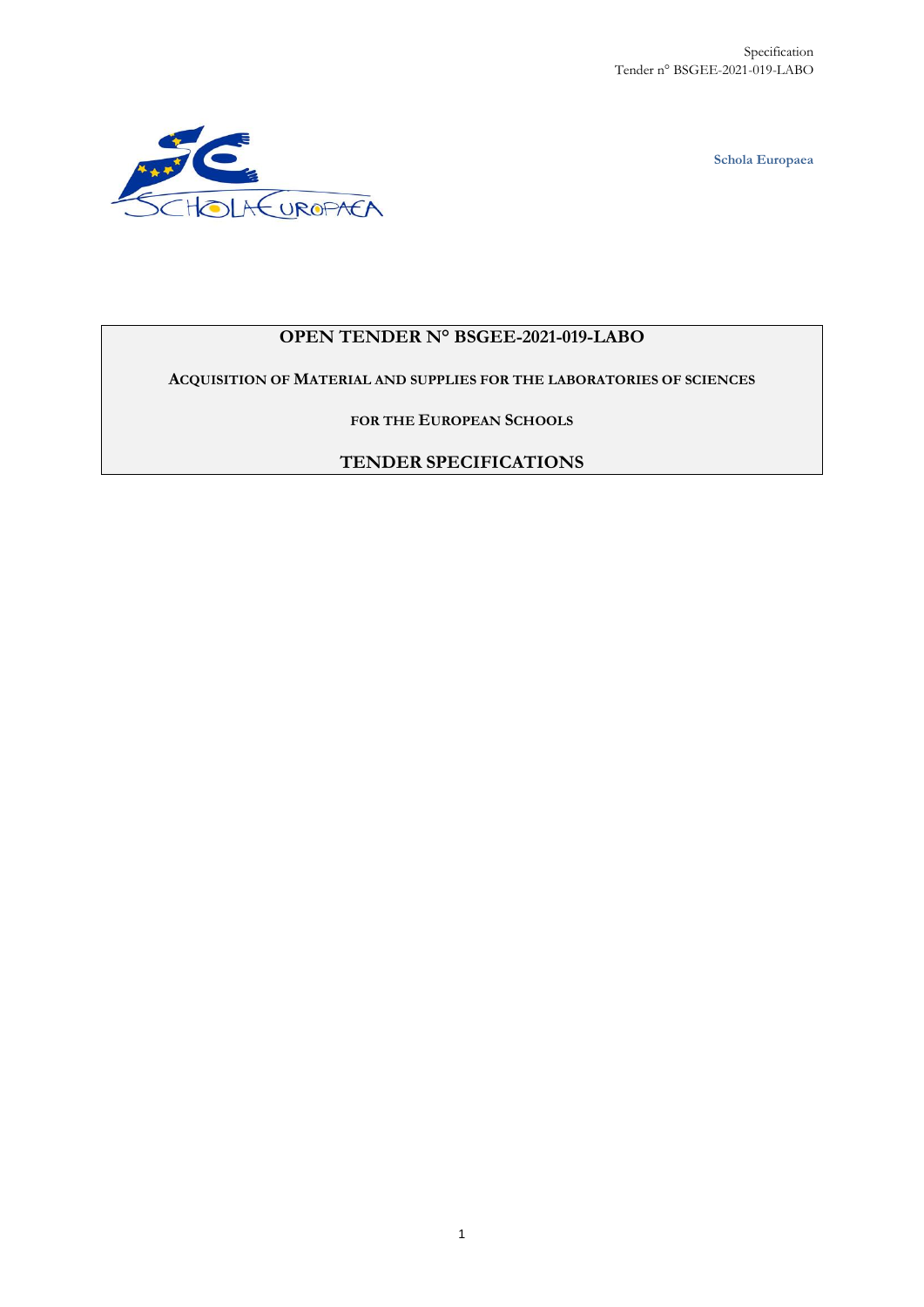# **TABLE OF CONTENTS**

| 1. |                                                                                   |
|----|-----------------------------------------------------------------------------------|
|    | 1.1. Contracting authority: who is the buyer and where is it located?  4          |
|    |                                                                                   |
|    |                                                                                   |
|    |                                                                                   |
|    | 1.5. Minimum technical requirements: what do we want to buy through this call for |
|    | 1.6. Place of performance: where will the contract be performed?  11              |
|    | 1.7. Nature of the contract: how will the contract be implemented? 12             |
|    | 1.8. Volume and value of the contract: how much do we plan to buy? 12             |
|    | 1.9. Duration of the contract: how long do we plan to use the contract? 13        |
| 2. |                                                                                   |
|    |                                                                                   |
|    | 2.2. Rules on access to procurement: who may submit a tender?  14                 |
|    | 2.3. Ways to submit a tender: how can economic operators organise themselves to   |
| 3. |                                                                                   |
|    |                                                                                   |
|    |                                                                                   |
|    | 3.3. Compliance with the minimum requirements of the Tender specifications 22     |
|    |                                                                                   |
|    |                                                                                   |
| 4. |                                                                                   |
|    |                                                                                   |
|    | 4.2. Content of the tender: what documents to submit with the tender? 26          |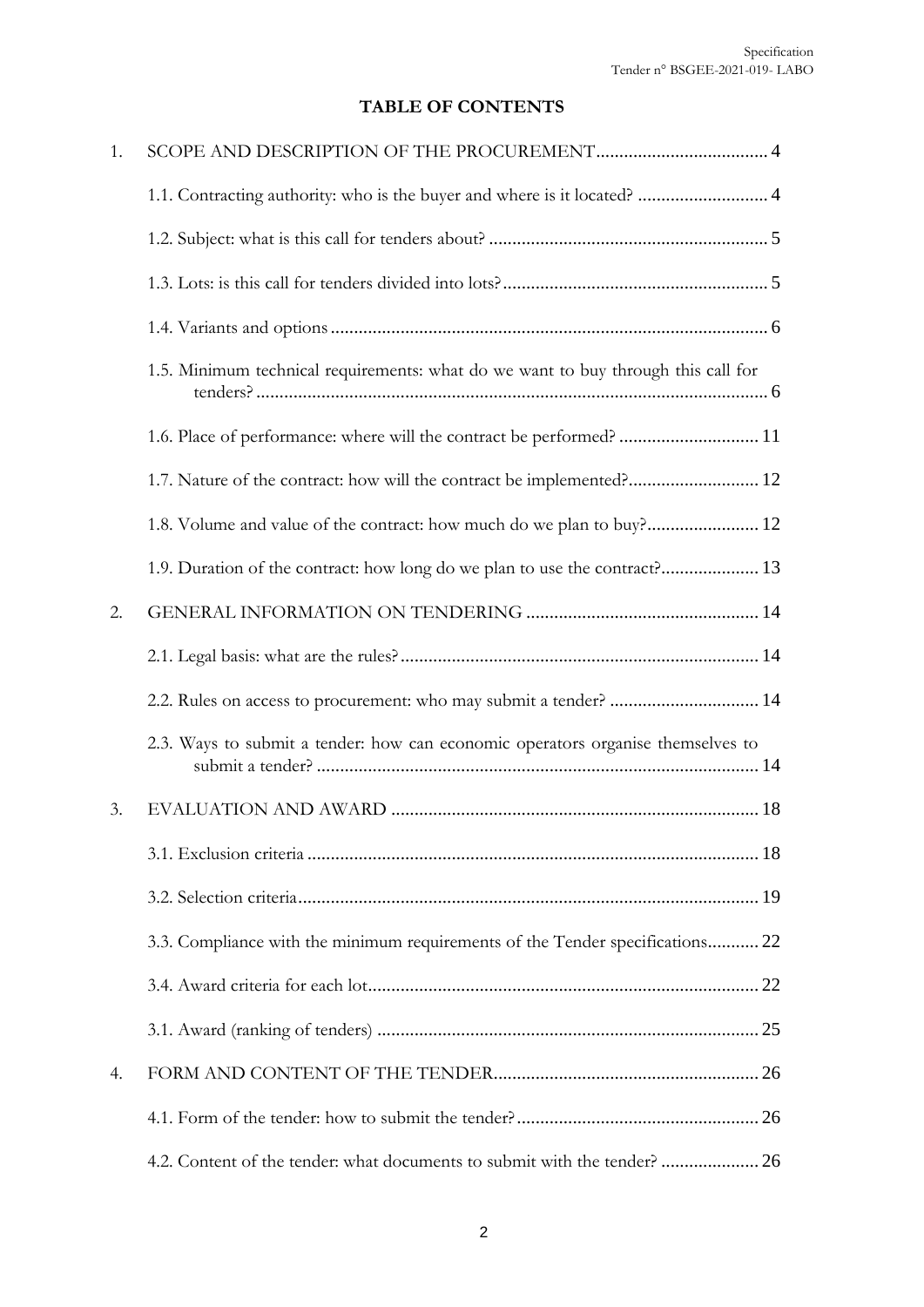|    | 4.4. Confidentiality of tenders: what information and under what conditions can it be |  |
|----|---------------------------------------------------------------------------------------|--|
| 5. |                                                                                       |  |
|    |                                                                                       |  |
|    |                                                                                       |  |
|    | Annex 2. Declaration on Honour on exclusion and selection criteria 43                 |  |
|    |                                                                                       |  |
|    |                                                                                       |  |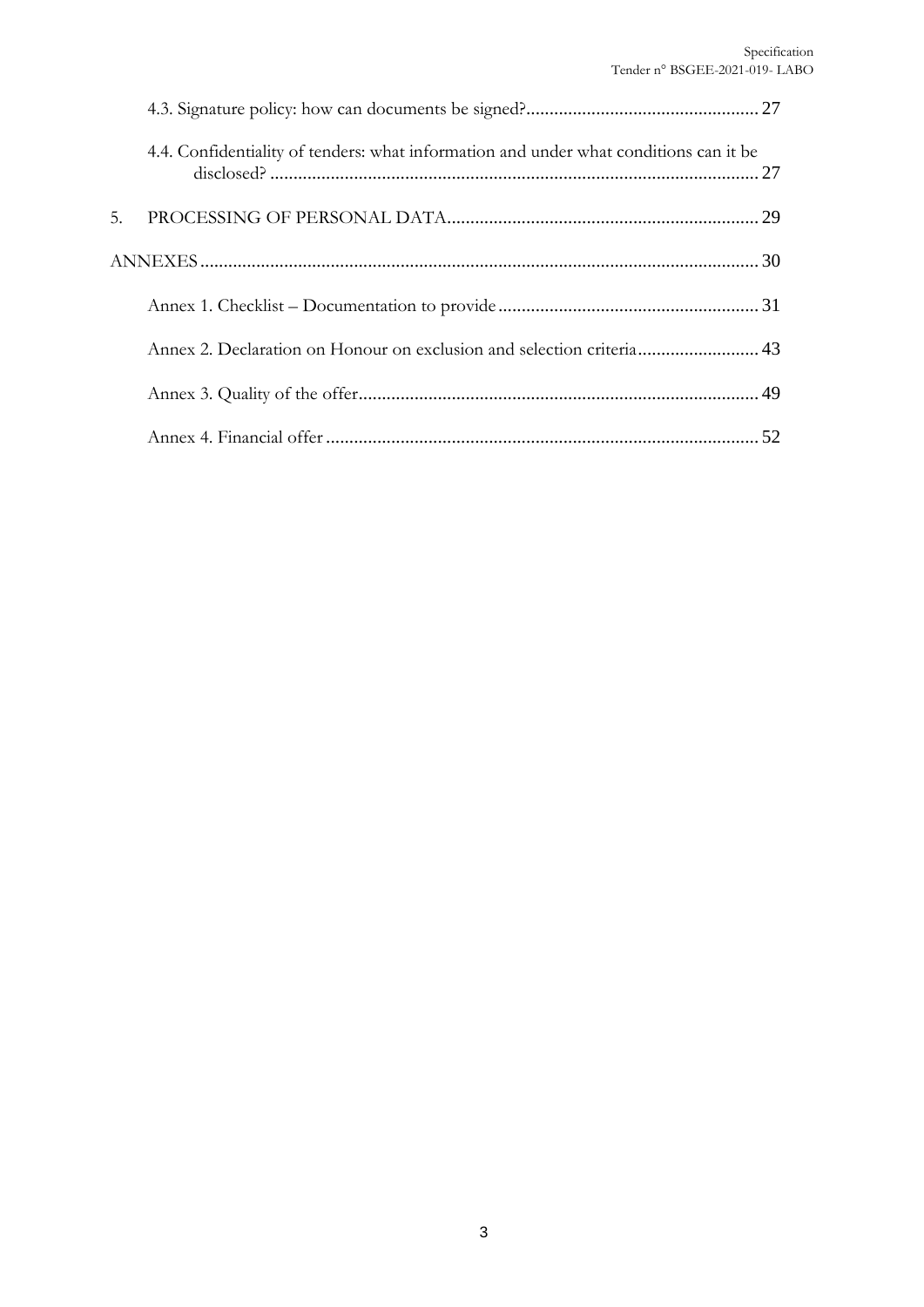### <span id="page-3-0"></span>**1. SCOPE AND DESCRIPTION OF THE PROCUREMENT**

#### <span id="page-3-1"></span>**1.1. Contracting authority: who is the buyer and where is it located?**

This call for tenders is inter-school. The following bodies (hereafter the participating entities) will participate as contracting authorities to the framework contracts resulting from this call for tenders:

| <b>Participating entities</b>                     |                                                         |  |
|---------------------------------------------------|---------------------------------------------------------|--|
| Acronym                                           | Name and address                                        |  |
| <b>OSGES</b>                                      | Office of the Secretary general of the European Schools |  |
|                                                   | Rue de la Science 23 - 1040 Brussels                    |  |
| <b>BERG</b>                                       | European School of Bergen - Netherlands                 |  |
|                                                   | Molenweidtje 5 - 1862 BC Bergen SH                      |  |
| EEB1                                              | European School of Brussels 1 - Uccle & Berkendael -    |  |
|                                                   | <b>Belgique</b>                                         |  |
|                                                   | 2 sites:                                                |  |
|                                                   | 46, avenue du Vert Chasseur - 1180 Bruxelles            |  |
|                                                   | Rue de Berkendael 70 - 1190 Forest                      |  |
| EEB <sub>2</sub>                                  | European School of Brussels 2 - Woluwe - Belgium        |  |
|                                                   | Avenue Oscar Jespers 75, 1200 Bruxelles                 |  |
| EEB3                                              | European School of Brussels 3 - Ixelles - Belgium       |  |
|                                                   | Boulevard du Triomphe, 135 - 1050 Brussels              |  |
| EEB4                                              | European School of Brussels 4 - Laeken - Belgium        |  |
|                                                   | Drève Sainte-Anne 86, 1020 Brussels                     |  |
| <b>MOL</b>                                        | European School of Mol-Belgium                          |  |
|                                                   | Europawijk 100 - 2400 Mol                               |  |
| EEL1<br>European School of Luxembourg – Luxemburg |                                                         |  |
|                                                   | 23 Boulevard Konrad Adenauer - L-1115 Luxembourg        |  |
| EEL <sub>2</sub>                                  | European School of Mamer - Luxemburg                    |  |
|                                                   | 6, rue Gaston Thorn L-8268 Bertrange                    |  |
| <b>FRA</b>                                        | European School of Frankfurt - Germany                  |  |
|                                                   | Praunheimer Weg 126, 60439 Frankfurt am Main            |  |
| <b>KAR</b>                                        | European School of Karlsruhe - Germany                  |  |
|                                                   | Albert-Schweitzer-Straße 1, 76139 Karlsruhe             |  |
| <b>MUN</b>                                        | European School of München - Germany                    |  |
|                                                   | Elise-Aulinger-Straße 21, 81739 München                 |  |
| <b>ALI</b>                                        | European School of Alicante – Spain                     |  |
|                                                   | Av Locutor Vincente Hipolito - 03540 Alicante           |  |
| <b>VAR</b><br>European School of Varese - Italy   |                                                         |  |
|                                                   | 118 Via Montello It-21100 Varese                        |  |

The European Schools (hereinafter also referred to as 'the schools') are official educational establishments set up jointly by the European Union and the governments of the Member States. The mission of the European Schools is to provide a multilingual and multicultural education for nursery, primary and secondary level pupils.

The main task of the Office of the Secretary-General of the European Schools (hereinafter referred to as 'the OSGES') is to provide the European Schools with advice and assistance on pedagogical, administrative, financial, legal and human resources issues.

The European Schools and the OSGES form together an international organisation governed by public law, set up by an international convention.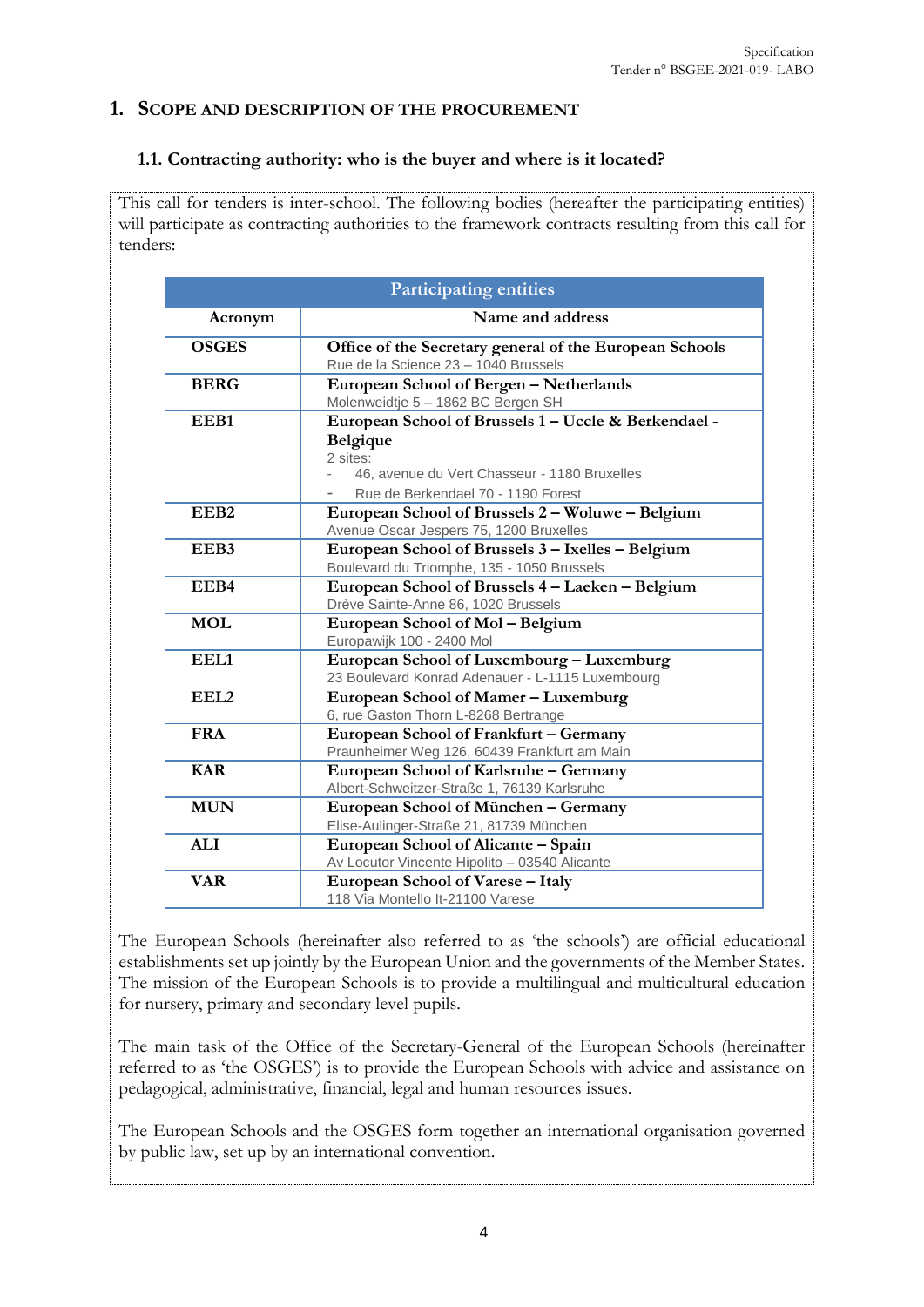More information about the European Schools and their activities is available on the OSGES's website at the address<https://www.eursc.eu/en>, and on each European Schools' websites via the address <https://www.eursc.eu/en/European-Schools/locations> .

The list of participating entities may be extended to include any other European school created on the basis of the Luxembourg Convention definite the Statute of the European Schools of 21 June 1994 after the launch of this procedure.

The lead contracting authority is the OSGES. The OSGES, acting as an agent for the participating entities for the purposes of this call for tender and the resulting framework contract, publishes the call for tenders, organises the evaluation, signs and manages the framework contracts (including any amendments thereto) on behalf of all participating entities.

Each of the participating entities may avail itself of the resulting framework contracts autonomously by concluding specific contracts with the contractor.

References to the Contracting authority in these Tender specifications and their annexes shall be understood, depending on the context, as referring to one of the following:

– the OSGES acting in its capacity as lead contracting authority;

– all the participating entities, in relation to their collective rights and obligations with the contractor(s), as one of the parties to the framework contracts;

– any of the participating entities acting in its own capacity, for matters related to the conclusion, execution or termination of specific contracts with the contractor.

More details regarding the functioning of the inter-school aspect of the contracts are set out in the project of Contract annexed.

#### <span id="page-4-0"></span>**1.2. Subject: what is this call for tenders about?**

The subject of this call for tenders is the supply and delivery of material and supplies for the laboratories of biology, physics, chemistry and for integrated sciences, for the European schools.

#### <span id="page-4-1"></span>**1.3. Lots: is this call for tenders divided into lots?**

This call for tenders is divided into two lots covering the following geographic area:

| Lot number | Lot title                         |
|------------|-----------------------------------|
|            | BELGIUM-LUXEMBURG-The NETHERLANDS |
|            | + Italy and Spain                 |
|            | <b>GERMANY</b>                    |
|            | + Italy and Spain                 |

Tenders may be submitted for up to two (2) lots.

Each lot will be assessed independently.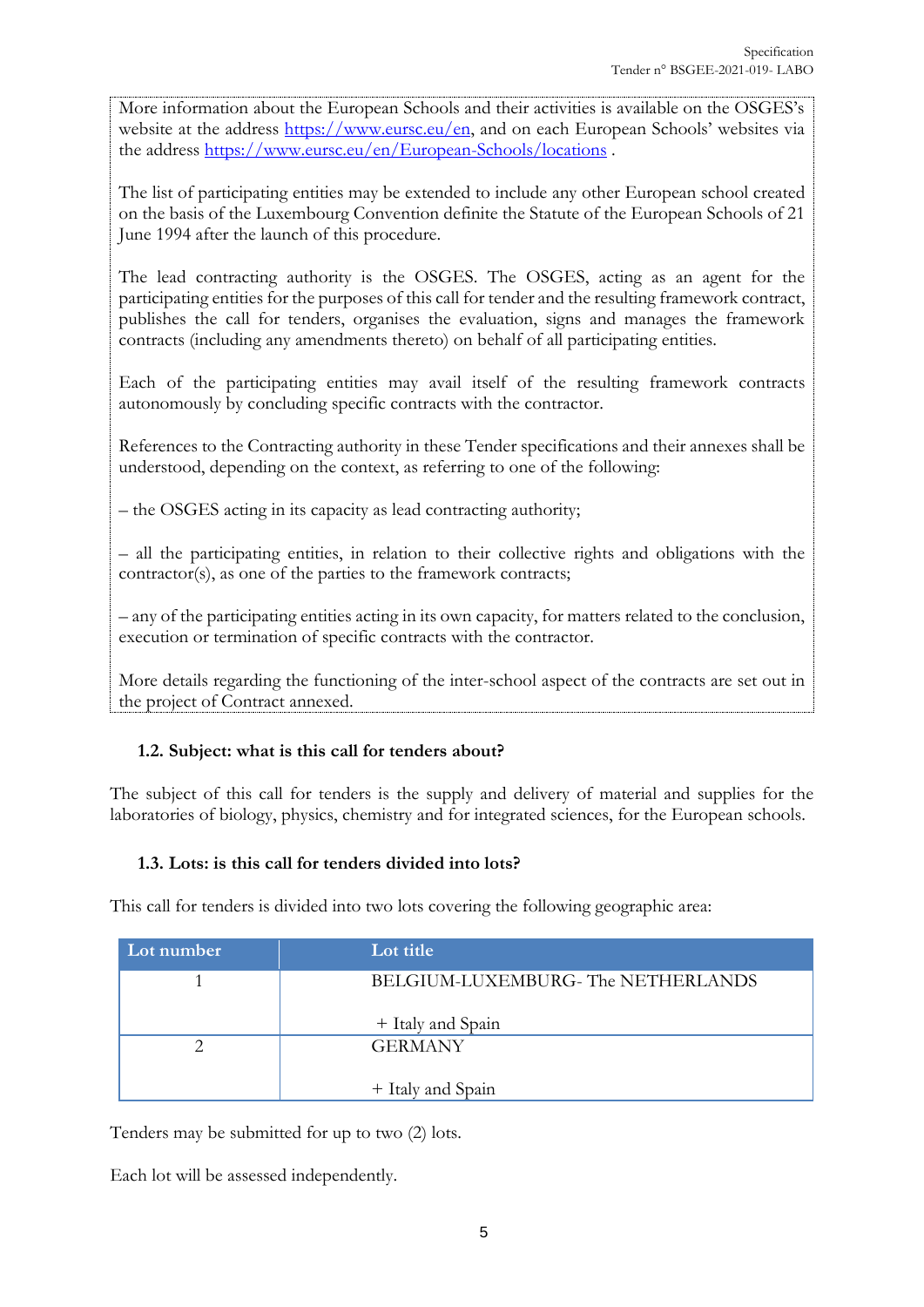Tenders which cover only part of one lot or declared as being conditional on the award of any other lots are not permitted.

#### <span id="page-5-0"></span>**1.4. Variants and options**

Variants (alternatives to the model solution described in the Tender Specifications) are allowed only under the conditions specified in **section 5 Minimum technical requirements: what do we want to buy through this call for tenders?** The Contracting authority will disregard any variants not conformed with the requirements.

Options are not proposed. The contracting authority will disregard any options proposed in a tender.

#### <span id="page-5-1"></span>**1.5. Minimum technical requirements: what do we want to buy through this call for tenders?**

The supplies and services that are the subject of this call for tender, including any minimum requirements, are detailed below.

#### **1.5.1. General requirements**

The tenders must comply with applicable data protection, environmental, social and labour law obligations established by Union law, national legislation, collective agreements or the international environmental, social and labour conventions listed in Annex X to Directive 2014/24/EU.

Any product supplied must comply with the National, European or International directives and standards applicable to such product at the date of the order.

If, during the performance of the contract, these standards were to be modified, the Contractor shall adapt its catalogue to propose for future orders placed, products that comply with the said standards.

#### **1.5.2. Characteristics of the purchase**

#### **Description of the supplies requested:**

The European Schools are requesting **a full access to the tenderer's catalogue for the furniture of supplies of scientific material and equipment for their secondary school classes; and occasionally for their primary school classes, and access to the services of maintenance where appropriate, with a discount**.

In the secondary school classes: Integrated sciences are taught from the 1st year to the 3rd year of secondary schools. Integrated sciences group together the scientific lessons (biology, physics and chemistry). Biology, Chemistry and Physics are taught separately from the 4th year to the 7th year of secondary schools.

The more commonly ordered products are the following (non-exhaustive list):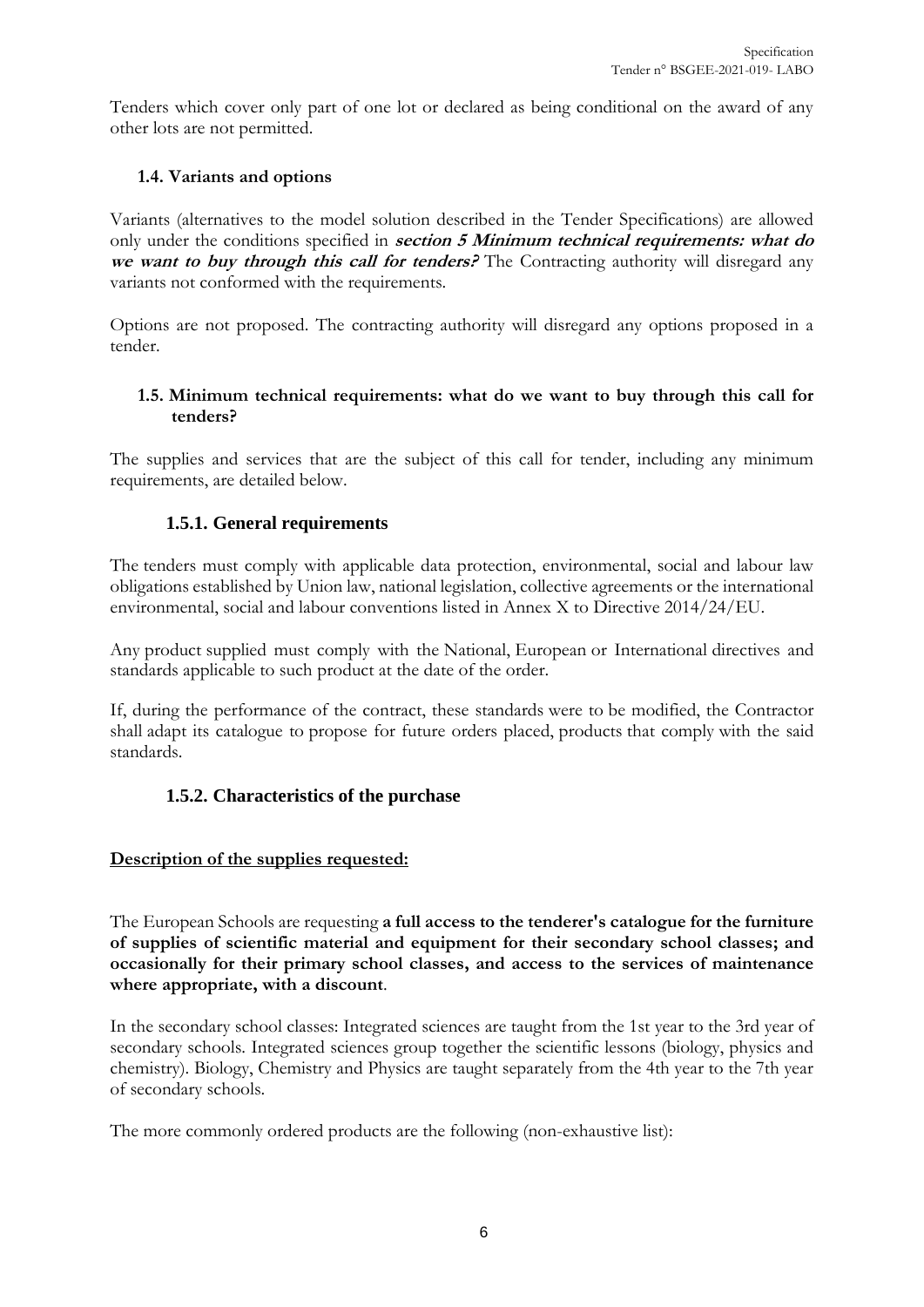#### PHYSICS

Generators (function, current, voltage, etc.),

Material and apparatus for electricity, light, movement, energy, forces

Material for the study of magnetism: magnets, compasses, probes for measuring magnetism, etc. Measuring devices (measuring tapes, measuring wheels, multimeters, voltmeters, ammeters, thermometers, dynamometers, manometers, scales, volumetric solids, digital measuring probes)

Electrical components (power supplies, batteries, lamps, cables, resistors, capacitors…)

Material for the study of electrostatics (electroscopes, Van de Graaf generator, Wimshurst machine…)

Optical equipment (optical benches, lamps, lenses, etc.)

Equipment for mechanics: stands, pendulums, rails and mobiles for the study of movement, inclined planes, different surfaces for studying friction, vacuum pump…)

Material for the study of magnetism: magnets, compasses, probes for measuring magnetism, etc.

Equipment to study Atomic & Nuclear Physics (Beam tubes, spectral lamps & tubes, Geiger-Müller tubes, ...)

Equipment to study sound & waves (Tuning fork, loudspeakers, microphones, …)

Material related to the study of heat & energy plus fluids and gases (Calorimeters, solar cells, steam machines,…)

Stopwatches; digital meters

Renewable energy equipment (Fuel cell, solar panels, wind etc.)

Equipment for wave theory (Wave bath, Frequency Generators, etc.)

Equipment for radiation (Geiger counter, Ra, etc.)

Microcontrollers (Arduino)

#### BIOLOGY

Material and apparatus for food analysis

Equipment for microscopy (microscope, stereoscopes, prepared slides, ...).

Equipment for the study of genetics and Molecular Biology.

Equipment and chemicals for PCR, ELISA and Electrophoresis.

Equipment for dissections.

DNA and RNA models.

Anatomical models.

Botanical, zoological and cellular models.

Measuring devices: scales, flow meters, blood pressure monitors, oximeters, gas-sensor, stethoscopes.

Chemicals for general biology experiments (indicators, microscopy chemicals, …).

Laboratory glassware equipment.

Digital meters

Micropipettes and tips (Eppendorf), different microtubes

Class sets (PCR, Elisa, GMO, pGLO...)

Apparatus to measure the senses (alcohol goggles, bloodpressure, spirometer etc.)

Apparatus for Microbiology (Centrifuge, water bath, UV-spectrophotometer, Petri dishes etc.)

Media (Labster, Genetics Simulation, etc.)

Microwave, kettles, cooking dishes (Science)

CHEMISTRY: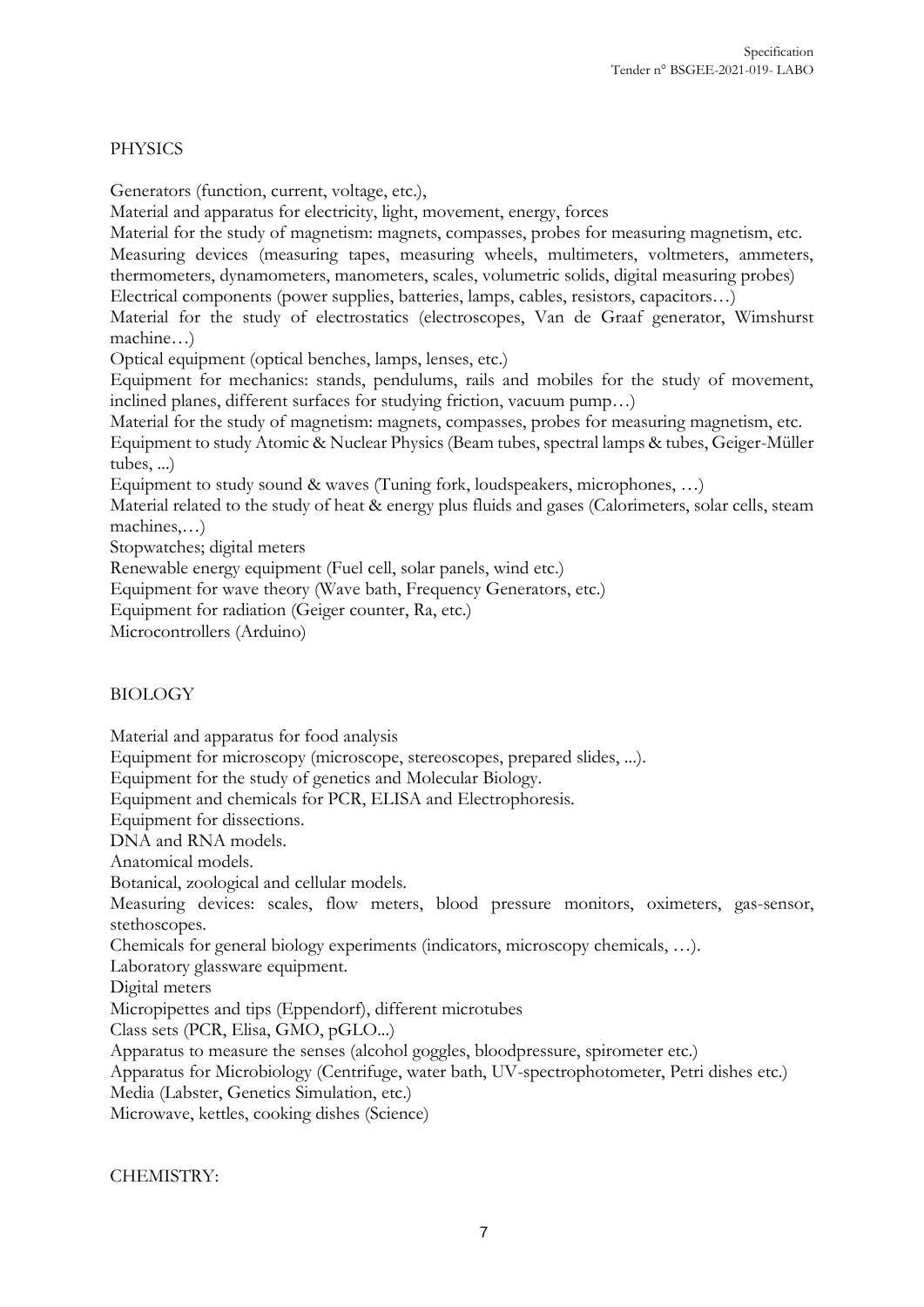Diluted or concentrated acids such as:

hydrochloric acid various concentrations

ethanoic acid various concentrations

sulphuric acid various concentrations

Hydroxides, solid or in solution at different concentrations such as:

Solid and solution sodium hydroxides of different concentrations

Ammonia at different concentrations

Salts such as: chlorides, sulphates, oxides, nitrates, peroxides, permanganates peroxides (may have special delivery conditions (like Hydrogen peroxide) with different cations.

Metals such as: sodium, barium, potassium, copper, lithium, zinc, magnesia, etc.

Alkanes, alcohols, aldehydes, ketons etc.

Various indicators

Equipment for Electrochemistry (Electrolysis and Electrophoresis): power supplies, cables, Daniell cell, multimeters, electrodes,…

Different models (molecules, orbitals...)

Periodical tables (big)

Different gases under pressure (oxygen, nitrogen, helium, carbon dioxide, hydrogen, propane)

Thermometers, magnetic stirrers, balances, pH-meters, conductivity meters, pH-papers, indicators, tubes, gas tubes, digital meters etc

Measuring equipment: laboratory balances, interfaces, sensors, thermometers, time measure… Molecular models, crystal models

General lab equipment:

Bunsen burners, tripods, laborboys, heating mantle, glassware such as beakers, erlens, pipettes, test tubes, watch glass etc, porcelain, crucible, mortar, beaker, Erlenmeyer, test tubes, test tube belongings, burette, funnel, flask, graduated cylinder, distillation kit, pipette, pipette filler, pump, containers, burners and belongings, tong, forceps, filter paper, spatulas, tube connection, tripod, rod for tripod, jack, clamps, calorimeter, hotplate with magnetic stirrer, water bath, chromatography, …

#### INTEGRATED SCIENCE

Cooking devices and equipment for food analysis Simulator for health education (model disease transmission, tobacco and alcohol's risks simulators, contraception) Aquarium, terrarium and ecology measuring instruments Solar system models Material for the study of light and sound

#### OTHER:

Laboratory furniture (benchtop, secured cabinet, etc) Security laboratory equipment: Media (Cleapss...), safety data sheets, safety posters, safety labels Where appropriate: Annual maintenance (fume cupboards, electrical devices)

Educational kits for experiments (for example in physics, kits to study optic and electricity) and their spare parts to be able to replace the broken or used pieces.

Safety and protection equipment (gloves, mask, goggles, lab coats, absorbents, protective safety screen, fire blanket, indication of danger…)

NB : Latex Nitrile gloves are forbidden, because of allergic reactions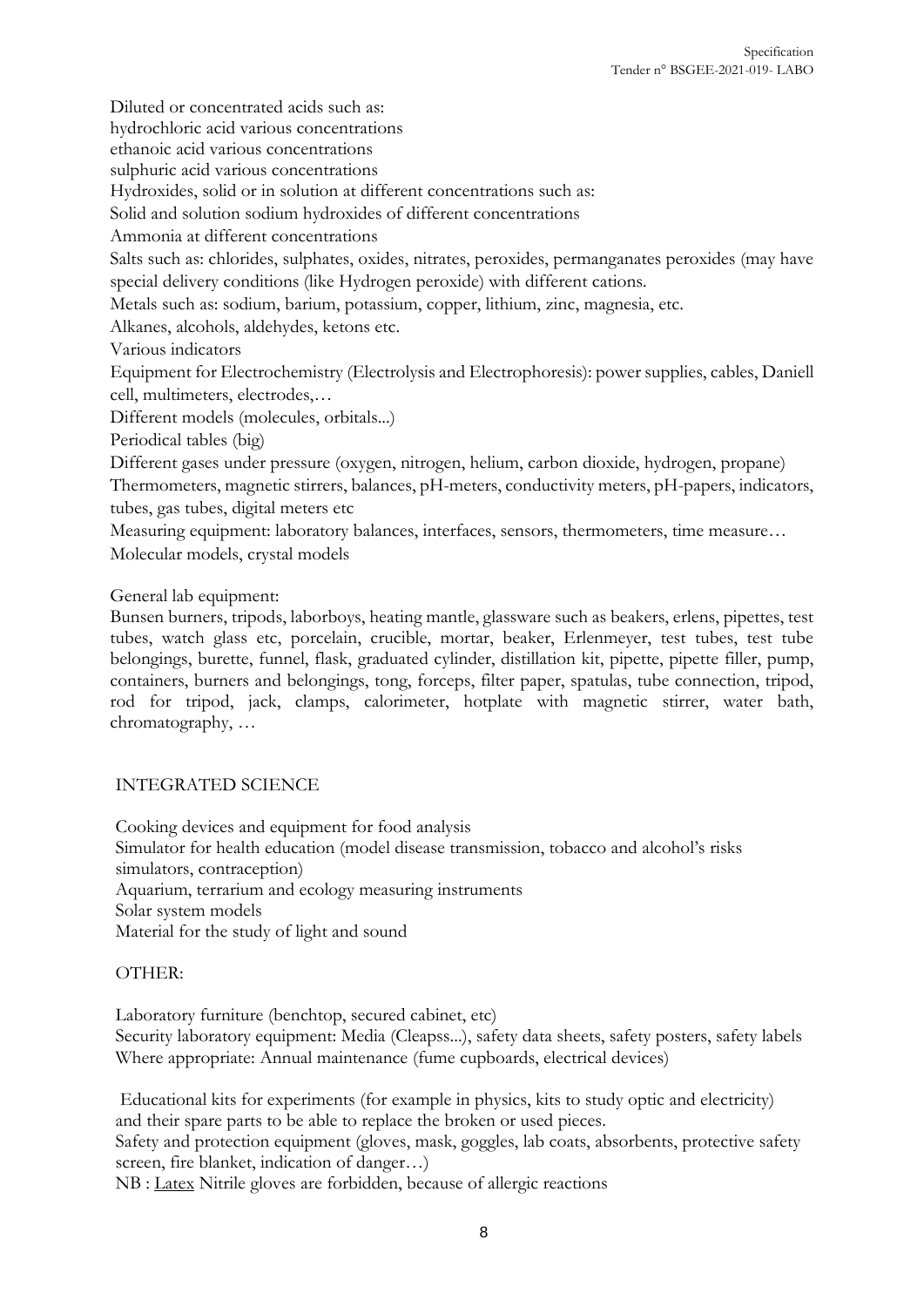…

#### **Languages requested:**

All the items proposed by the supplier in this category must be adapted to the language spoken in the schools of the related lot:

Lot 1 : French and English Lot 2 : German and English

#### **Catalogue and ordering:**

The selection of the products shall be possible via the catalogue(s) proposed: When issuing order forms, the requested material will be selected from all products offered in the catalogue.

Orders shall be possible either by e-mail or by online ordering directly on the website of the contractor.

Each product proposed in the catalogue(s) must comply with the European standards for equipment and supplies used for science education purposes and with the General requirements set in **section 1.5.1** above.

A basic list of products commonly ordered by the Schools is presented in **Annex 4bis** – Financial offer form –. It includes items that must be offered by the tenderer. Tenderers must, on pain of invalidity of their tender, submit a tender for all items included in this basic list.

That list is also used to assess the financial offer of the tenders (see the section dedicated to **Award criteria** below).

The tenderers are also requested to provide an image (photo) of each proposed item of this list and to attach a link to an existing website that presents the item in its/their catalogue(s) if available.

The quantities indicated in this list are provisional and are not binding. Higher or lower quantities or no quantities at all may not give rise to compensation.

Any product proposed as an alternative to the products listed in **Annex 4 bis**:

- must be of at least equivalent quality (same standard, same level of practice).
- the technical specification of the product proposed as an alternative must be provided by the candidate to demonstrate the equivalence.

If requested by the contracting authority, the replacement of the reference model will be the subject of sending a sample. The samples will be at the disposal of the candidate at the end of the procedure in the OSG's premises.

#### Presentation of the catalogue(s):

The catalogue(s) must be available at least in the following languages: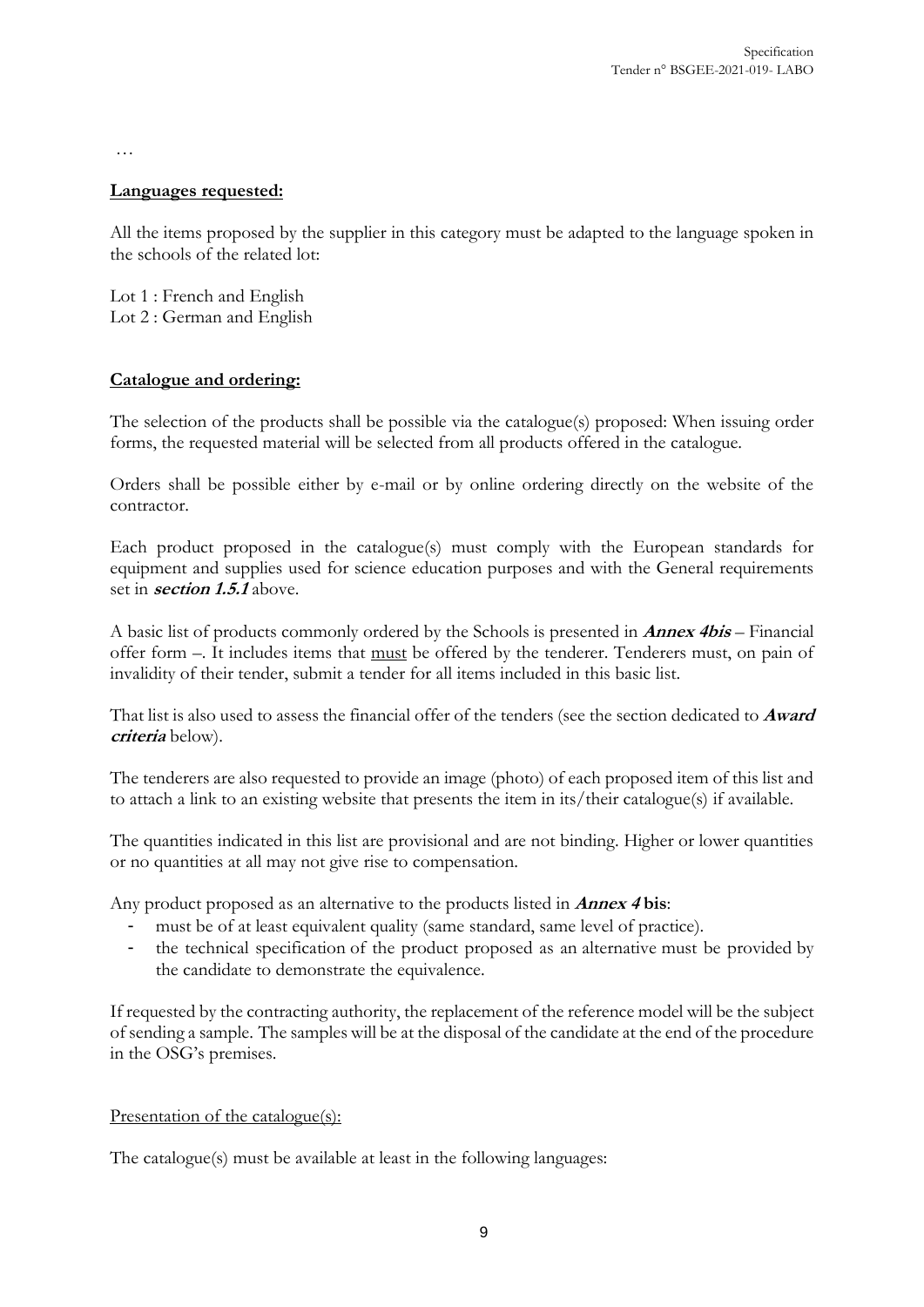Lot 1 : French and English Lot 2 : German and English

When requested by one of the schools, the visit of a delegate/demonstrator of the contractor to present or explain the products and material available in the catalogue shall be possible with no additional costs nor obligation to order the products presented. If not possible for geographical reason, equivalent via video shall be proposed.

The catalogue(s) must include the description of the products proposed i.e the picture, the description of the product, its dimension, the environmental labels if existing, the price. Ordering must be possible online or via email.

The catalogue(s) must be easy to use: paper and/or electronic versions; search tools possible, or at least classification of the products per type.

If the catalogue(s) are available on paper only: Please provide the catalogue(s) with the offer. If the catalogue(s) are available on paper and online: Please provide only the internet links towards the catalogue(s) with the offer.

#### Website ordering:

If website ordering is proposed, each school must be able to create a dedicated account with a multi-access online ordering process which allows each person authorized by the concerned school to select different items (out of all the supplier's catalogue) and add them into a shopping basket for ordering.

The payment should be made at reception of the material via a separate invoice sent by email.

The cost of the online ordering must be included in the price of the products proposed.

#### **Discount:**

The discount offered by the tenderer on the products presented in **Annex 4bis**– Financial offer form **is also valid on all products of the tenderer's catalogue(s)**.

#### **Deliveries:**

- The maximum delivery time is 15 working days from receipt of the order form by the contractor, during the opening hours of the schools (from 8h00 to 16h00, from Monday until Friday).
- The delivery time shall be mentioned when ordering.
- Exceptionally where the contractor is not in a position to guarantee the delivery time set above, the contractor shall inform the contracting authority in advance. In that case, the delivery time from receipt of the order form by the contractor shall be agreed between the contractor and the concerned contracting authority.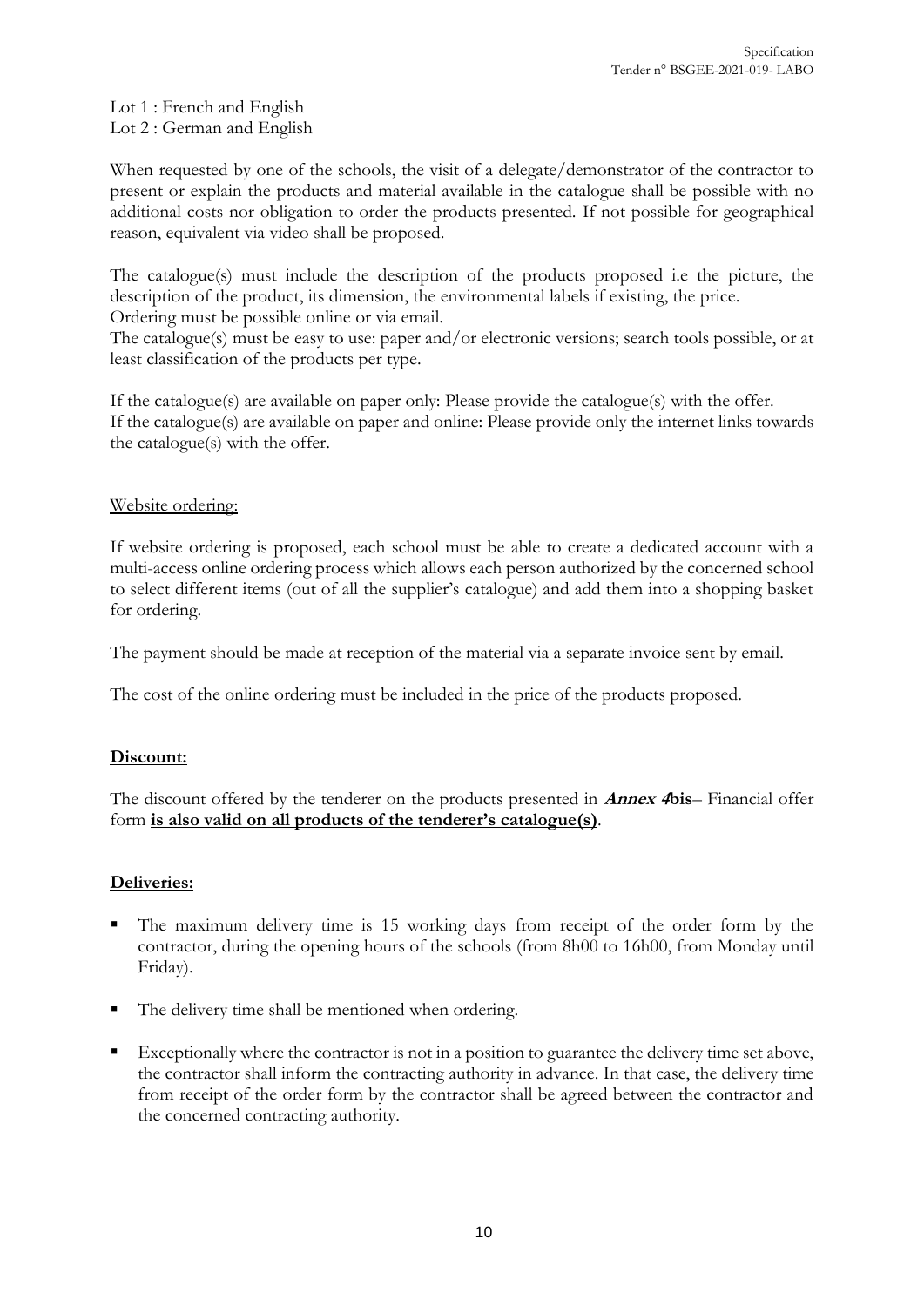- Should the assessment of the respect of the deadlines show repeatedly that it is not align with the requirement, the contract may be terminated in accordance with Article II.18 (c) of the contract.
- The cost of the delivery must be included in the price of the article ordered.
- Products must be delivered in good condition; if one or more products are received damaged, they must be returnable free of charge.

#### **Place of deliveries:**

The catalogue(s) and products shall be applicable for ordering and deliveries in the following countries:

Lot 1:

Belgium, Grand Duchy of Luxemburg, the Netherlands.

The possibility for ordering and deliveries to Spain (Alicante) and Varese (Italy) with no additional costs is considered as an asset for the offer - See section dedicated to **Award criteria** below.

Lot 2: Germany

The possibility for ordering and deliveries to Spain (Alicante) and Varese (Italy) with no additional costs is considered as an asset for the offer - See section dedicated to **Award criteria** below.

#### <span id="page-10-0"></span>**1.6. Place of performance: where will the contract be performed?**

The estimated distribution of deliveries amongst the different locations is as follows (as a percentage of the estimated total amount of the contract):

| Location                                           | % (estimation only) |
|----------------------------------------------------|---------------------|
| EEB1-European School of Brussels 1 (Belgium)       | 12,00               |
| EEB2-European School of Brussels 2 (Belgium)       | 22,00               |
| EEB3-European School of Brussels 3 (Belgium)       | 9,00                |
| EEB4-European School of Brussels 4 (Belgium)       | 5,00                |
| Mol-European School of Mol (Belgium)               | 1,00                |
| EEL1 -Lux-European School of Luxemburg (Luxemburg) | 8,00                |
| EEL2 - Mam-European School of Mamer (Luxemburg)    | 12,00               |
| Berg-European School of Bergen (the Netherlands)   | 2,00                |
| Fra-European School of Frankfurt (Germany)         | 7,00                |
| Kar-European School of Karlsruhe (Germany)         | 3,00                |
| Mun-European School of München (Germany)           | 13,00               |
| Var-European School of Varese (Italy)              | 4,00                |
| Ali-European School of Alicante (Spain)            | 2,00                |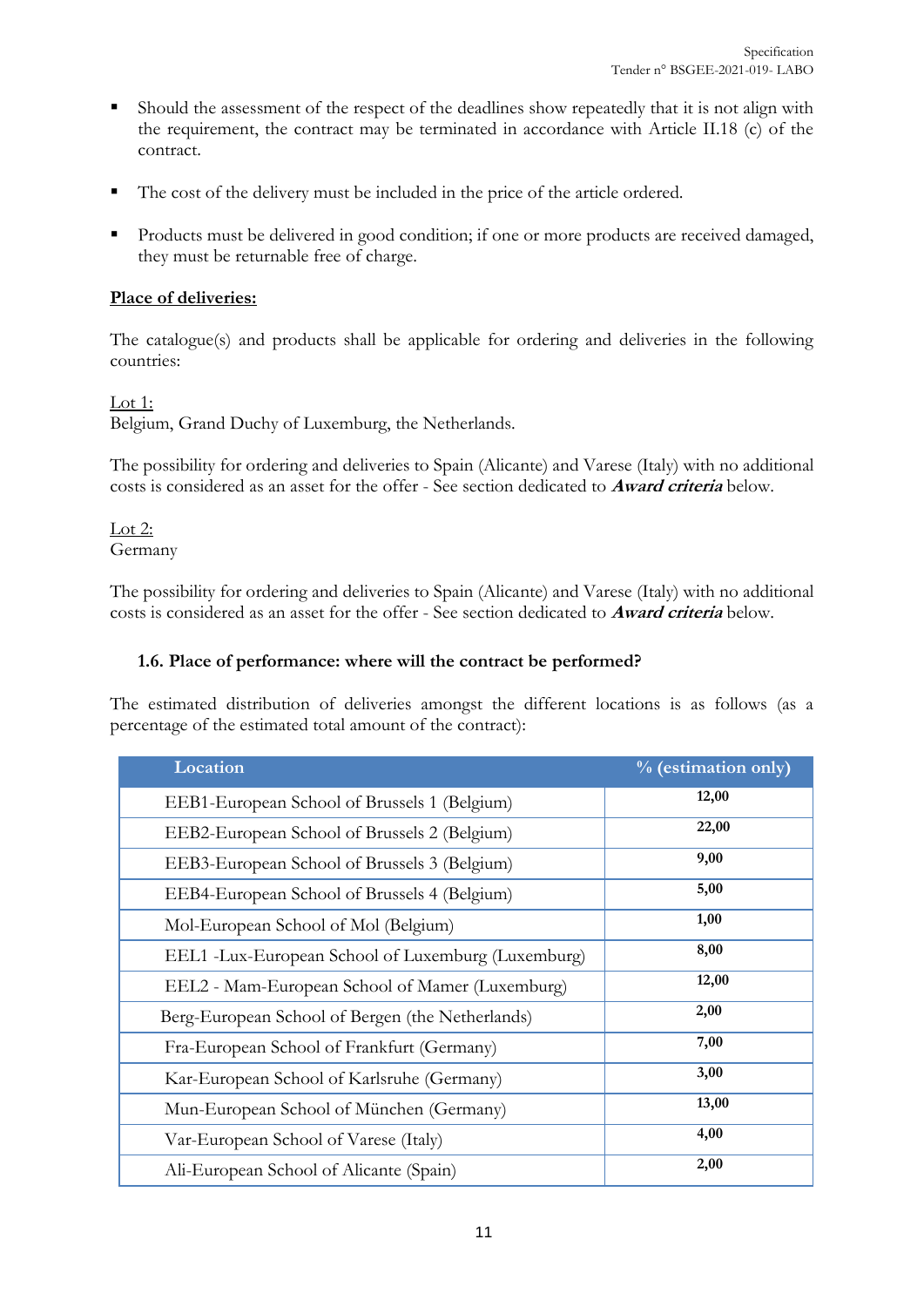#### <span id="page-11-0"></span>**1.7. Nature of the contract: how will the contract be implemented?**

The procedure will result in the conclusion of a multiple framework contract in cascade for each lot.

A framework contract establishes a mechanism for future repetitive purchases by the *Contracting authority* to be awarded in the form of specific contracts. The signature of a framework contract does not impose an obligation on the *Contracting authority* to conclude specific contracts with a framework contractor.

The framework contract will be concluded in the form of separate but identical contracts with three (3) contractors at most provided that there are enough tenderers that have access to the procurement, are not excluded, satisfy the selection and award criteria, and comply with the Tender specifications.

The tenders deemed admissible as a result of the evaluation will be ranked in descending order to establish a list of contractors and a sequence in which they will be offered specific contracts during the implementation of the framework contract. The modalities of implementation of the framework contract in cascade are set out in the project of contract annexed.

 Tenderers need to take full account of the provisions of the Contract as the latter will define and govern the contractual relationship(s) to be established between the *Contracting authority* and the successful tenderer(s). Special attention is to be paid to the provisions specifying the rights and obligations of the contractor, in particular those on payments, performance of the contract, confidentiality, and checks and audits.

#### <span id="page-11-1"></span>**1.8. Volume and value of the contract: how much do we plan to buy?**

An indicative estimate of the volumes to be ordered for each geographic area over the whole duration of the framework contract is given in **section 5 Minimum technical requirements:** what do we want to buy through this call for tenders? These volumes are estimates only and there is no commitment as to the exact quantities to be ordered. The actual volumes will depend on the quantities which the Contracting authority will order through specific contracts. In any case the framework contract ceiling, i.e. the maximum amount to be spent under the framework contract, for each lot shall not be exceeded.

The list of participating entities may be extended to include any other European school(s) or any new site(s) created on the basis of the Luxembourg Convention definite the Statute of the European Schools of 21 June 1994 after the launch of this procedure, or any new site(s) or extension of existing site.

In that case, the initial framework contract ceiling will be increased via an amendment. The new amount shall be calculated by applying a rule of three comparing the initial framework contract ceiling and the initial total pupils of the schools with the new total pupils of the schools.

The framework contract ceiling for each lot is indicated in Heading II.2.6 of the contract notice.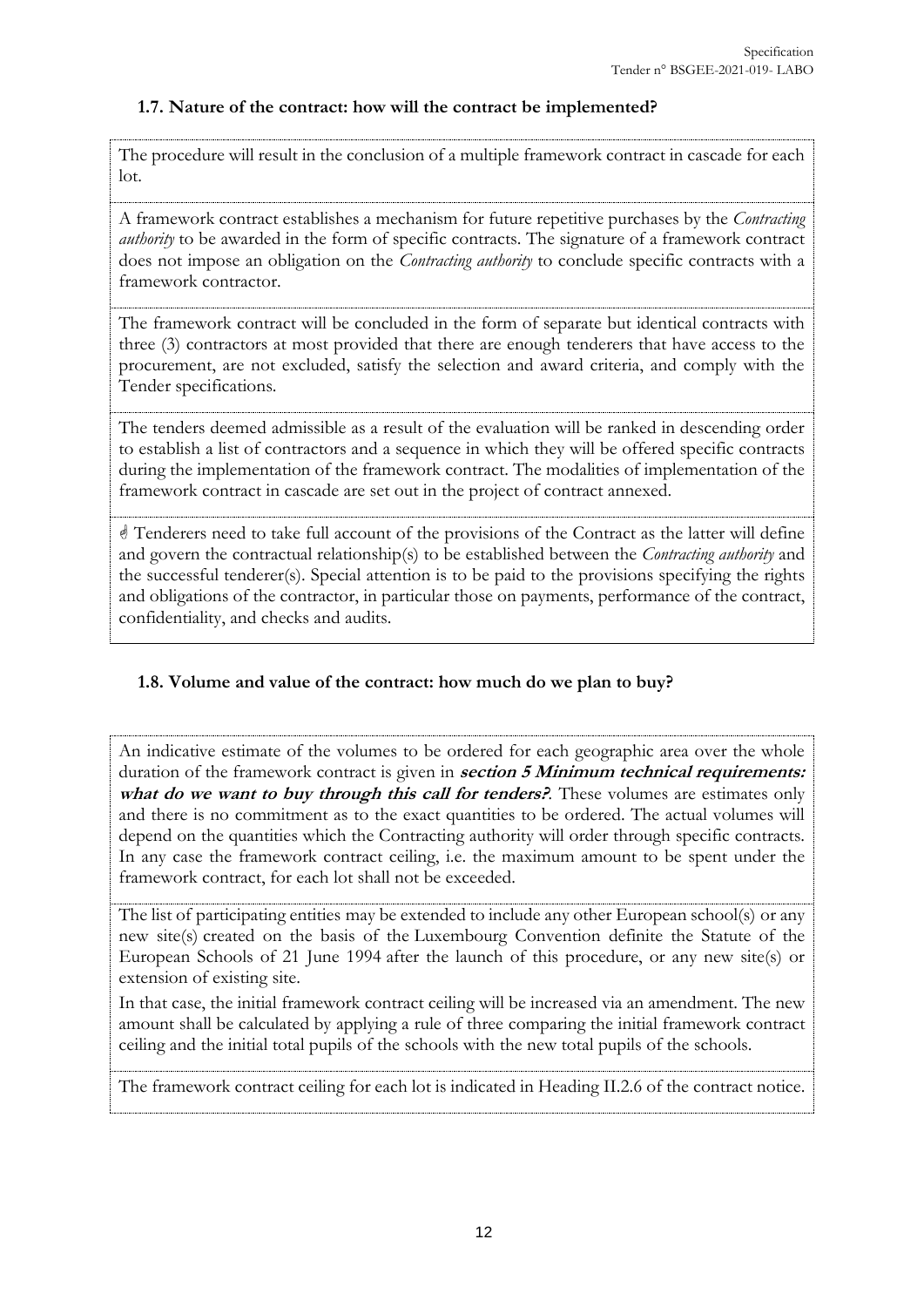# <span id="page-12-0"></span>**1.9. Duration of the contract: how long do we plan to use the contract?**

The details of the initial contract(s) duration and possible renewals are set out in the project of Contract.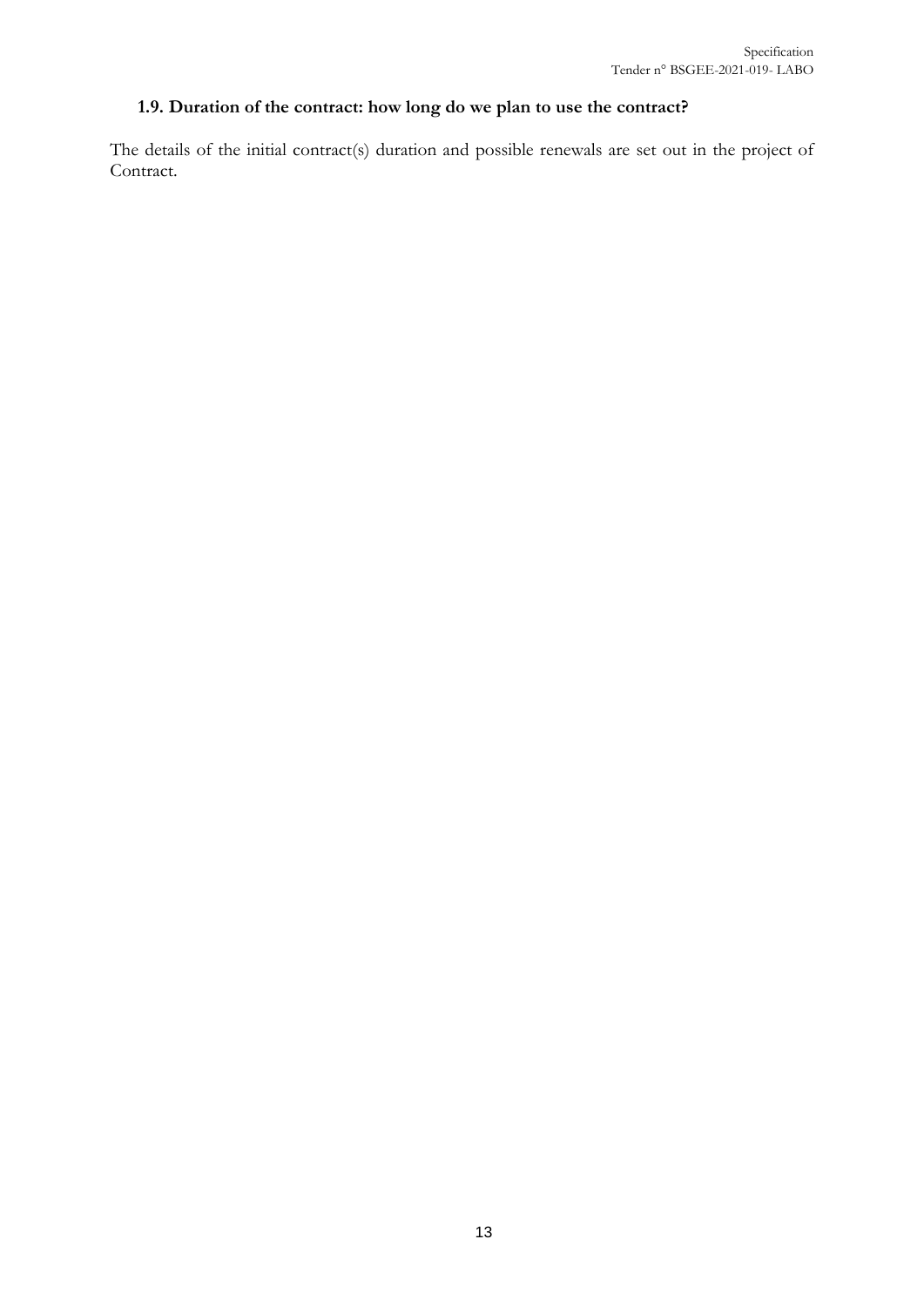#### <span id="page-13-0"></span>**2. GENERAL INFORMATION ON TENDERING**

#### <span id="page-13-1"></span>**2.1. Legal basis: what are the rules?**

 $\overline{a}$ 

This call for tenders is governed by the provisions of:

- [the Financial regulation of the European Schools](https://www.eursc.eu/BasicTexts/2017-12-D-21-en-1.pdf) and
- Regulation (EU, Euratom) 2018/1046 of the European Parliament and of the Council of 18 [July 2018 on the financial rules applicable to the general budget of the Union](https://eur-lex.europa.eu/legal-content/EN/AUTO/?uri=uriserv:OJ.L_.2018.193.01.0001.01.ENG&toc=OJ:L:2018:193:TOC) (the Financial  $Regulation)<sup>1</sup>$ .

The *Contracting authority* has chosen to award the contract resulting from this call for tenders through an open procedure pursuant to Article 164(1) (a) of the Financial Regulation. In an open procedure any interested economic operator (any natural or legal person who offers to supply products, provide services or execute works) may submit a tender.

#### <span id="page-13-2"></span>**2.2. Rules on access to procurement: who may submit a tender?**

Participation in this call for tenders is open on equal terms to all natural and legal persons established in the European Union.

To enable *the Contracting authority* to verify the access, each tenderer must indicate its country of establishment (and in case of joint tender – the country of establishment of each group member) and must present the supporting evidence normally acceptable under the law of that country/-ies if so requested by the contracting authority. The same document(s) could be used to prove country/-ies of establishment and the delegation(s) of the authorisation to sign as described in **Section 4.3**.

#### <span id="page-13-3"></span>**2.3. Ways to submit a tender: how can economic operators organise themselves to submit a tender?**

Economic operators can submit a tender either as a sole tenderer or as a group of tenderers. In either case subcontracting is permitted.

In order to fulfil the selection criteria set out in **Section [3.2](#page-18-0)** the tenderer can rely on the capacities of subcontractors or other entities (not subcontractors).

The role of each entity involved in a tender (hereafter referred to as *involved entity*) must be clearly specified: sole tenderer, member of a group or Group leader, subcontractor or an entity on whose

<sup>&</sup>lt;sup>1</sup> Regulation (EU, Euratom) 2018/1046 of the European Parliament and of the Council of 18 July 2018 on the financial rules applicable to the general budget of the Union, amending Regulations (EU) No 1296/2013, (EU) No 1301/2013, (EU) No 1303/2013, (EU) No 1304/2013, (EU) No 1309/2013, (EU) No 1316/2013, (EU) No 223/2014, (EU) No 283/2014, and Decision No 541/2014/EU and repealing Regulation (EU, Euratom) No 966/2012 (OJ L 193 of 30.07.2018, p.1).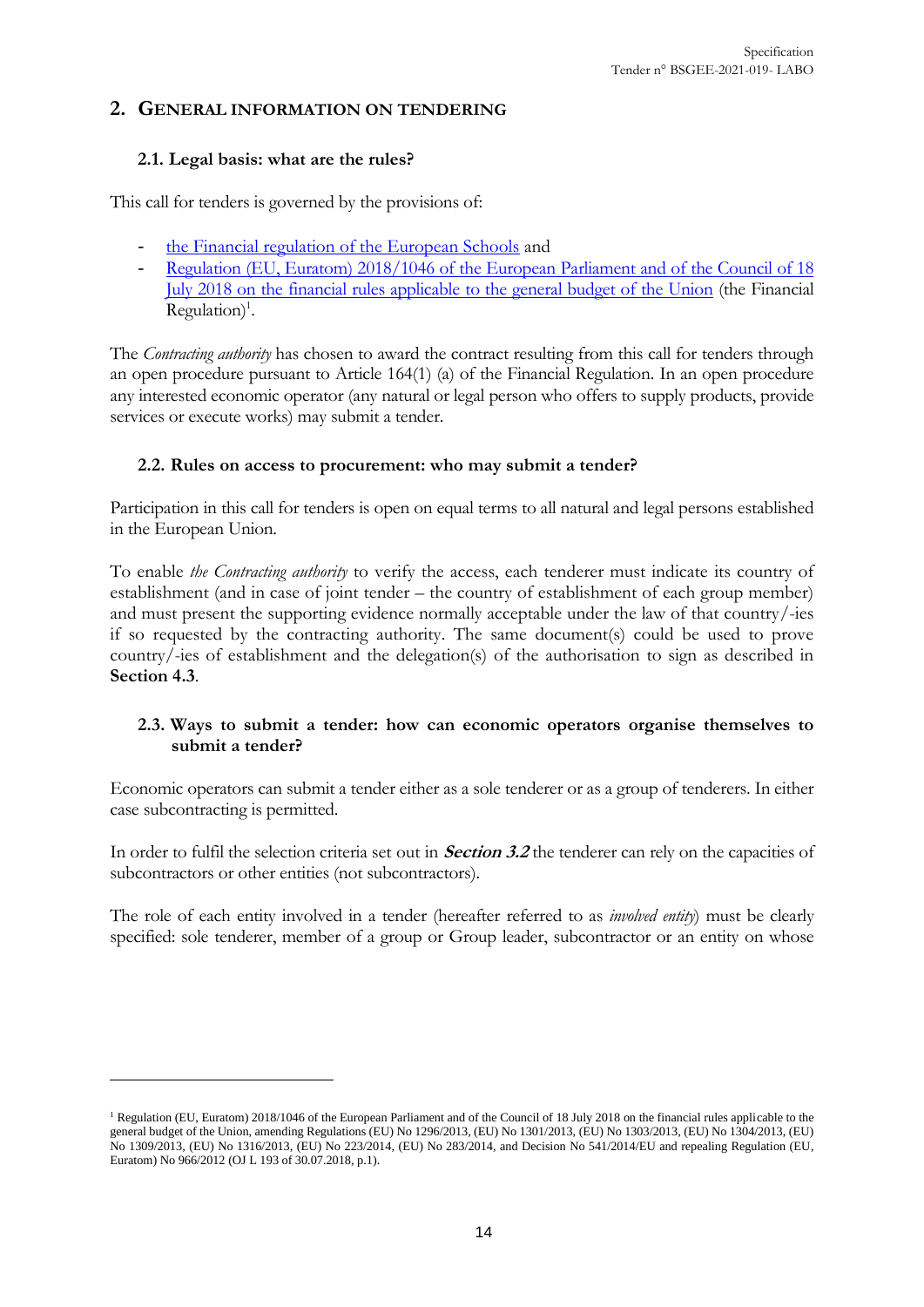capacities the tenderer relies to fulfil the selection criteria<sup>2</sup>. This applies also where the *involved entities* belong to the same economic group.

# **2.3.1. Joint tenders**

A joint tender is a situation where a tender is submitted by a group (with or without legal form) of economic operators regardless of the link they have between them. The group as a whole is considered a tenderer<sup>3</sup>.

All members of the group assume joint and several liability towards the *Contracting authority* for the performance of the contract as a whole.

Group members must appoint a *Group leader* and a single point of contact authorised to act on their behalf in connection with the submission of the tender and all relevant questions, clarification requests, notifications, etc., that may be received during the evaluation, award and until the contact signature. The questionnaire concerning joint tender attached in **Annex 1.2** is to be used**.**

The joint tender must clearly indicate the role and tasks of each member and of the *Group leader* who will act as the *Contracting authority*'s contact point for the contract's administrative or financial aspects and operational management. The *Group leader* will have full authority to bind the group and each of its members during contract execution. If the joint tender is successful, the *Contracting authority* shall sign the contract with the Group leader, authorized by the other members to sign the contract on their behalf via power of attorney drawn up in the model attached in **Annex 1.2**.

Changes in the composition of the group during the procurement procedure (after the submission deadline and before contract signature) shall lead to rejection of the tender except in case of a merger or takeover of a member of the group (universal succession), provided that the new entity has access to procurement (see **Sectio[n 2.2](#page-13-2)**) and is not in an exclusion situation, (see **Section 3.1**).

In any case the selection criteria must be still fulfilled by the group and the terms of the originally submitted tender may not be altered substantially, i.e. all the tasks assigned to the former entity must be taken over by the new entity member of the group, the change must not make the tender noncompliant with the Tender specifications, and the evaluation of award criteria of the originally submitted tender may not be modified.

Exclusion criteria (see **Section 3.1**) will be assessed in relation to each member of the group individually. Selection criteria (see **Section 3.2**) will be assessed in relation to the group as a whole.

# **2.3.2. Subcontracting**

 $\overline{a}$ 

Subcontracting is the situation where the contractor enters into legal commitments with other economic operators which will perform part of the contract on its behalf. The contractor retains full liability towards the *Contracting authority* for performance of the contract as a whole.

<sup>2</sup> Such an entity is not considered a subcontractor, see Section 2.4.3.

<sup>3</sup> References to *tenderer* or *tenderers* in this document shall be understood as covering both sole tenderers and groups of economic operators submitting a joint tender.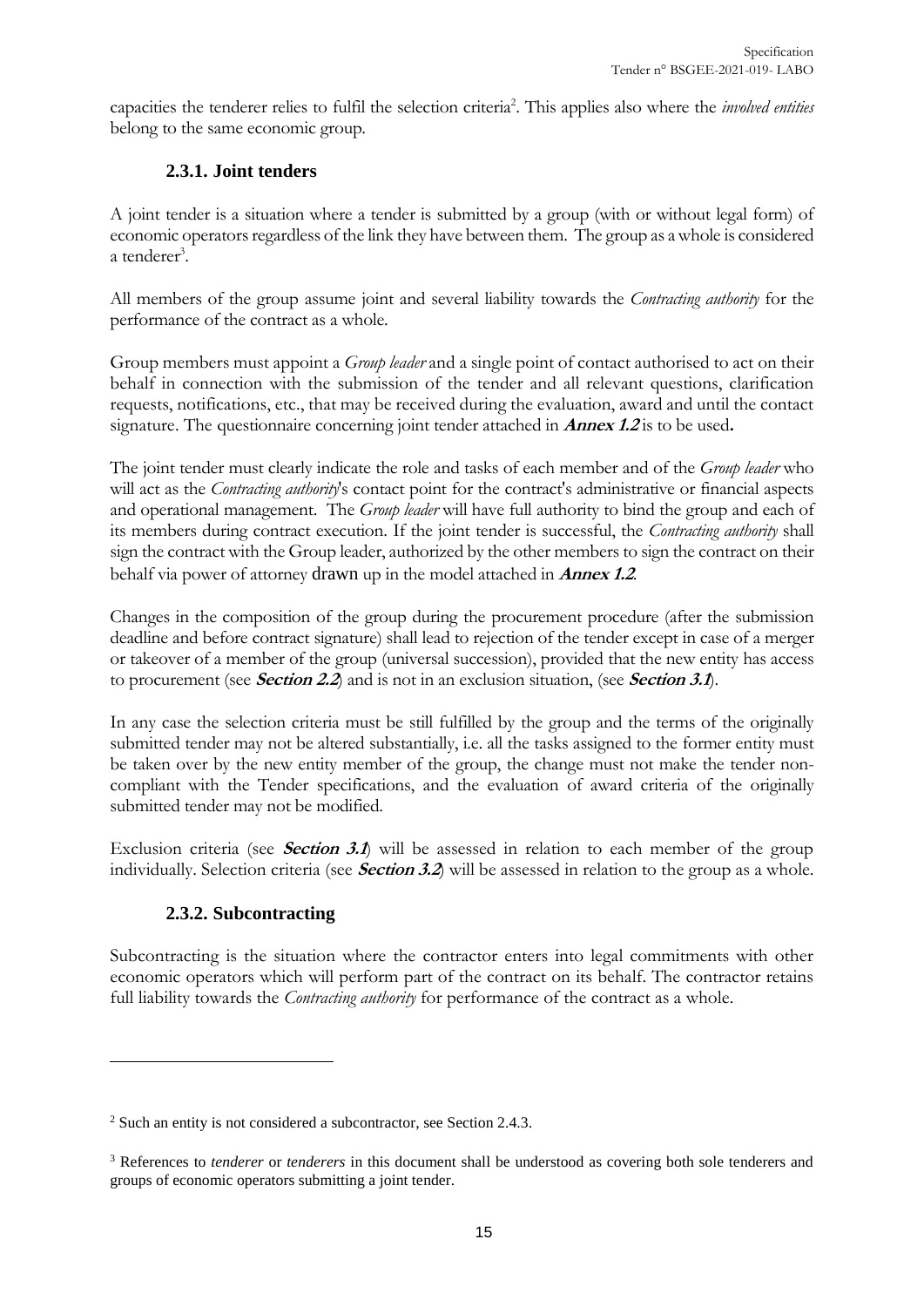The following shall not be considered subcontracting:

- a) Use of workers posted to the contractor by another company owned by the same group and established in a Member State ("intra-group posting" as defined by Article 1, 3, (b) of Directive 96/71/EC concerning the posting of workers in the framework of the provision [of services\)](https://eur-lex.europa.eu/legal-content/en/ALL/?uri=CELEX%3A31996L0071).
- b) Use of workers hired out to the contractor by a temporary employment undertaking or placement agency established in a Member State ("hiring out of workers" as defined by Article 1, 3, (c) of Directive 96/71/EC concerning the posting of workers in the framework [of the provision of services\)](https://eur-lex.europa.eu/legal-content/en/ALL/?uri=CELEX%3A31996L0071).
- c) Use of workers temporarily transferred to the contractor from an undertaking established outside the territory of a Member State and that belongs to the same group ("intracorporate transfer" as defined by Article 3, (b) of Directive 2014/66/EU on the conditions [of entry and residence of third-country nationals in the framework of an intra-corporate](https://eur-lex.europa.eu/legal-content/EN/TXT/?uri=celex:32014L0066)  [transfer\)](https://eur-lex.europa.eu/legal-content/EN/TXT/?uri=celex:32014L0066) .
- d) Use of staff without employment contract ("self-employed persons working for the contractor") to perform substantially the same tasks as the staff with employment contract ("employees"), without the tasks of the self-employed persons being particular well-defined parts of the contract.
- e) Use of suppliers and/or transporters by the contractor, in order to perform the contract at the place of performance, unless the economic activities of the suppliers and/or the transporting services are within the subject of this call for tender (see **Sectio[n 1.5](#page-5-1)**).
- f) Performance of part of the contract by members of an EEIG (European Economic Interest Grouping), when the EEIG is itself a contractor or a group member.

The persons mentioned in points a), b), c) and d) above will be considered as "personnel" of the contractor as defined in the contract.

All contractual tasks may be subcontracted unless the *Technical specifications* expressly reserve the execution of certain critical tasks to the sole tenderer itself, or in case of a joint tender, to a member of the group.

By filling in the questionnaire available in **Annex 1.3**, tenderers are required to give an indication of the proportion of the contract that they intend to subcontract, as well as to identify and describe briefly the envisaged contractual roles/tasks of subcontractors meeting any of these conditions (hereafter referred to as *identified subcontractors*):

- on whose capacities the tenderer relies upon to fulfil the selection criteria as described under **Section [3.2](#page-18-0)**;
- whose individual share of the contract, known at the time of submission, is above 15 %.

Any such subcontractor must provide the tenderer with a commitment letter drawn up in the model attached in **Annex 1.3** and signed by its authorised representative.

Changes concerning subcontractors identified in the tender (withdrawal/replacement of a subcontractor, additional subcontracting) during the procurement procedure (after the submission deadline and before contract signature) require the prior written approval of the *Contracting authority* subject to the following verifications:

- any new subcontractor is not in an exclusion situation;
- the tenderer still fulfils the selection criteria and the new subcontractor fulfils the selection criteria applicable to it individually, if any;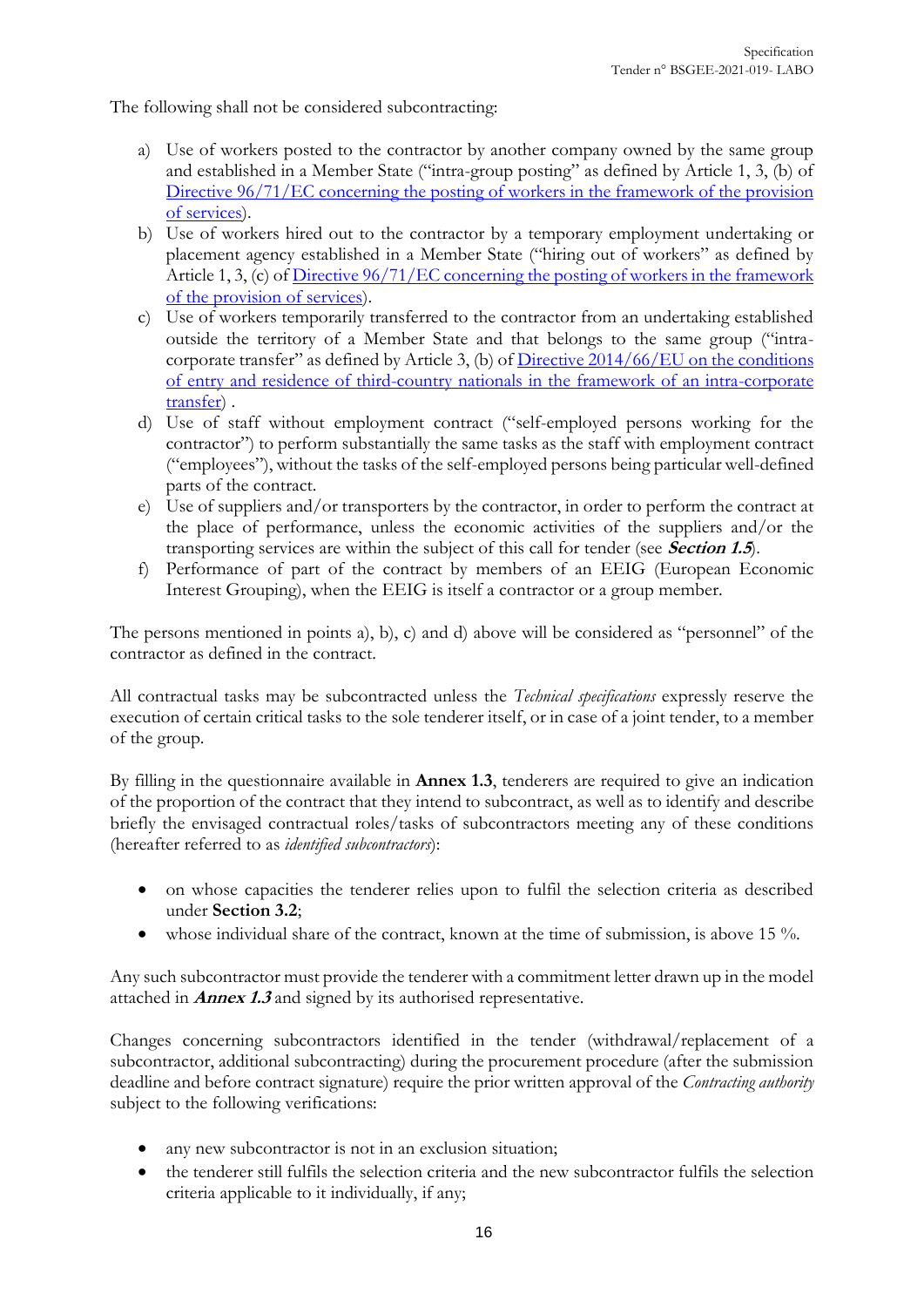• the terms of the originally submitted tender are not altered substantially, i.e. all the tasks assigned to the former subcontractor are taken over by another involved entity, the change does not make the tender non-compliant with the Tender specifications, and the evaluation of award criteria of the originally submitted tender is not modified.

Subcontracting to subcontractors identified in a tender that was accepted by the *Contracting authority* and resulted in a signed contract, is considered authorised.

#### **2.3.3. Entities on whose capacities the tenderer relies to fulfil the selection criteria**

In order to fulfil the selection criteria a tenderer may also rely on the capacities of other entities, regardless of the legal nature of the links it has with them. It must in that case prove that it will have at its disposal the resources necessary for the performance of the contract by producing a commitment letter in the model attached in **Annex 1.4,** signed by the authorised representative of such an entity, and the supporting evidence that those other entities have the respective resources.

If the contract is awarded to a tenderer intending to rely on another entity to meet the minimum levels of economic and financial capacity, the *Contracting authority* may require the entity to sign the contract or, alternatively, to provide a joint and several first-call financial guarantee for the performance of the contract.

With regard to technical and professional selection criteria, a tenderer may only rely on the capacities of other entities where the latter will perform the works or services for which these capacities are required (i.e. the latter will assume the role of subcontractors).

 Relying on the capacities of other entities is only necessary when the capacity of the tenderer is not sufficient to fulfil the required minimum levels of capacity. Abstract commitments that other entities will put resources at the disposal of the tenderer will be disregarded.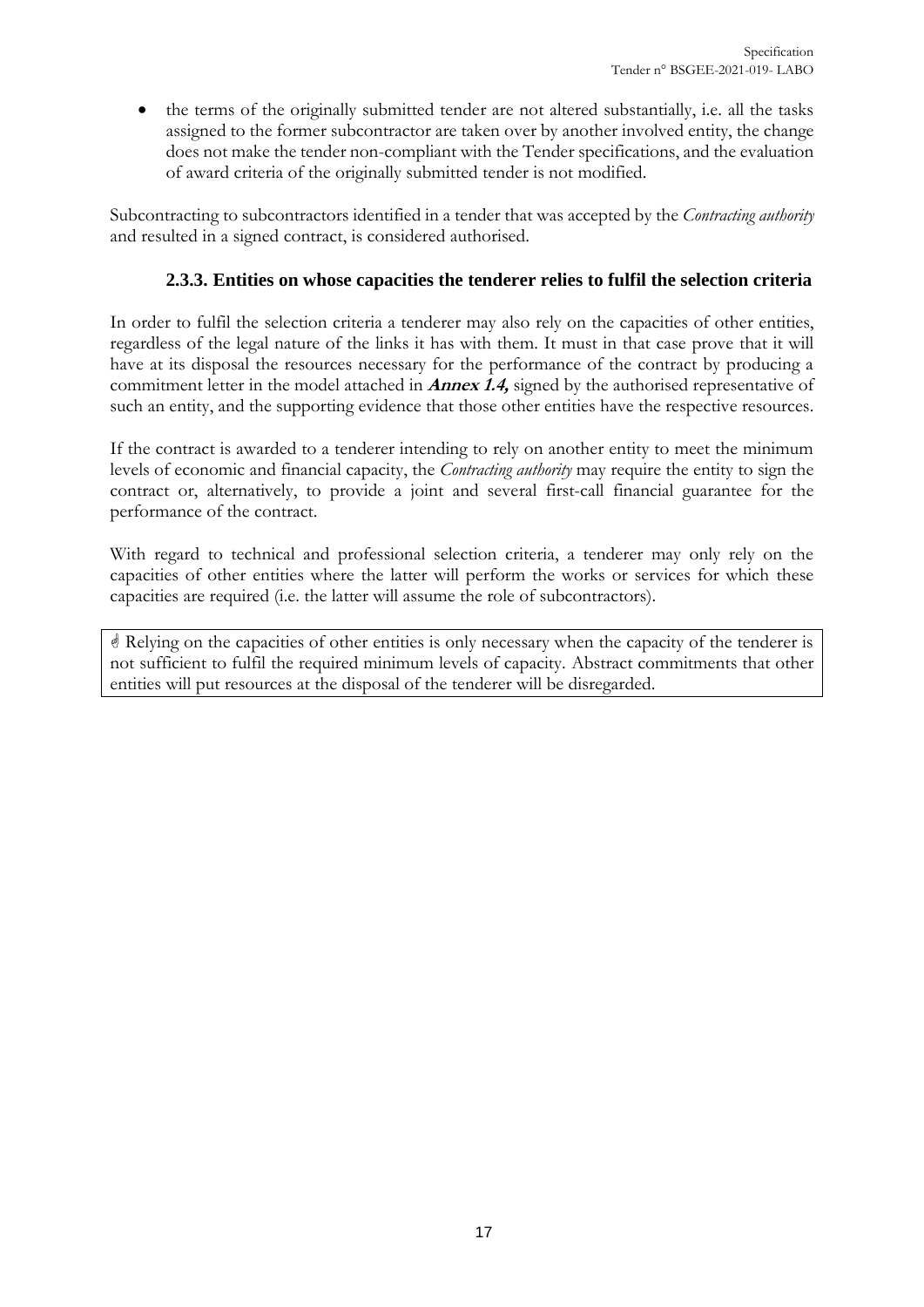# <span id="page-17-0"></span>**3. EVALUATION AND AWARD**

The evaluation of the tenders that comply with the submission conditions will consist of the following elements:

- Check if the tenderer has access to procurement (see **Sectio[n 2.2](#page-13-2)**);
- Verification of non-exclusion of tenderers on the basis of the exclusion criteria;
- Selection of tenderers on the basis of selection criteria;
- Verification of compliance with the minimum requirements defined in the Tender specifications;
- Evaluation of tenders on the basis of the award criteria.

The *Contracting authority* will evaluate the abovementioned elements in the order that it considers to be the most appropriate. If the evaluation of one or more elements demonstrates that there are grounds for rejection, the tender will be rejected and will not be subjected to further full evaluation.

The unsuccessful tenderers will be informed of the ground for rejection without being given feedback on the non-assessed content of their tenders. Only tenderer(s) for whom the verification of all elements did not reveal grounds for rejection can be awarded the contract.

The evaluation will be based on the information and evidence contained in the tenders and, if applicable, on additional information and evidence provided at the request of the *Contracting authority* during the procedure.

For the purposes of the evaluation related to exclusion and selection criteria *the Contracting authority* may also refer to publicly available information, in particular evidence that it can access on a national database free of charge.

#### <span id="page-17-1"></span>**3.1. Exclusion criteria**

The objective of the exclusion criteria is to assess whether the tenderer is in any of the exclusion situations listed in Article 136(1) of the Financial Regulation.

As evidence of non-exclusion each tenderer needs to submit with its tender a Declaration on Honour in the model available in **Annex 2**. The declaration must be signed by an authorised representative of the entity providing the declaration.

The documents mentioned as supporting evidence in the Declaration on Honour shall also be provided with the offer.

In the case of a joint tender, this declaration – dated and signed by a duly authorised legal representative – must be submitted by each member of the grouping of tenderers.

In the case of subcontracting, when the share of the contract to be performed by the subcontractor exceeds the threshold of 10% of the value of the contract, this declaration – dated and signed by a duly authorised legal representative – must be submitted by each subcontractor.

The exclusion criteria apply individually to each member of the grouping and to each subcontractor concerned.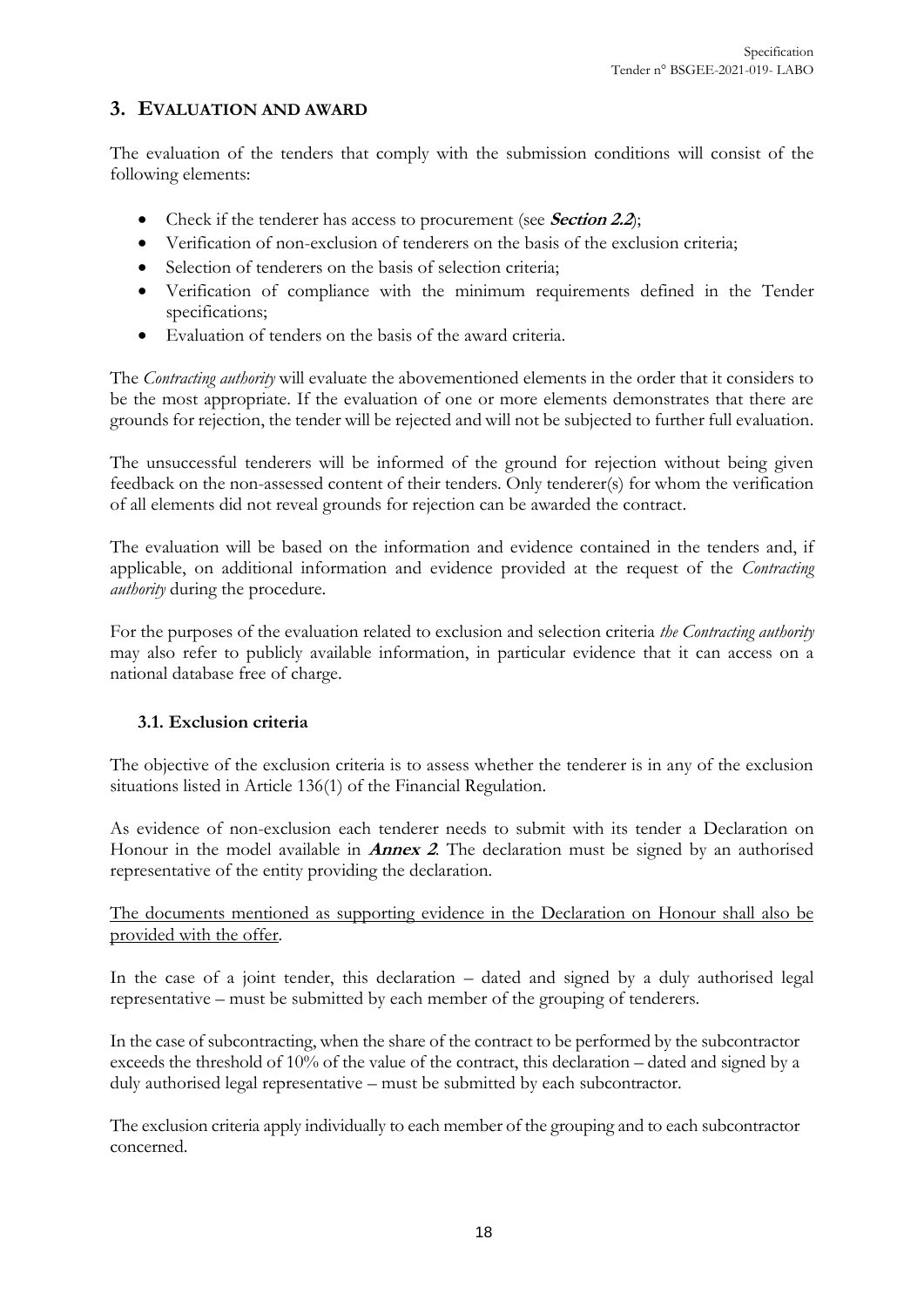#### <span id="page-18-0"></span>**3.2. Selection criteria**

The objective of the selection criteria is to assess whether the tenderer has the legal, regulatory, economic, financial, technical and professional capacity to perform the contract.

The selection criteria for this call for tenders, including the minimum levels of capacity, the basis for assessment and the evidence required, are specified in the following subsections.

Tenders submitted by tenderers not meeting the minimum levels of capacity will be rejected.

When submitting its tender each tenderer shall declare on honour that it fulfils the selection criteria for the lots for which it applies. The model Declaration on Honour available in **Annex 2** shall be used.

#### The documents mentioned as supporting evidence below shall also be provided with the offer.

The selection criteria are applicable to all the members of the grouping and/or the subcontractors identified (combined capacity of all the members and/or of the subcontractors identified).

#### **3.2.1. Legal and regulatory capacity**

The tenderer must demonstrate that it has the legal capacity necessary to engage in the professional activity covered by the contract (registration in the relevant trade or professional register, registration with the social security system, VAT registration, incorporation permit, etc.) in accordance with the legislation of the State where it is established.

Tenderers must prove that they have legal capacity to perform the contract and the regulatory capacity to pursue the professional activity necessary to carry out the work subject to this call for tenders.

#### **Supporting documents:**

- -a copy of the tenderer's registration in a trade register or in a professional register or of any other official document mentioning a registration number;
- a copy of the tenderer's legal status or, failing that, an equivalent document recently issued by a competent judicial or administrative authority;
- ⎯ furthermore, for legal persons, a legible copy of the instrument of appointment of the persons authorised to represent the candidate in relations with third parties and in legal action, or a copy of the publication of that instrument of appointment if the legislation applicable to the legal entity concerned requires such a publication; any delegation of this authorisation to another representative not mentioned in the official instrument of appointment must be certified.

 All of the above specified evidence of legal and regulatory capacity must be provided with the tender.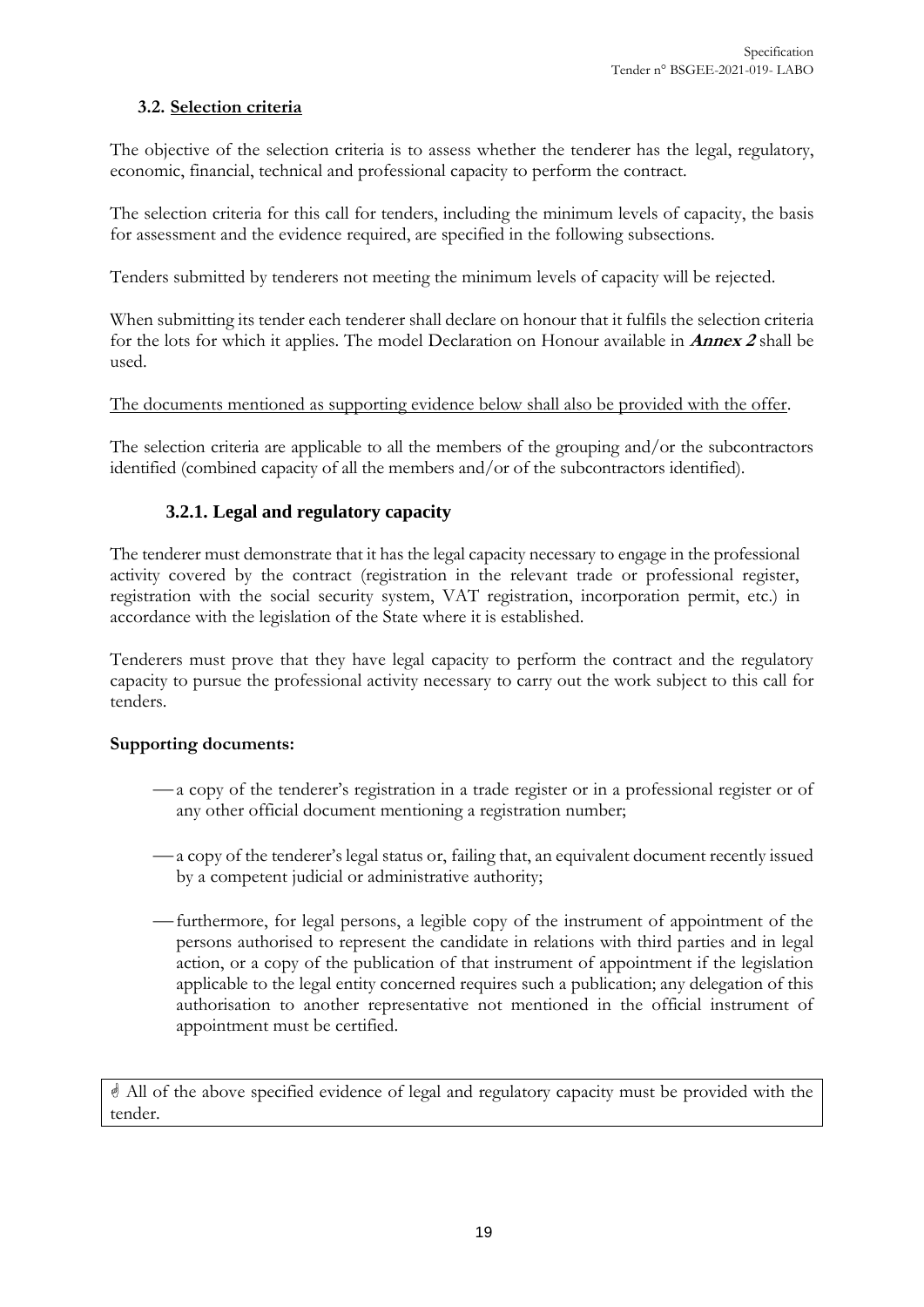# **3.2.2. Economic and financial capacity**

Tenderers must comply with the following selection criteria in order to prove that they have the necessary economic and financial capacity to perform the contract.

# **Lot 1 – BELGIUM-LUXEMBURG-The NETHERLANDS**

| <b>Lot 1- Criterion F1</b>                                                                   |                                                                       |  |  |
|----------------------------------------------------------------------------------------------|-----------------------------------------------------------------------|--|--|
| Minimum level of capacity<br>Average yearly turnover of the last three financial years above |                                                                       |  |  |
|                                                                                              | EUR 300.000                                                           |  |  |
| <b>Basis for assessment</b>                                                                  | This criterion applies to the tenderer as a whole, i.e. a             |  |  |
|                                                                                              | consolidated assessment of the combined capacities of all             |  |  |
|                                                                                              | <i>involved entities</i> will be carried out.                         |  |  |
| Evidence                                                                                     | Copy of the profit and loss accounts and balance sheet for the        |  |  |
|                                                                                              | last three years for which accounts have been closed from             |  |  |
|                                                                                              | each concerned <i>involved entity</i> , or, failing that, appropriate |  |  |
|                                                                                              | statements from banks. The most recent year must have been            |  |  |
| closed within the last 18 months.                                                            |                                                                       |  |  |

| <b>Lot 1 - Criterion F2</b> |                                                                                                                                                                                                                                                                                                         |  |  |
|-----------------------------|---------------------------------------------------------------------------------------------------------------------------------------------------------------------------------------------------------------------------------------------------------------------------------------------------------|--|--|
| Minimum level of capacity   | A positive average pre-tax annual profit over the last three<br>financial years ended.                                                                                                                                                                                                                  |  |  |
| <b>Basis for assessment</b> | This criterion applies to the tenderer as a whole, i.e. a<br>consolidated assessment of the combined capacities of all<br>involved entities will be carried out.                                                                                                                                        |  |  |
| Evidence                    | Copy of the profit and loss accounts and balance sheet for the<br>last three years for which accounts have been closed from<br>each concerned <i>involved entity</i> , or, failing that, appropriate<br>statements from banks. The most recent year must have been<br>closed within the last 18 months. |  |  |

#### **Lot 2 – GERMANY**

| <b>Lot 2- Criterion F1</b>                                                                   |                                                                       |  |  |
|----------------------------------------------------------------------------------------------|-----------------------------------------------------------------------|--|--|
| Minimum level of capacity<br>Average yearly turnover of the last three financial years above |                                                                       |  |  |
|                                                                                              | EUR 100.000                                                           |  |  |
| <b>Basis for assessment</b><br>This criterion applies to the tenderer as a whole, i.e. a     |                                                                       |  |  |
|                                                                                              | consolidated assessment of the combined capacities of all             |  |  |
|                                                                                              | involved entities will be carried out.                                |  |  |
| Evidence<br>Copy of the profit and loss accounts and balance sheet for the                   |                                                                       |  |  |
|                                                                                              | last three years for which accounts have been closed from             |  |  |
|                                                                                              | each concerned <i>involved entity</i> , or, failing that, appropriate |  |  |
|                                                                                              | statements from banks. The most recent year must have been            |  |  |
|                                                                                              | closed within the last 18 months.                                     |  |  |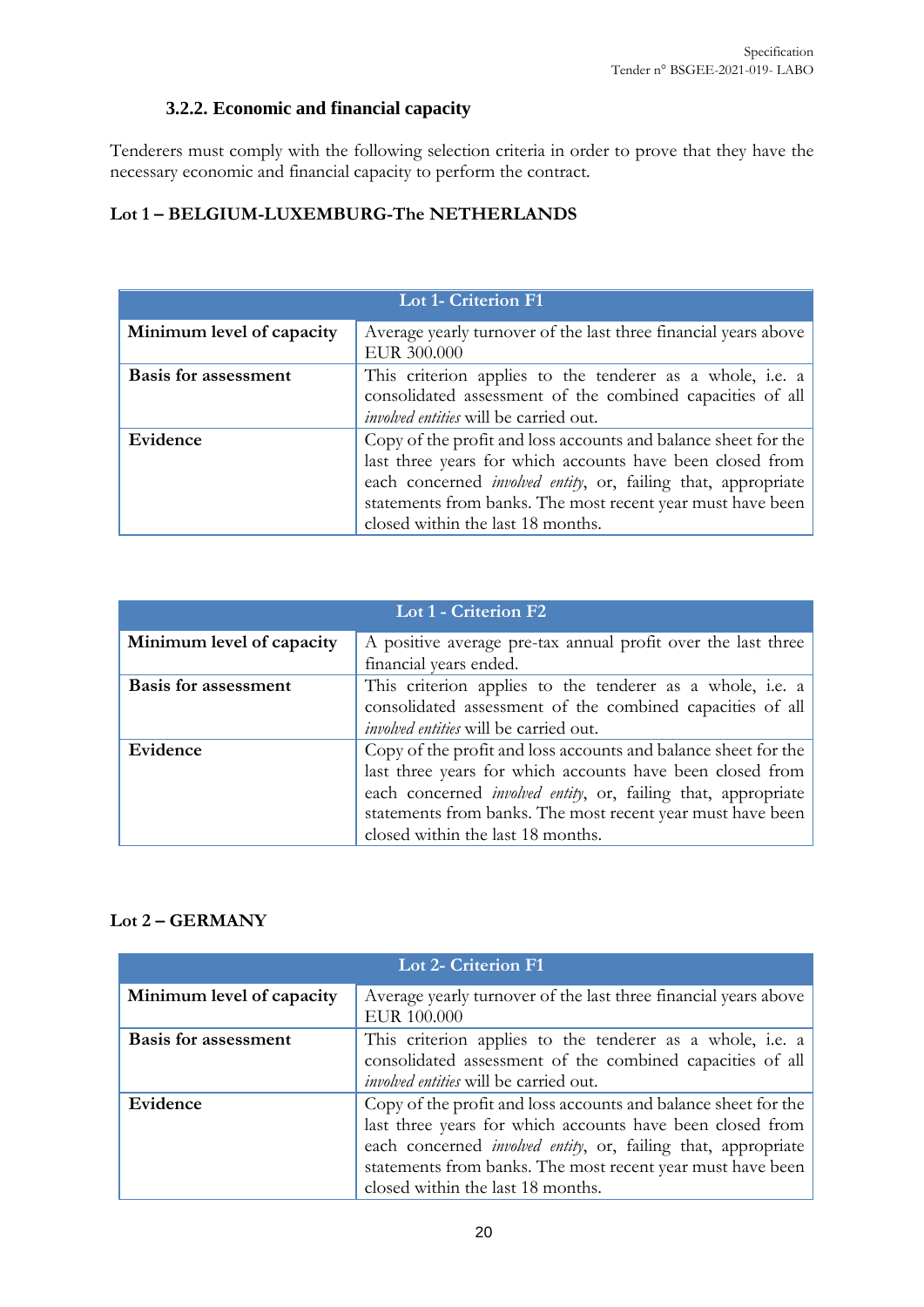| Lot 2 - Criterion F2                                                                                                |                                                                                                                                                                                                                                                                                                         |  |  |
|---------------------------------------------------------------------------------------------------------------------|---------------------------------------------------------------------------------------------------------------------------------------------------------------------------------------------------------------------------------------------------------------------------------------------------------|--|--|
| Minimum level of capacity<br>A positive average pre-tax annual profit over the last three<br>financial years ended. |                                                                                                                                                                                                                                                                                                         |  |  |
| <b>Basis for assessment</b>                                                                                         | This criterion applies to the tenderer as a whole, i.e. a<br>consolidated assessment of the combined capacities of all<br><i>involved entities</i> will be carried out.                                                                                                                                 |  |  |
| Evidence                                                                                                            | Copy of the profit and loss accounts and balance sheet for the<br>last three years for which accounts have been closed from<br>each concerned <i>involved entity</i> , or, failing that, appropriate<br>statements from banks. The most recent year must have been<br>closed within the last 18 months. |  |  |

 All of the above specified evidence of legal and regulatory capacity must be provided with the tender**.**

### **3.2.3. Technical and professional capacity**

Tenderers must comply with the following selection criteria in order to prove that they have the necessary technical and professional capacity to perform the contract.

| Lot 1 - Criterion T1                                             |                                                                                                                                                                                                                                                                                                                                                                                                                                                                                                                                             |  |  |
|------------------------------------------------------------------|---------------------------------------------------------------------------------------------------------------------------------------------------------------------------------------------------------------------------------------------------------------------------------------------------------------------------------------------------------------------------------------------------------------------------------------------------------------------------------------------------------------------------------------------|--|--|
| The tenderer must prove experience in the field of the contract. |                                                                                                                                                                                                                                                                                                                                                                                                                                                                                                                                             |  |  |
| Minimum level of capacity                                        | At least 3 similar (in scope and complexity) contracts<br>completed in the last three years preceding the tender<br>submission deadline, with a minimum value for each of them<br>EUR 20.000.                                                                                                                                                                                                                                                                                                                                               |  |  |
| <b>Basis for assessment</b>                                      | This criterion applies to the tenderer as a whole, i.e. the<br>combined capacities of all <i>involved entities</i> .                                                                                                                                                                                                                                                                                                                                                                                                                        |  |  |
| Evidence                                                         | A list of contracts meeting the minimum level of capacity. The<br>list shall include details of their start and end date, total<br>contract amount and scope. In case of projects still on-going<br>only the portion completed during the reference period will<br>be taken into consideration.<br>It shall also include the clients' identity and their contact<br>details.<br>As supporting documents for each project reference the<br>Contracting authority may request statements issued by the<br>clients and take contact with them. |  |  |

#### **Lot 1– BELGIUM-LUXEMBURG-The NETHERLANDS**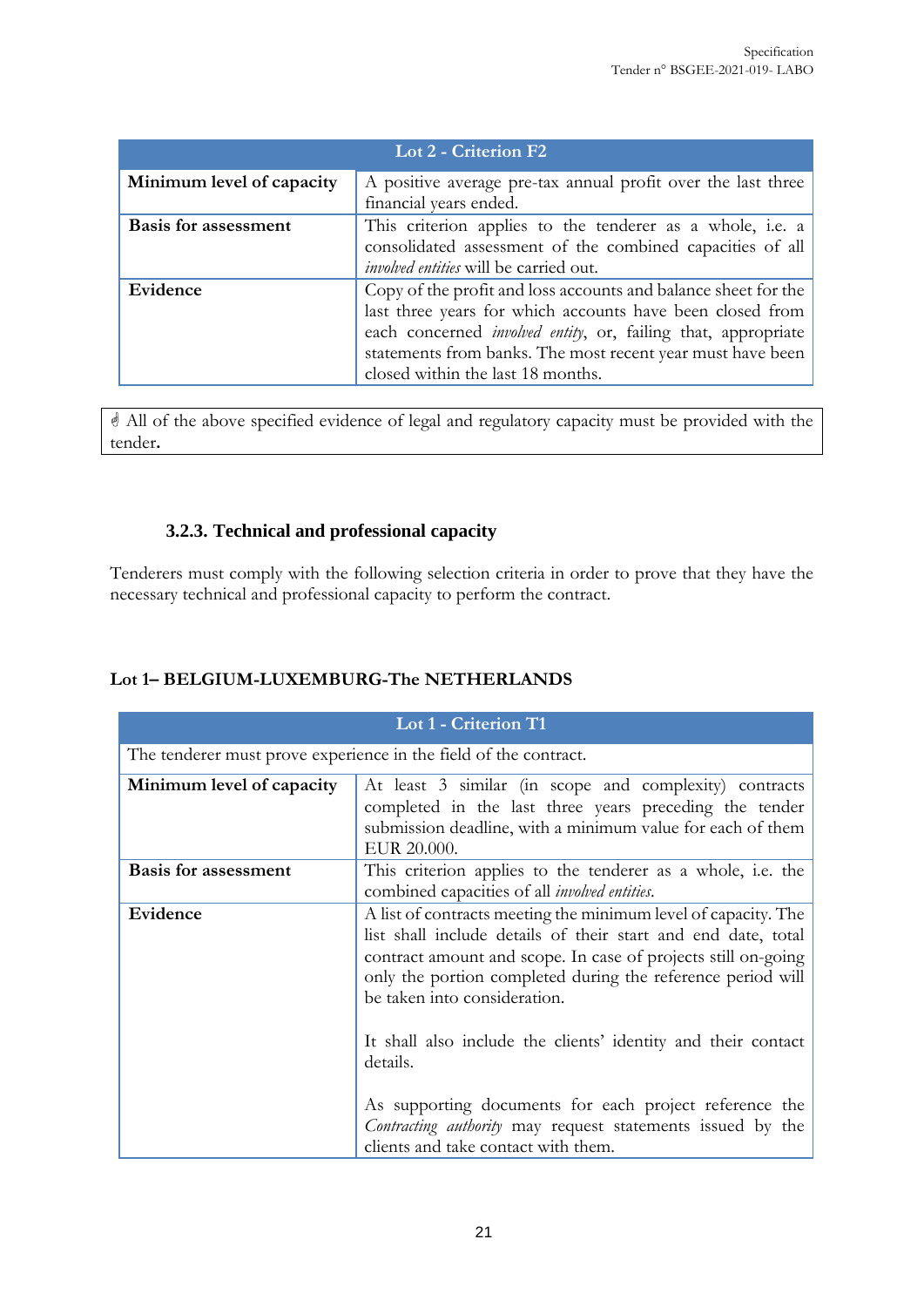#### **Lot 2 – GERMANY**

| Lot 2 - Criterion T1                                                                                                                                                                                                       |                                                                                                                                                                                                                                                                                                                                                                                                                                                                                                                                             |  |  |
|----------------------------------------------------------------------------------------------------------------------------------------------------------------------------------------------------------------------------|---------------------------------------------------------------------------------------------------------------------------------------------------------------------------------------------------------------------------------------------------------------------------------------------------------------------------------------------------------------------------------------------------------------------------------------------------------------------------------------------------------------------------------------------|--|--|
| The tenderer must prove experience in the field of the contract.                                                                                                                                                           |                                                                                                                                                                                                                                                                                                                                                                                                                                                                                                                                             |  |  |
| Minimum level of capacity<br>At least 3 similar (in scope and complexity) contracts<br>completed in the last three years preceding the tender<br>submission deadline, with a minimum value for each of them<br>EUR 10.000. |                                                                                                                                                                                                                                                                                                                                                                                                                                                                                                                                             |  |  |
| <b>Basis for assessment</b>                                                                                                                                                                                                | This criterion applies to the tenderer as a whole, i.e. the<br>combined capacities of all <i>involved entities</i> .                                                                                                                                                                                                                                                                                                                                                                                                                        |  |  |
| Evidence                                                                                                                                                                                                                   | A list of contracts meeting the minimum level of capacity. The<br>list shall include details of their start and end date, total<br>contract amount and scope. In case of projects still on-going<br>only the portion completed during the reference period will<br>be taken into consideration.<br>It shall also include the clients' identity and their contact<br>details.<br>As supporting documents for each project reference the<br>Contracting authority may request statements issued by the<br>clients and take contact with them. |  |  |

 All of the above specified evidence of legal and regulatory capacity must be provided with the tender**.**

#### <span id="page-21-0"></span>**3.3. Compliance with the minimum requirements of the Tender specifications**

By submitting a tender, a tenderer commits to perform the contract in full compliance with the terms and conditions of the procurement documents for this call for tender.

Particular attention is drawn to the minimum requirements specified in Section [1.5](#page-5-1) of these specifications and to the fact that tenders must comply with applicable data protection, environmental, social and labour law obligations established by Union law, national legislation, collective agreements or the international environmental, social and labour conventions listed in Annex X to Directive 2014/24/EU.

The minimum requirements shall be observed throughout the entire duration of the contract. Compliance with these requirements is mandatory and cannot be subject to any assumptions, limitations, conditions, or reservations on the part of a tenderer.

#### **Tenders that are not compliant with the applicable minimum requirements shall be rejected.**

#### <span id="page-21-1"></span>**3.4. Award criteria for each lot**

The objective of the award criteria is to evaluate the tenders with a view to choosing the most economically advantageous tender.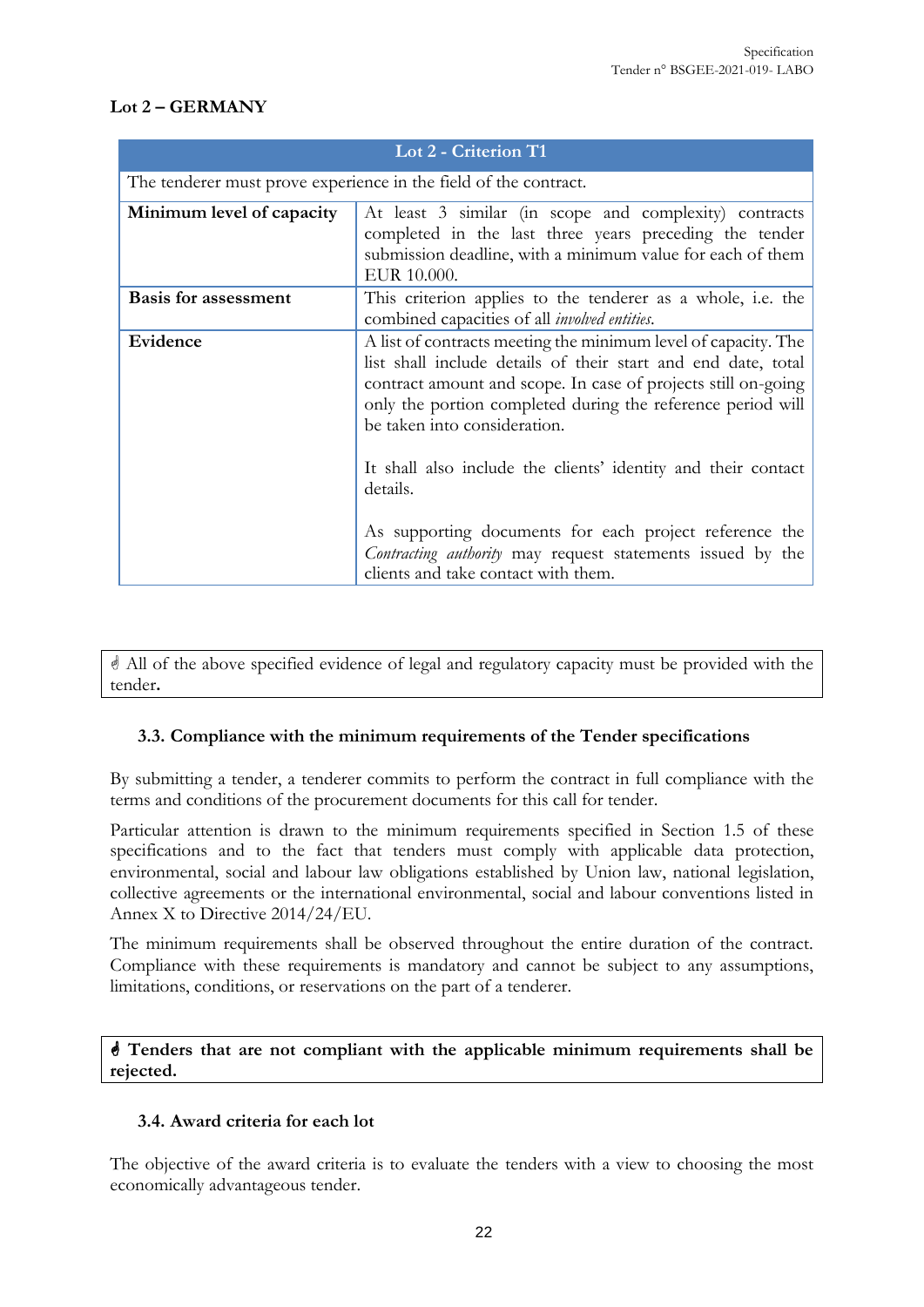Tenders will be evaluated on the basis of the following award criteria and their weighting for each lot:

- 1. Price: 80 points
- 2. Quality: 20 points
- 1. Price: 80 points

The price will be calculated on the basis of:

The financial offer submitted by means of the Prices form in **Annex 4bis** drawn up by the Contracting Authority **and its annexes in excel format**.

The costs of delivery must be included in the prices.

The list of products constitutes a scenario designed to provide a fair basis for financial evaluation of the offer. The estimates given on the prices form are not binding for the contracting authority as far as actual orders are concerned. The actual orders resulting from the signature of the contract object of the tender will not be limited to the products listed in the Annex 4bis.

The prices exclusive of VAT from the candidates' catalogue will be entered on the prices form. It will be subject to the discount mentioned in the financial offer and/or in the price catalogue. That discount will be stated in the contract.

The tender with the lowest price, in conformity with the specifications and submitted by a tenderer who is not in a situation of exclusion, shall be awarded a maximum of 80 points.

The following formula will be applicable to the financial criteria:

**Price:** Score awarded to the candidate for the financial criterion

=

lowest price amongst the offers received price differed by the candidate  $* 80$ 

2. Quality - Weight: 20 points

The quality of the tender will be evaluated based on the following criteria:

| Qualitative criteria                                                                                                                                                                                                                                   | <b>Maximum</b><br>20 points |
|--------------------------------------------------------------------------------------------------------------------------------------------------------------------------------------------------------------------------------------------------------|-----------------------------|
| $\rightarrow$ Criterion 1 – Number of products per category – not including the spare<br>parts - available in the catalogue(s) proposed:                                                                                                               | 15                          |
| The candidate can prove the number of products per category - not including the<br>spare parts – available by providing a declaration on the honor signed by the<br>authorized representative of the candidate stating the precise number of products. |                             |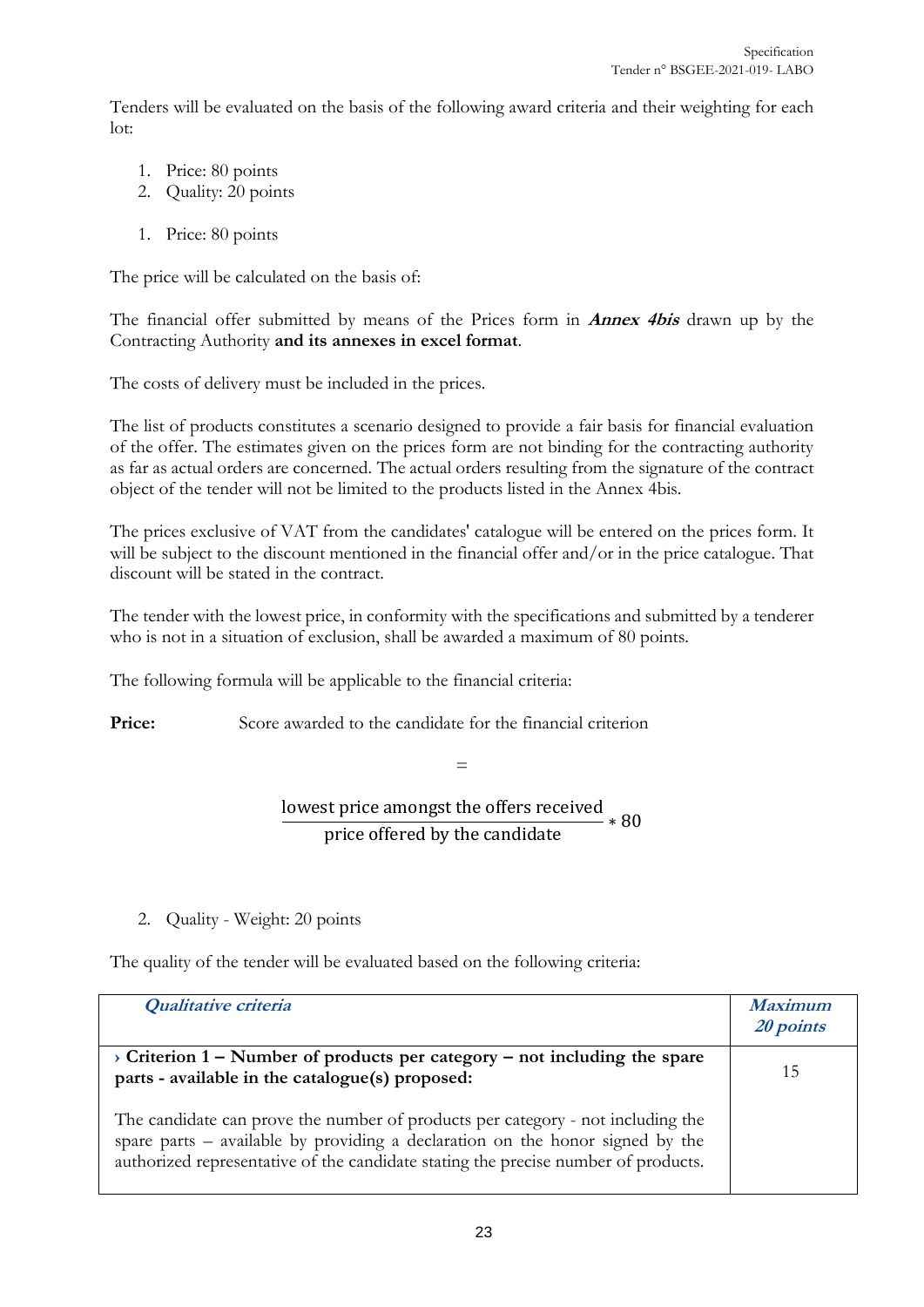| Distribution of the 15 points:                                                                                                                                                                                                                  |   |
|-------------------------------------------------------------------------------------------------------------------------------------------------------------------------------------------------------------------------------------------------|---|
| Physics: 4 points                                                                                                                                                                                                                               |   |
| Chemistry: 4 points                                                                                                                                                                                                                             |   |
| Biology: 4 points                                                                                                                                                                                                                               |   |
| "Other": 3 points                                                                                                                                                                                                                               |   |
| One product cannot be listed in more than one category.                                                                                                                                                                                         |   |
| The contracting authority reserves the rights to request in addition the complete<br>list of the item available at any time during the procedure and/or any other proof<br>of conformity with the specifications declared.                      | 5 |
| > Criterion $2$ – Ordering and deliveries possible to Spain and Italy with no<br>additional costs                                                                                                                                               |   |
| Ordering via the catalogue(s) proposed by the tenderer in its offer and deliveries<br>are possible to Spain and Italy - in addition to the other countries requested - with<br>no additional costs.                                             |   |
| The tenderer indicates the countries were ordering and deliveries is proposed in<br>Annex 3 - Technical offer. By signing the technical offer, the tenderer commits to<br>making possible ordering and to delivering to the countries proposed. |   |
| The contracting authority reserves the rights to request the complete list of the<br>environmentally friendly products available at any time during the procedure<br>and/or any other proof of conformity with the specifications declared.     |   |

#### **Scoring criteria:**

#### a) **Scoring method for Criterion 1**

The tenderer with the highest number of items per category in the catalogue(s) shall be awarded the maximum number of points, according to the following formula:

Score awarded to the candidate per category for criterion 1

=

# number of items per category in the catalogue $(s)$ by the candidate  $\frac{b}{b}$  is the candidate highest number of items per category in the catalogue(s)<sup>\*</sup> amongst the offers receveid

The total score for criteria 1 shall be the sum of the score for the 4 categories of products.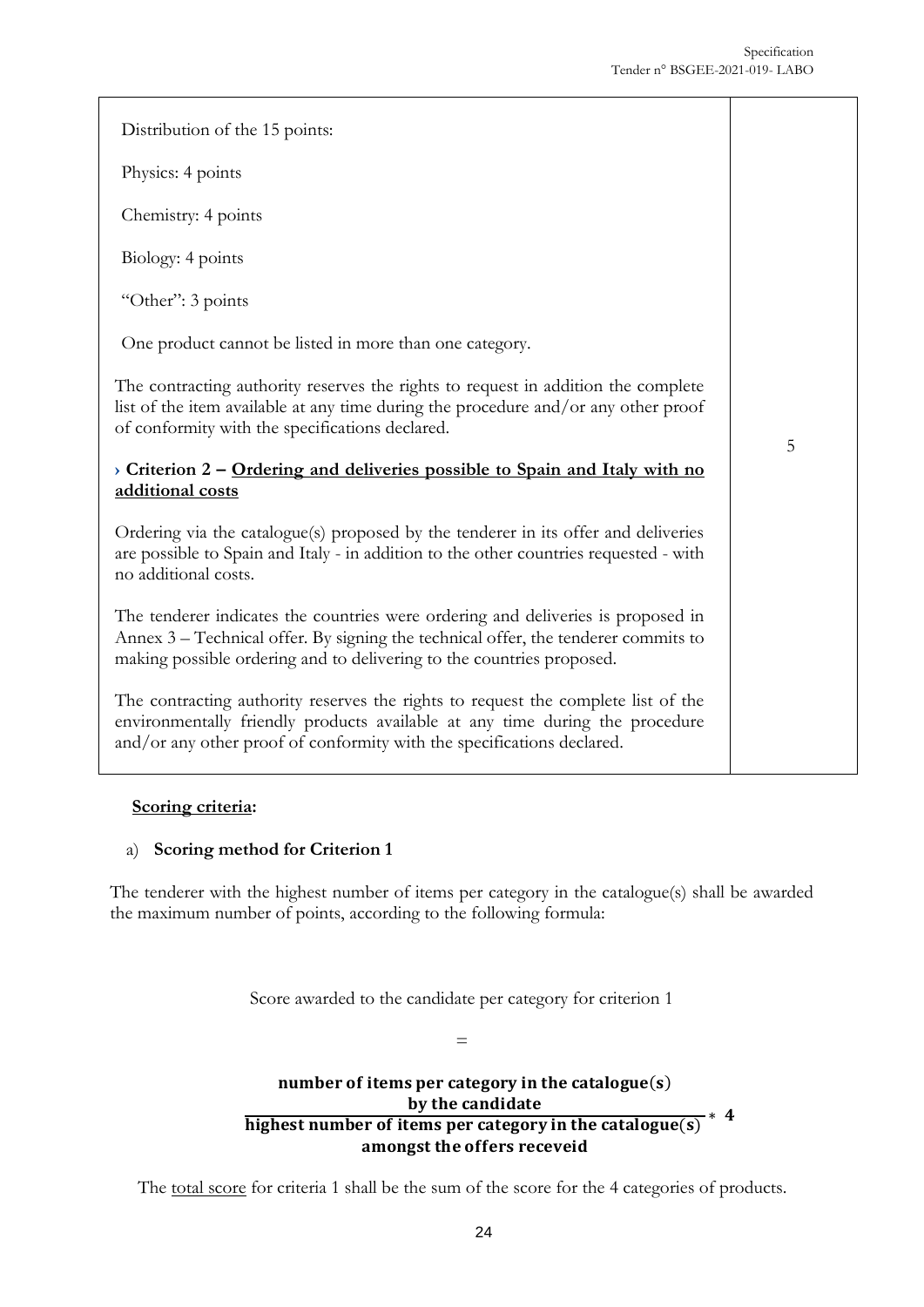#### **b) Scoring method for Criterion 2**

Tenderers which commit to making possible ordering and delivering to Italy and Spain with no additional cost – in addition to the other countries requested - will be awarded 5 points.

#### <span id="page-24-0"></span>**3.1. Award (ranking of tenders)**

Tenders shall be ranked according to the best price-quality ratio in accordance with the following formula:

Overall score awarded to the candidate

 $=$ 

number of financial points scored + number of quality points scored

 A contract shall be awarded to the three tenderers ranked first, which complies with the Tender Specifications and is submitted by a tenderer having access to procurement, not in an exclusion situation and fulfilling with the selection criteria.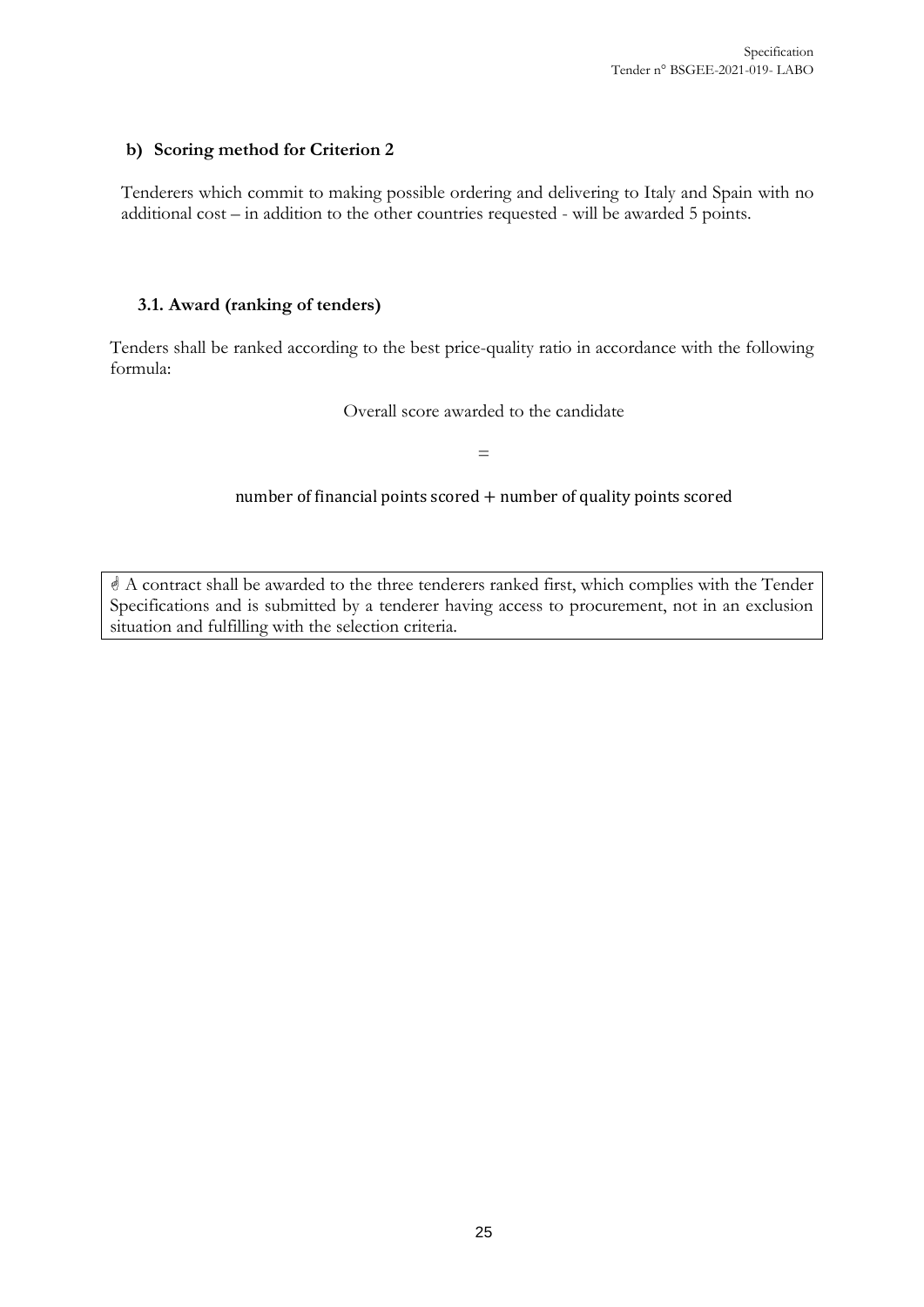#### <span id="page-25-0"></span>**4. FORM AND CONTENT OF THE TENDER**

#### <span id="page-25-1"></span>**4.1. Form of the tender: how to submit the tender?**

Tenders are to be submitted according to the instructions laid down in the Invitation to tender letter and in the present Specification.

 **Make sure you prepare and submit your tender early enough to ensure it is received within the deadline specified under Heading IV.2.2 of the contract notice. A tender received after this deadline will be rejected.** 

#### <span id="page-25-2"></span>**4.2. Content of the tender: what documents to submit with the tender?**

The documents to be submitted with the tender are listed in **Annex 1.**

The following requirements apply to the technical and financial offer:

• *Technical offer.*

The technical offer must provide all the information needed to assess the compliance with the technical requirement set in these specifications and the award criteria.

For this purpose, the **Annex 3** shall be completed and duly signed.

Tenders deviating from the minimum requirements or not covering all the requirements may be rejected on the basis of non-compliance and not evaluated further.

• *Financial offer.*

A complete financial offer. For this purpose, the Financial Model in **Annex 4bis** shall be completed and duly signed.

In case of discrepancies between different documents, only the amount indicated in the financial offer will be taken into account.

Should there be an error in the calculation of the total, the unit price will prevail.

The financial offer shall be:

The offer must be:

- › **expressed in EURO**, using the conversion rates published, on the day of publication of the call for tenders, in C series of the Official Journal of the European Union. This information is also available on the website of the European Central Bank at the following URL: [http://www.ecb.int/stats/exchange/eurofxref.](http://www.ecb.int/stats/exchange/eurofxref) It will not be possible for the amount of the offer to be revised in the light of exchange rate developments – it is up to the tenderer to bear the risks or to take advantage of such variations; and
- › **firm** (during performance of the contract, the price can be revised only under the conditions set by the Contract); and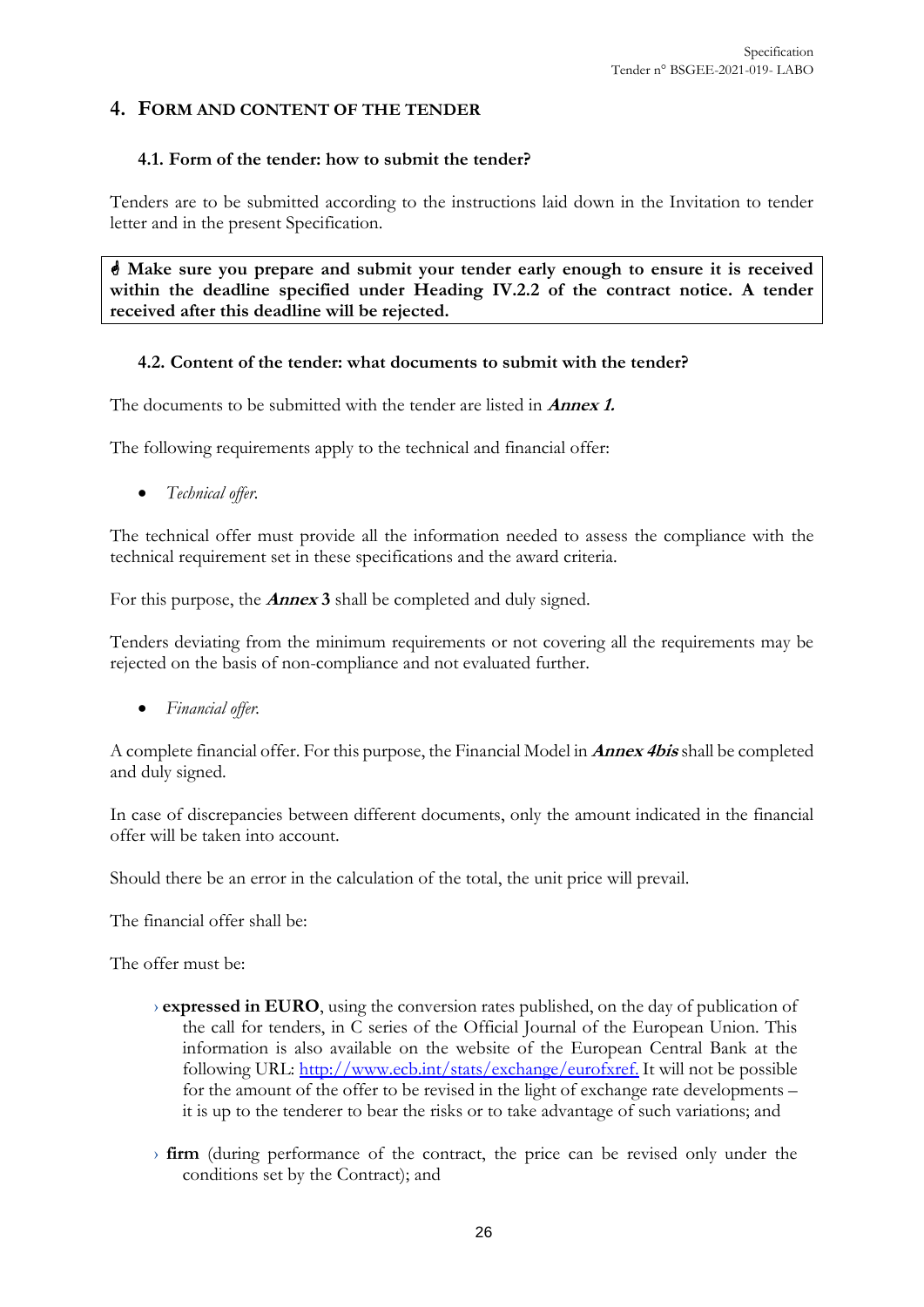- › **all-inclusive** (fulfilling all the requirements of the specifications and including any possible renewals, options, etc.); and
- › **net of all taxes, charges and other costs (including VAT),** since the European Schools are exempt from such charges.

 The European schools are exempt from such charges. Exemption is granted to the European Schools by the governments of the Member States.

#### <span id="page-26-0"></span>**4.3. Signature policy: how can documents be signed?**

Where a document needs to be signed, the signature must be either hand-written, a qualified electronic signature or an advanced electronic signature based on a qualified certificate as defined in [Regulation \(EU\) No 910/2014 on electronic identification and trust services for electronic](https://eur-lex.europa.eu/legal-content/EN/TXT/?uri=uriserv%3AOJ.L_.2014.257.01.0073.01.ENG)  [transactions in the internal market \(the](https://eur-lex.europa.eu/legal-content/EN/TXT/?uri=uriserv%3AOJ.L_.2014.257.01.0073.01.ENG) *eIDAS Regulation*).

All documents requested must be signed by the tenderer's legal representative, i.e. a person duly authorised to represent the tenderer for this call for tenders and the signing of the contract.

If requested so by the contracting authority, the delegation of the authorisation to sign on behalf of the signatories (including, in the case of proxy(-ies), the chain of authorisations) must be evidenced by appropriate written evidence (copy of the notice of appointment of the persons authorised to represent the legal entity in signing contracts (together or alone), or a copy of the publication of such appointment if the legislation which applies to signatory requires such publication or a power of attorney). A document that the Contracting authority can access on a national database free of charge does not need to be submitted if the Contracting authority is provided with the exact internet link and, if applicable, the necessary identification data to retrieve the document.

#### <span id="page-26-1"></span>**4.4. Confidentiality of tenders: what information and under what conditions can it be disclosed?**

Once the Contracting authority has opened a tender, it becomes its property and shall be treated confidentially, subject to the following:

- For the purposes of evaluating the tender and, if applicable, implementing the contract, performing audits, benchmarking, etc., the Contracting authority is entitled to make available (any part of) the tender to its staff and the staff of other Union institutions, agencies and bodies, as well to other persons and entities working for the Contracting authority or cooperating with it, including contractors or subcontractors and their staff provided that they are bound by an obligation of confidentiality.
- After the signature of the award decision tenderers whose tenders were received in accordance with the submission modalities, who have access to procurement, who are not found to be in an exclusion situation referred to in Article 136(1) of the FR, who are not rejected under Article 141 of the FR, whose tenders are not found to be incompliant with the procurement documents, and who make a request in writing will be notified of the name of the tenderer to whom the contract is awarded, the characteristics and relative advantages of the successful tender and the price of the offer and/or contract value. The Contracting authority may decide to withhold certain information that it assesses as being confidential, in particular where its release would prejudice the legitimate commercial interests of economic operators or might distort fair competition between them. Such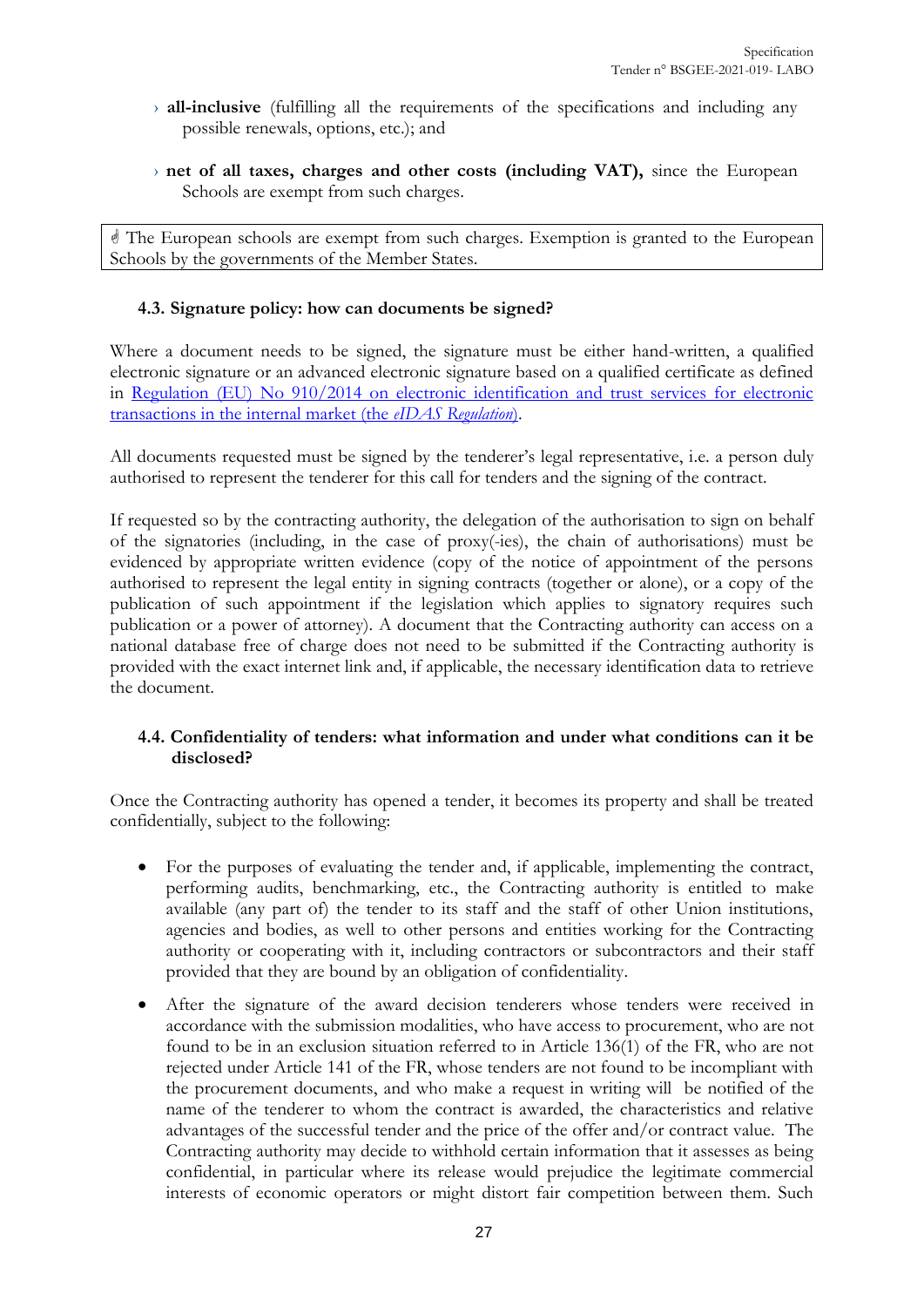information may include, without being limited to, confidential aspects of tenders such as unit prices included in the financial offer, technical or trade secrets<sup>4</sup>.

The Contracting authority may disclose the submitted tender in the context of a request for public access to documents, or in other cases where the applicable law requires its disclosure. Unless there is an overriding public interest in disclosure<sup>5</sup>, the Contracting authority may refuse to provide full access to the submitted tender, redacting the parts (if any) that contain confidential information, the disclosure of which would undermine the protection of commercial interests of the tenderer, including intellectual property.

 The Contracting authority will disregard general statements that the whole tender or substantial parts of it contain confidential information. Tenderers need to mark clearly the information they consider confidential and explain why it may not be disclosed. The *Contracting authority* reserves the right to make its own assessment of the confidential nature of any information contained in the tender.

 $\overline{a}$ 

<sup>4</sup> For the definition of trade secrets please see Article 2 (1) of DIRECTIVE (EU) 2016/943 on the protection of undisclosed know-how and business information (trade secrets) against their unlawful acquisition, use and disclosure.

<sup>&</sup>lt;sup>5</sup> See Article 4 (2) of the REGULATION (EC) No 1049/2001 regarding public access to European Parliament, Council and Commission documents.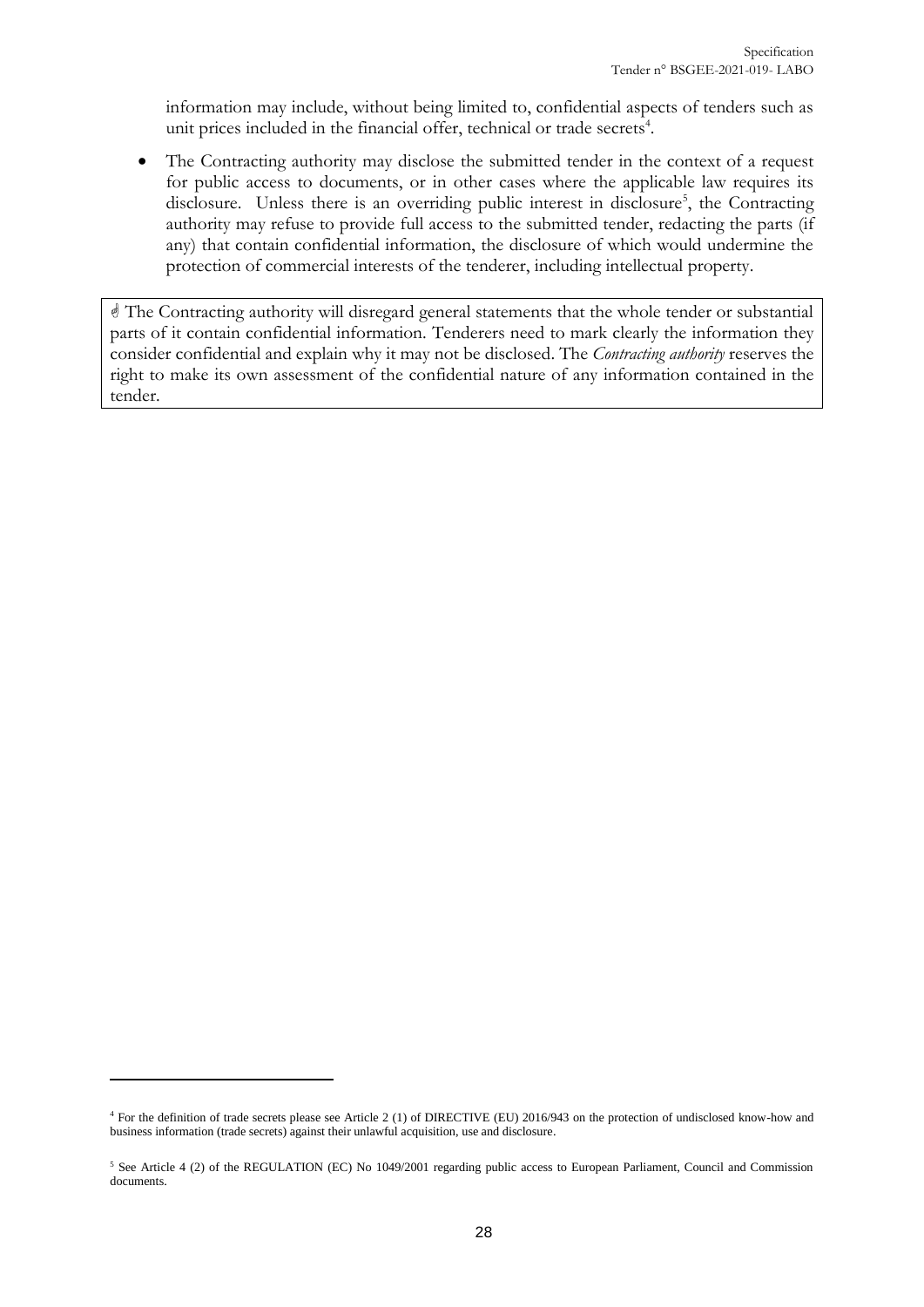#### <span id="page-28-0"></span>**5. PROCESSING OF PERSONAL DATA**

Any personal data included in or relating to the TENDER, including its implementation, shall be processed in accordance with Regulation (EU) 2016/679 of the European Parliament and of the Council of 27 April 2016 on the protection of natural persons with regard to the processing of personal data and on the free movement of such data, and repealing Directive 95/46/EC. Such data shall be processed solely for the purposes of the monitoring of the tender by the data controller.

Tenderers or any other person whose personal data is processed by the data controller in relation to this contract has specific rights as a data subject under Regulation (EU) 2016/679, in particular the right to access, rectify or erase their personal data and the right to restrict or, where applicable, the right to object to processing or the right to data portability.

Should tenderers or any other person whose personal data is processed in relation to this contract have any queries concerning the processing of its personal data, it shall address itself to the data controller: the Secretary General of the European Schools.

They may also address themselves to the Data Protection Officer of the data controller. They have the right to lodge a complaint at any time to the European Data Protection Supervisor.

Details concerning the processing of personal data can be requested to the data controller.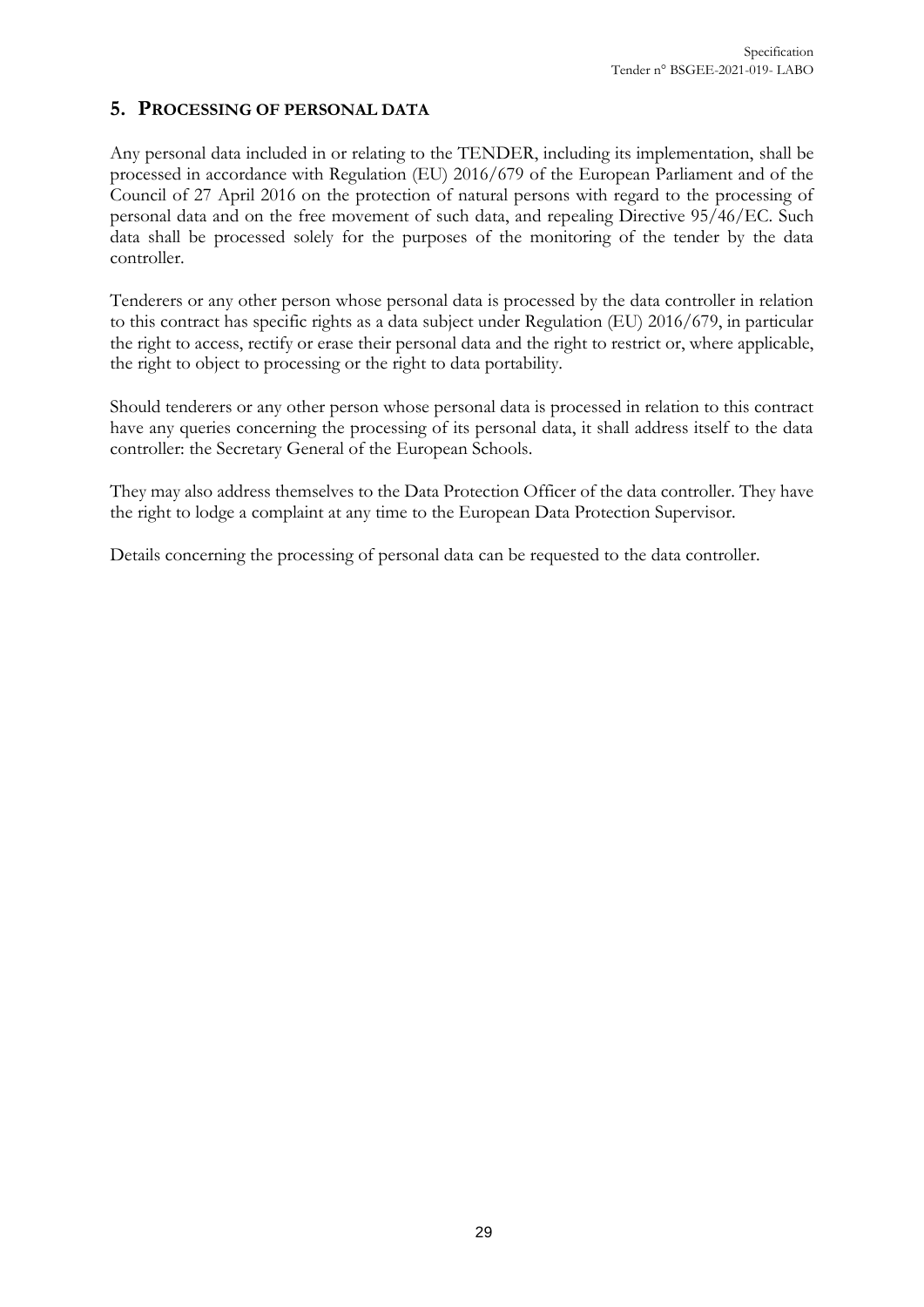# <span id="page-29-0"></span>**ANNEXES**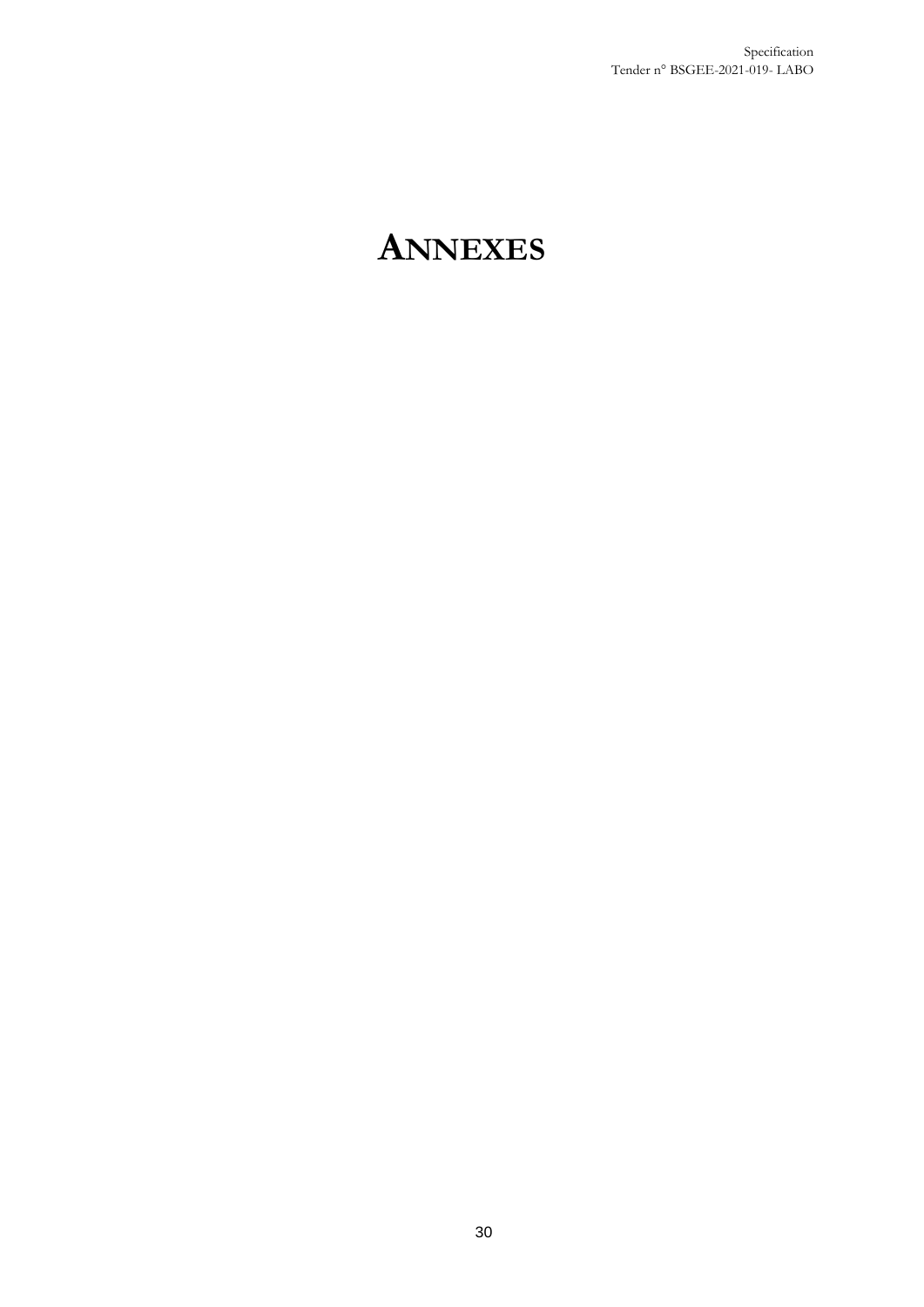<span id="page-30-0"></span>**Annex 1. Checklist – Documentation to provide**



**Schola Europaea**

**Office of the Secretary General of the European School**

#### **OPEN TENDER N° BSGEE-2021-019-LABO**

**ACQUISITION OF MATERIAL AND SUPPLIES FOR THE LABORATORIES OF SCIENCES**

#### **FOR THE EUROPEAN SCHOOLS**

#### **ANNEX 1: CHECKLIST – DOCUMENTATION TO BE PROVIDED**

**The documents and information listed in the tables below MUST be submitted.** 

**In each checklist, every box in the column entitled 'Reference to the documents attached' must be completed using the number of the relevant document and of the page of the tender on which the required document is to be found, unless otherwise specified.**

### **1 - IDENTIFICATION OF THE TENDERER, JOINT TENDERS AND SUBCONTRACTING**

#### **Contact of the tenderer:**

*[Company name]* 

*[Name of the Authorized representative]*

*[Country of registration]*

*[Official address]*

#### **Application for (please tick the relevant box):**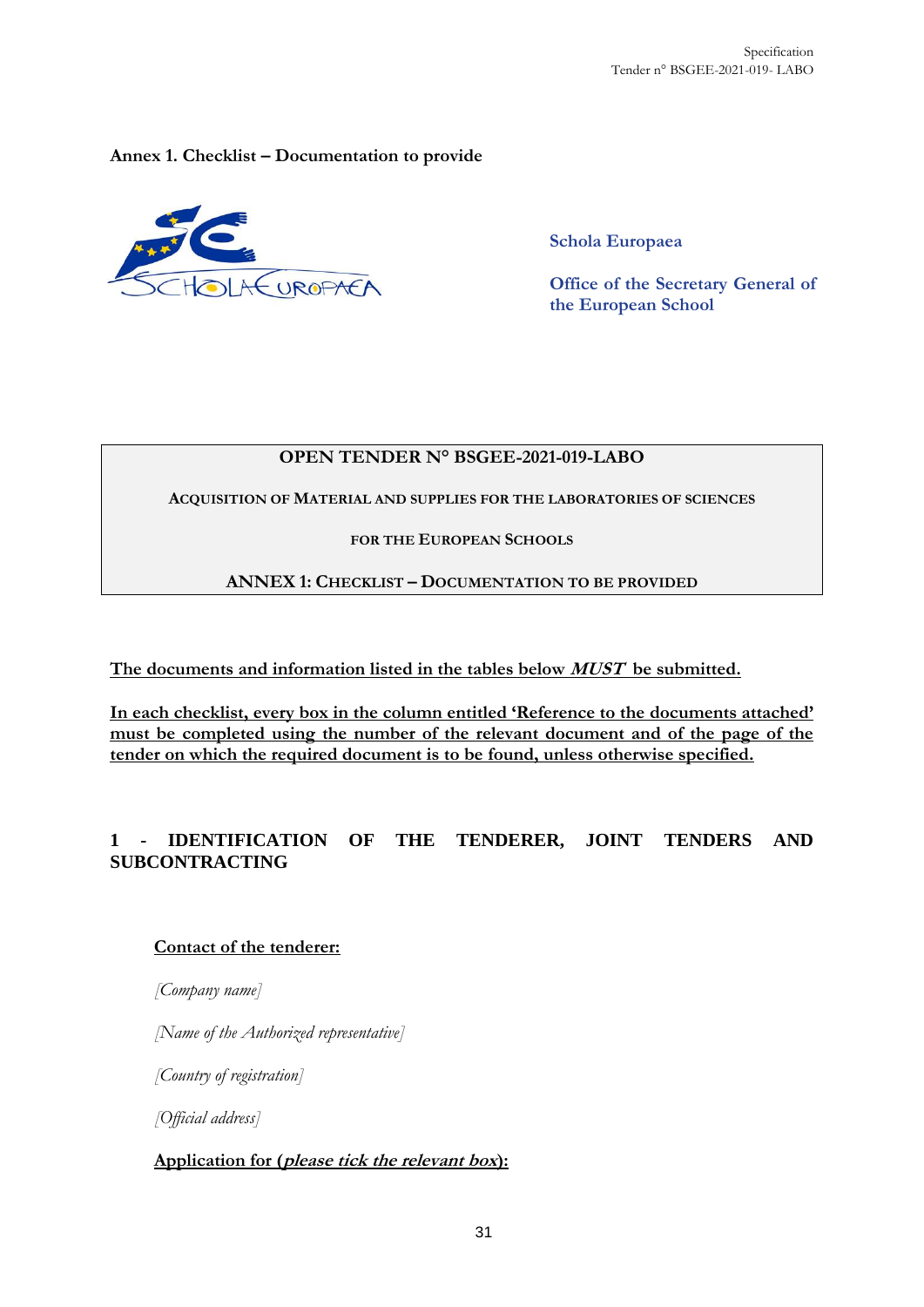# **Lot 1 : Belgium – Luxemburg – The Netherlands**

**Lot 2 : Germany**

|    |                                                                         | Reference to the documents |
|----|-------------------------------------------------------------------------|----------------------------|
|    |                                                                         | attached                   |
|    | 'Legal identity' identification form (where applicable, for all the     | See document No            |
|    | members of the grouping)                                                |                            |
| 1. |                                                                         | on page                    |
|    | (see Annex 1.1 to this document)                                        |                            |
|    |                                                                         | of the tender submitted    |
| 2. | <b>Bank account' identification form</b> (where applicable, for all the | To be sent on request      |
|    | members of the grouping)                                                |                            |
|    |                                                                         |                            |
|    |                                                                         |                            |
| 3. | Where applicable: Questionnaire concerning joint tenders                | See document No            |
|    | (accompanied by Agreement/Power of Attorney) (see Annex 1.2)            |                            |
|    | to this document)                                                       | on page                    |
|    |                                                                         |                            |
|    |                                                                         | of the tender submitted    |
| 4. | Where applicable: Questionnaire concerning subcontracting               | See document No            |
|    | (where applicable, for each of the subcontractors, accompanied by       |                            |
|    | declaration of intent or an existing agreement)                         | on page                    |
|    | (see Annex 1.3 to this document)                                        |                            |
|    | In the case of subcontracting, the tenderer must indicate the name,     | of the tender submitted    |
|    | the contact details, the legal form and the legal status of the         |                            |
|    | subcontracting company/companies. Those parts of the contract           |                            |
|    | that are subcontracted will remain under the contractor's               |                            |
|    | responsibility.                                                         |                            |

# **2 - EXCLUSION CRITERIA**

|    |                                                                           | Reference to the documents |
|----|---------------------------------------------------------------------------|----------------------------|
|    |                                                                           | attached                   |
| 5. | Declaration on honour on exclusion criteria and on selection              | See document No            |
|    | criteria, duly completed and signed (where applicable, for all the        |                            |
|    | members of the grouping)                                                  | on page                    |
|    | (see Annex 2 to the specifications)                                       |                            |
|    |                                                                           | of the tender submitted    |
| 6. | A recent extract from the judicial record is required or, failing         | See document No            |
|    | that, an equivalent document recently issued by a judicial or             |                            |
|    | administrative authority in the country of establishment of the           | on page                    |
|    | person showing that those requirements are satisfied.                     |                            |
|    |                                                                           | of the tender submitted    |
| 7. | <b>Recent certificates issued</b> by the competent authorities of the     | See document No            |
|    | State concerned attesting that the tenderer has fulfilled its obligations |                            |
|    | relating to the payment of taxes or social security contributions in      | on page                    |
|    | accordance with the applicable law are required.                          |                            |
|    |                                                                           | of the tender submitted    |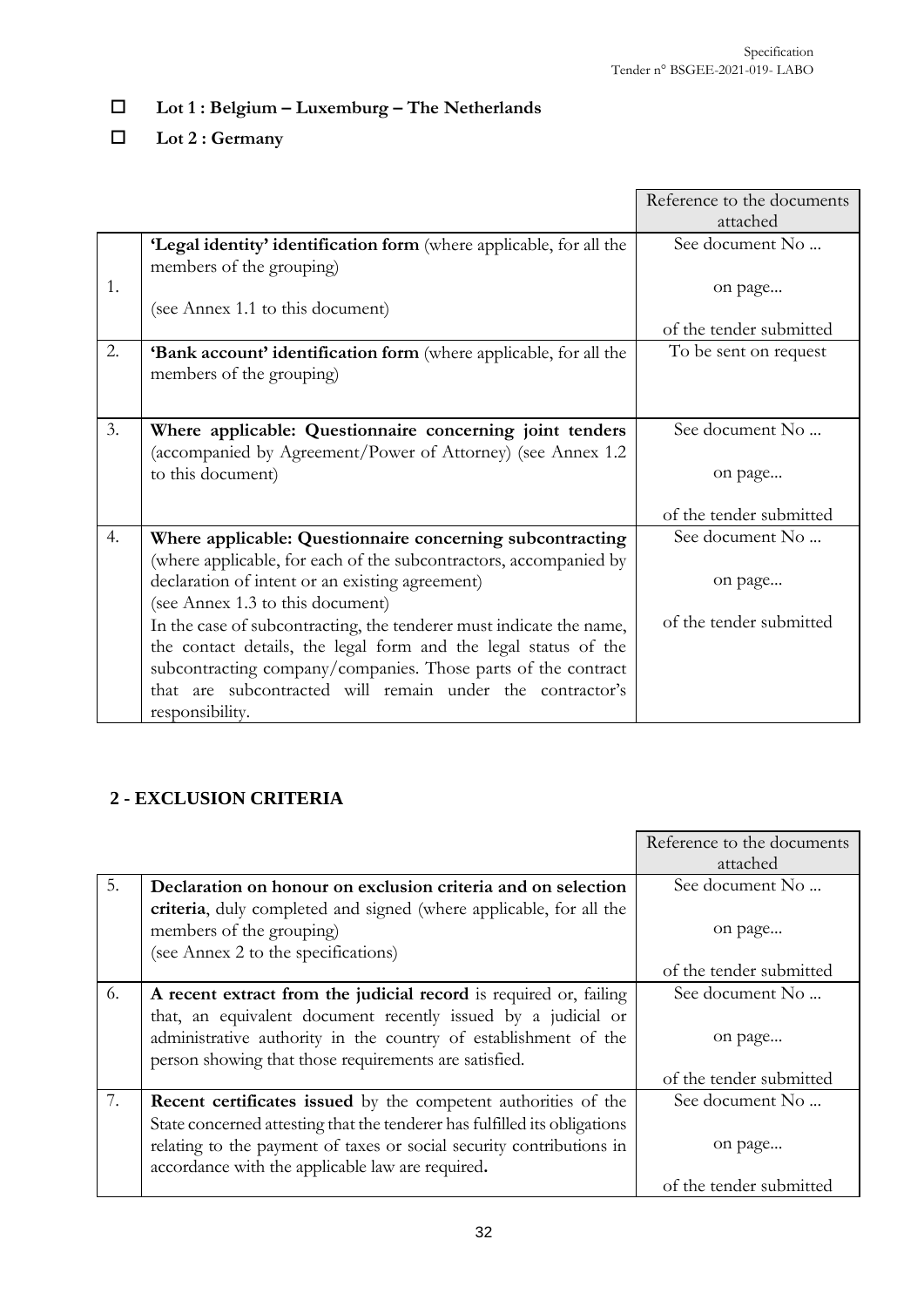| Failing that: Documents providing evidence of the payment of all      |  |
|-----------------------------------------------------------------------|--|
| taxes, charges and social security contributions for which the person |  |
| is liable, including VAT, income tax (natural persons only), company  |  |
| tax (legal persons only) and social security contributions.           |  |

# **3 - SELECTION CRITERIA**

|    |                                                                                                | Reference to the documents<br>attached |
|----|------------------------------------------------------------------------------------------------|----------------------------------------|
| 8. | Declaration on honour on exclusion criteria and on selection                                   | See document No                        |
|    | criteria, duly completed and signed (where applicable, for all the<br>members of the grouping) | on page                                |
|    | (see Annex 2 to the specifications)                                                            | of the tender submitted                |

# **a) Legal and regulatory capacity**

|     |                                                                       | Reference to the documents |
|-----|-----------------------------------------------------------------------|----------------------------|
|     |                                                                       | attached                   |
| 9.  | Copy of registration in a professional register or a trade register   | See document No            |
|     | or any other official document mentioning a registration number.      |                            |
|     |                                                                       | on page                    |
|     |                                                                       | of the tender submitted    |
| 10. | Copy of legal status or, failing that, an equivalent document         | See document No            |
|     | recently issued by a competent judicial or administrative authority.  |                            |
|     |                                                                       | on page                    |
|     |                                                                       | of the tender submitted    |
| 11. |                                                                       |                            |
|     | For legal persons, a legible copy of the instrument of                | See document No            |
|     | appointment of the persons authorised to represent the candidate      |                            |
|     | in relations with third parties and in legal action, or a copy of the | on page                    |
|     | publication of that instrument of appointment if the legislation      |                            |
|     | applicable to the legal entity concerned requires such a publication; | of the tender submitted    |
|     | any delegation of this authorisation to another representative not    |                            |
|     | mentioned in the official instrument of appointment must be           |                            |
|     | certified.                                                            |                            |

# **b) Economic and financial capacity**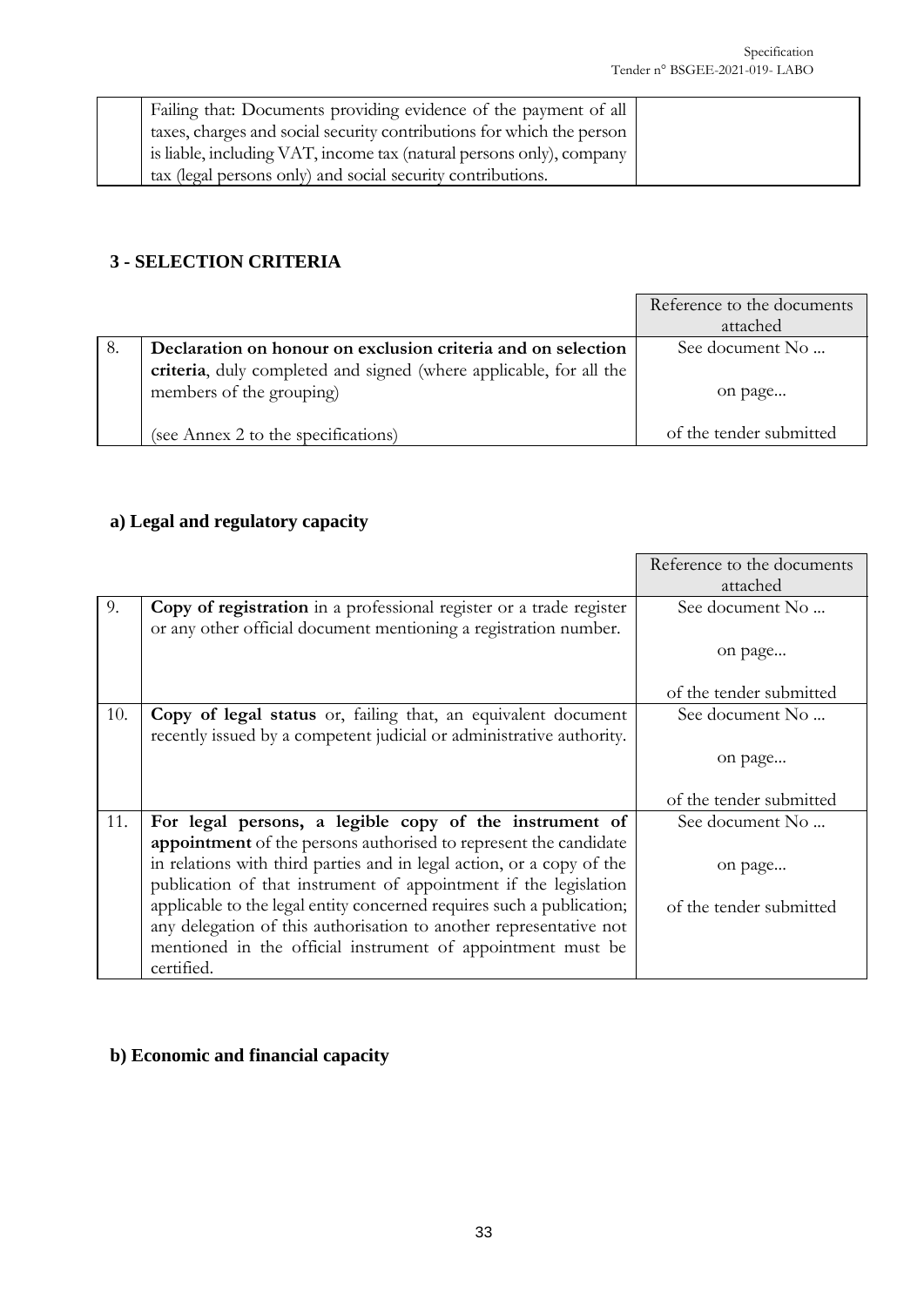|     |                                                                         | Reference to the documents |
|-----|-------------------------------------------------------------------------|----------------------------|
|     |                                                                         | attached                   |
| 12. | Criteria F1: Declaration on total turnover and the turnover             | See document No            |
|     | corresponding to the services to which the contract refers.             |                            |
|     |                                                                         | on page                    |
|     |                                                                         | of the tender submitted    |
| 13. | Criteria F2: Copy of the financial statements for each of the           | See document No            |
|     | last three financial years (individual documents for each member        |                            |
|     | of the grouping if it is the case) for each of the last three financial | on page                    |
|     | years ended, showing a positive average pre-tax profit. If, for a       |                            |
|     | justified reason, the tenderer is unable to provide them, it will need  | of the tender submitted    |
|     | to attach a declaration on the annual pre-tax results for the last      |                            |
|     | three years. Where the profit and loss accounts show a negative         |                            |
|     | average result over the last three years, the tenderer is required to   |                            |
|     | provide any other document proving its economic and financial           |                            |
|     | capacity, such as adequate collateral from a third party (for           |                            |
|     | example, the parent company or a bank), declarations by the             |                            |
|     | auditor or equivalent).                                                 |                            |

# **c) Technical and professional capacity**

|     |                                                                             | Reference to the documents |
|-----|-----------------------------------------------------------------------------|----------------------------|
|     |                                                                             | attached                   |
| 14. | <b>Criteria T1: A list of contracts</b> meeting the minimum capacity level, | See document No            |
|     | including the identity of three clients and their contact details. The      |                            |
|     | OSGES reserves the right to contact previous clients in order to be         | on page                    |
|     | able best to evaluate the tenderer's capacity to provide services           |                            |
|     | similar to the ones delivered for those clients.                            | of the tender submitted    |

# **4- THE TENDER'S CONFORMITY WITH THE MINIMUM TECHNICAL SPECIFICATIONS**

|     |                                                          | Reference to the documents |
|-----|----------------------------------------------------------|----------------------------|
|     |                                                          | attached                   |
| 15. | Technical form -                                         | See document No            |
|     | Form to be completed and sign (see <b>Annex 3</b> of the |                            |
|     | specifications)                                          | on page                    |
|     |                                                          | of the tender submitted    |
|     |                                                          |                            |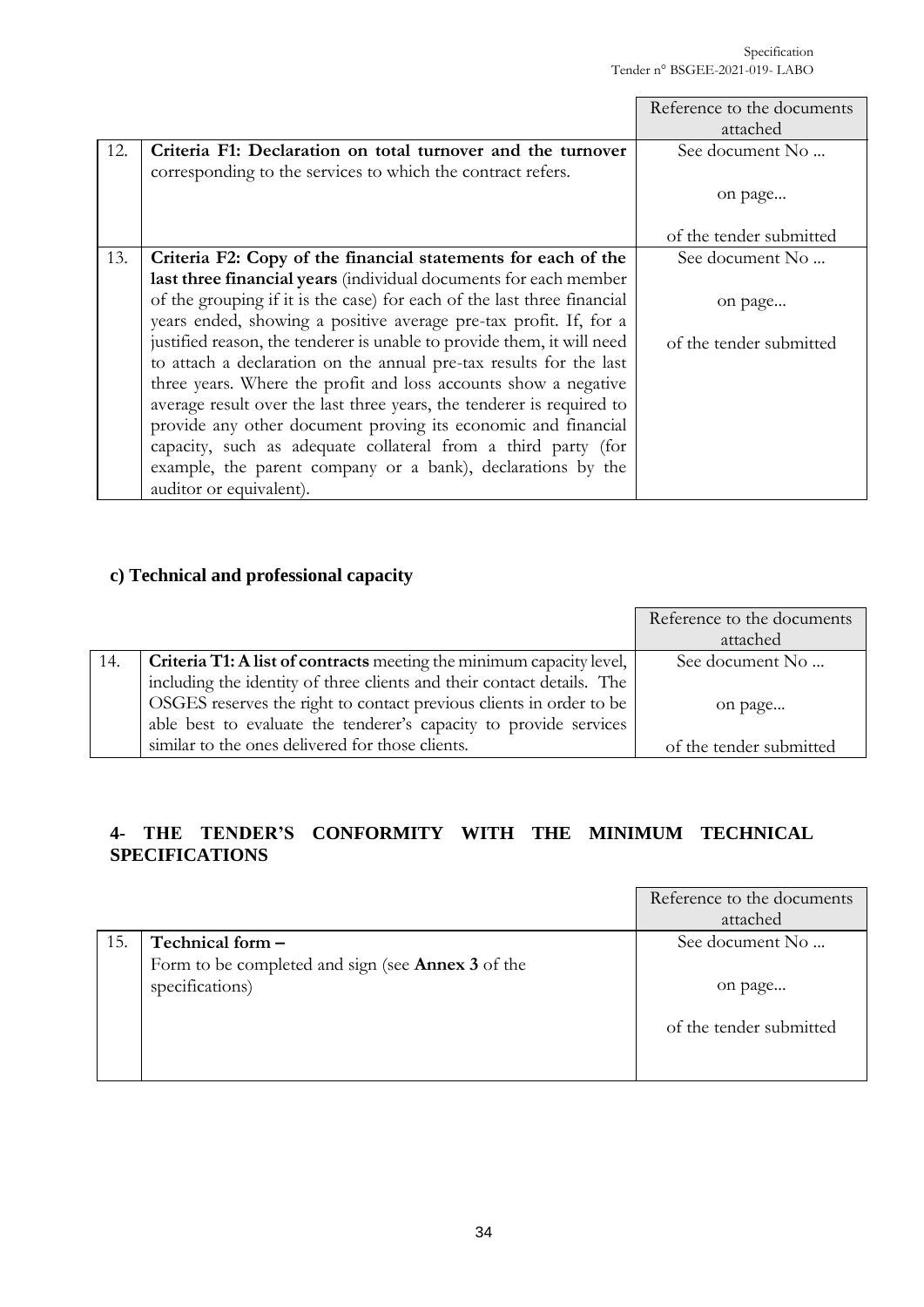#### **5 AWARD CRITERIA**

#### **a) Quality of the tender**

|     |                                                   | Reference to the documents |
|-----|---------------------------------------------------|----------------------------|
|     |                                                   | attached                   |
| 16. | Technical form -                                  | See document No            |
|     | Form to be completed and sign (see Annex 3 of the |                            |
|     | specifications)                                   | on page                    |
|     |                                                   |                            |
|     |                                                   | of the tender submitted    |
|     |                                                   |                            |
|     |                                                   |                            |

#### **b) Price of the tender**

|     |                                                      | Reference to the documents |
|-----|------------------------------------------------------|----------------------------|
|     |                                                      | attached                   |
| 17. | Financial form $-$                                   | See document No            |
|     | Tables to be completed (see Annex 4 and 4 bis of the |                            |
|     | specifications and the annexe(s) in excel format)    | on page                    |
|     |                                                      |                            |
|     |                                                      | of the tender submitted    |
|     |                                                      |                            |
|     |                                                      |                            |

#### **SIGNATURE AND DATE**

We hereby certify that the information provided in the tender is accurate and complete on the date indicated below.

We understand that providing false information might lead to the tenderer's exclusion.

We hereby undertake to inform the Contracting Authority without delay of any point that would change or complete any information contained in the tender submitted in response to this contract notice.

#### Signature:<br>Name: **Name:** \_\_\_\_\_\_\_\_\_\_\_\_\_\_\_\_\_\_\_\_\_\_\_\_\_\_\_\_\_\_\_\_\_\_\_\_\_\_\_\_\_\_\_\_\_

**Date:** \_\_\_\_\_\_\_\_\_\_\_\_\_\_\_\_\_\_\_\_\_\_\_\_\_\_\_\_\_\_\_\_\_\_\_\_\_\_\_\_\_\_\_\_\_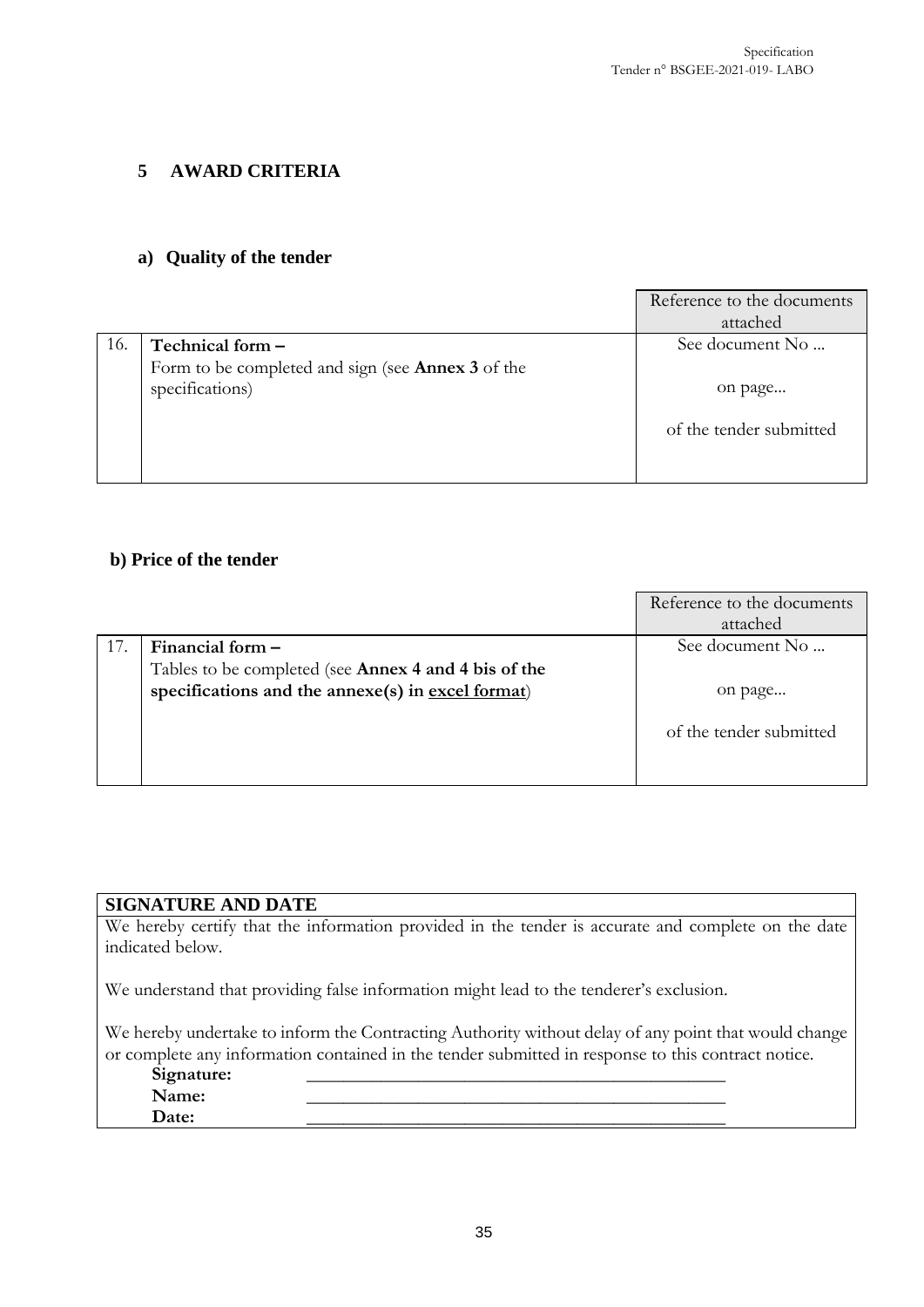#### **TENDERER'S IDENTIFICATION FORM (Annex 1.1)**

*This duly completed form should be submitted by the tenderer and, where applicable, by all the members of a group of tenderers. In the case of grouping, information about the person authorised to sign the contract and the contact person need only be given for the group leader.* 

Identification of the tenderer, acting as:

- Single tenderer
- Member of the group: please state whether agent (leader) or principal:

| Identity                                                                                                                                                        | Answer |
|-----------------------------------------------------------------------------------------------------------------------------------------------------------------|--------|
| Tenderer's full official designation:                                                                                                                           |        |
| Official legal form:                                                                                                                                            |        |
| Country of registration:                                                                                                                                        |        |
| Address of tenderer's registered<br>office:                                                                                                                     |        |
| Legal registration number:                                                                                                                                      |        |
| VAT registration number:                                                                                                                                        |        |
| Person(s) authorised to sign the<br>contract (surname, first name and<br>function):                                                                             |        |
| Please state whether this person or these<br>persons are authorised to sign alone or<br>together.                                                               |        |
| Designated contact person(s) for<br>this call for tenders (surname, first<br>name and function, telephone<br>number, fax number, address and<br>email address). |        |
| (In the case of grouping, to be<br>given for the leader only).                                                                                                  |        |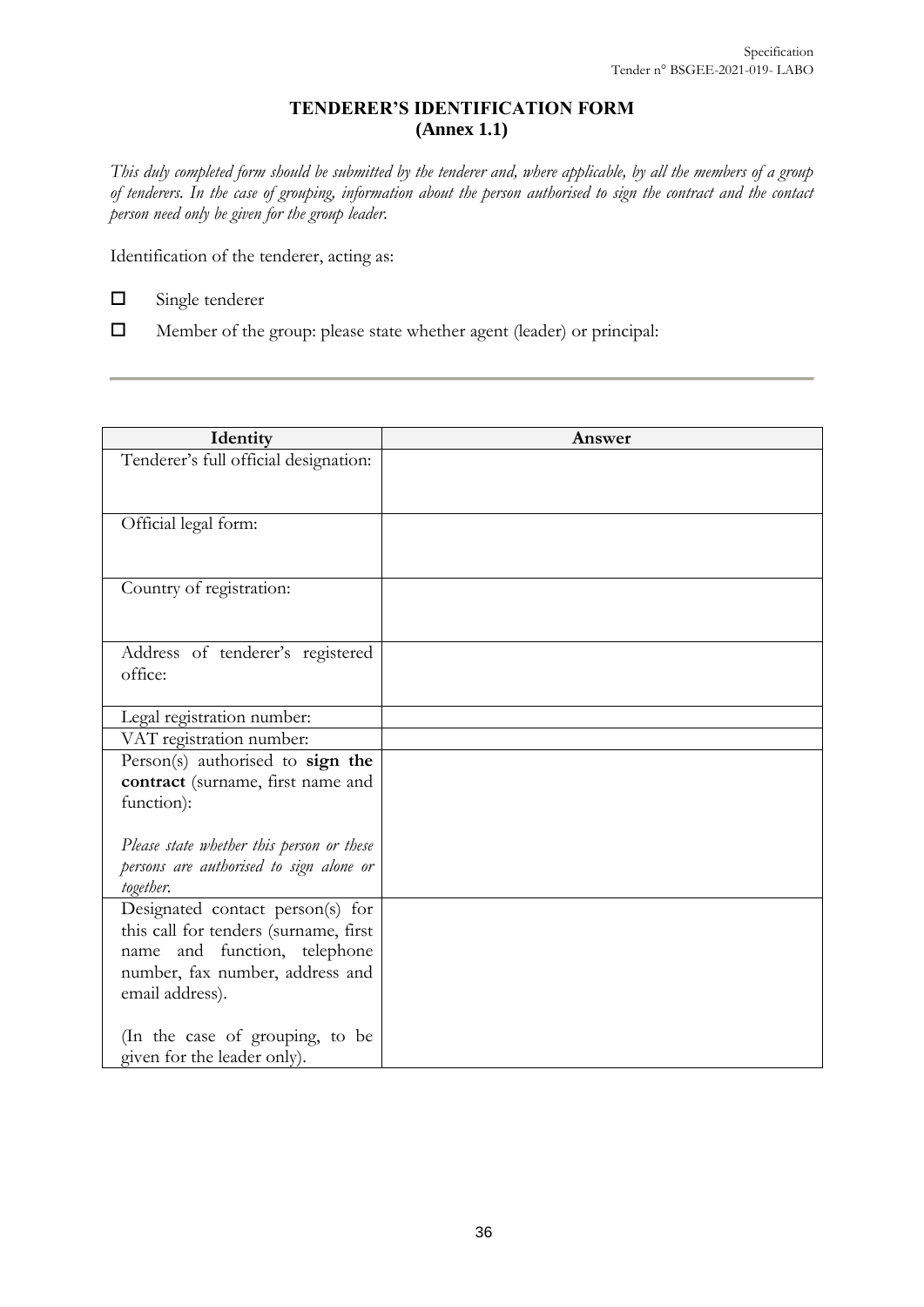### **QUESTIONNAIRE CONCERNING JOINT TENDERS (Annex 1.2)**

*To be completed in the case of a joint tender submitted by a group of tenderers.*

1. Please give the name of the lead company of the group of tenderers (leader):

2. Please give the names of the principals (the other companies) that are participating in the tender jointly and severally:

NB: These companies must provide the identification form (see above), the declaration on honour on the exclusion criteria and, where applicable, the documents required for evaluation of economic and financial capacity and/or technical capacity.

3. If a group or a similar entity has already been formed, please give its name and legal status and provide any other information and any other document that is relevant in this context:

4. Please provide an Agreement/Power of attorney, drawn up in accordance with the power of attorney template appearing below, signed by the legal representatives of all the partners in the tender submitted jointly and severally, which in particular:

- **recognises the joint and several liability of all the partners in the joint tender for the performance of the contract;**
- **gives power of attorney to one of the partners in the joint tender (leader) to represent the other parties for the purposes of the signature and administration of the contract.**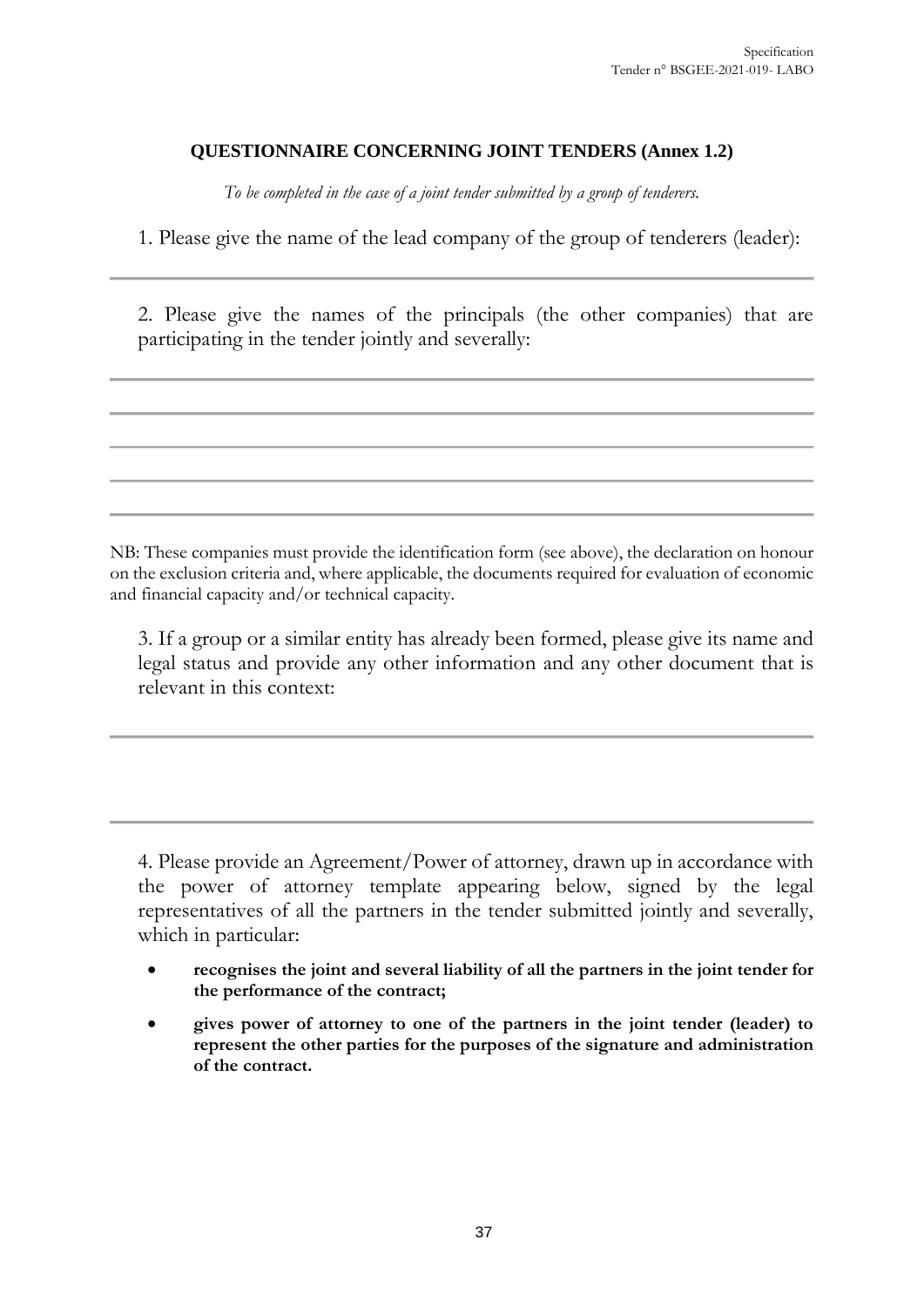#### **Agreement/Power of Attorney - Template**

#### **(DESIGNATING ONE OF THE COMPANIES AS LEADER AND APPOINTING IT AGENT/AUTHORISED REPRESENTATIVE)**

The undersigned,

- Signatory 1 *(name, function, company, registered office, VAT number)*
- Signatory 2 *(name, function, company, registered office, VAT number)*
- …..
- Signatory No *(name, function, company, registered office, VAT number)*

Each having the legal capacity required to act on behalf of his/her company,

#### **HAVE AGREED AS FOLLOWS:**

- 1) As co-signatories to the Contract, all the members of the group:
	- will be jointly and severally liable to the European Schools and the OSGES for performance of the contract;
	- will abide by the terms and conditions of the Contract and will ensure that the supplies and/or services are properly provided on their respective parts.
- 3) For this purpose, the member of the group hereby designates the company X as leader.

*[NB: The leader must be one of the members of the group).* 

- 4) The payments made by the European Schools and the OSGES for the services performed will be transferred into the leader's bank account. *[Please give the name and address of the bank, the account number, etc.]*
- 5) The members of the group hereby grant to the leader all necessary powers to act on their behalf with regard to the services in question. This mandate includes in particular the following tasks:
	- The leader will sign all contractual documents including the framework contract, the specific contracts and any amendments thereto – and will issue all invoices on behalf of the members of the group.
	- The leader will be the single point of contact of the European Schools and of the OSGES with respect to the associated services to be delivered under the Contract. It will coordinate performance of the services provided by the members of the group for the European Schools and the OSGES and will ensure proper performance of the Contract.

Any amendment of this agreement/power of attorney will be subject to the express agreement of the European Schools and of the OSGES.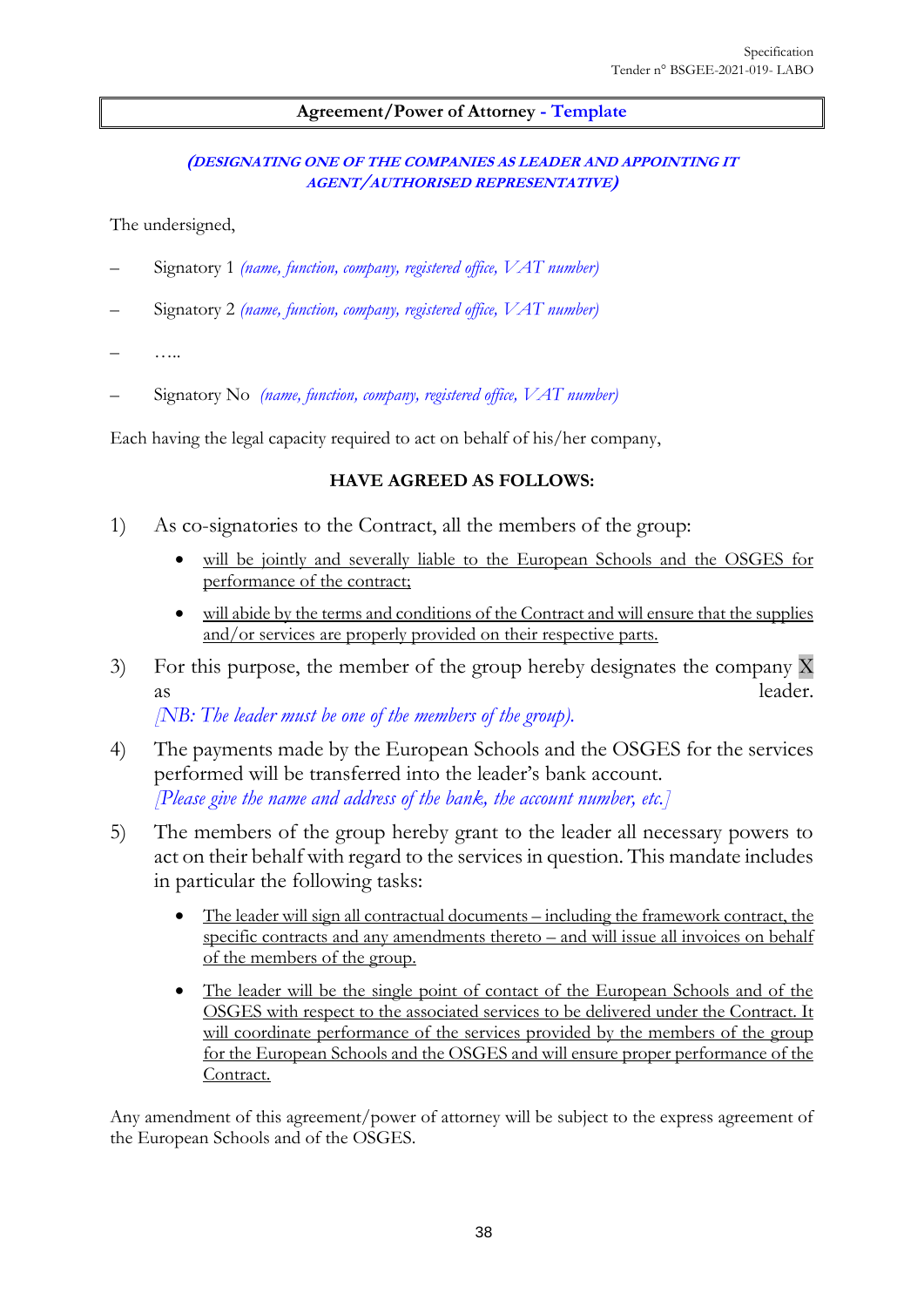This agreement/power of attorney will expire when all the contractual obligations of the members of the group to the European Schools and the OSGES related to the services to be delivered under the Contract have ceased to exist. Its termination before that date will be possible only with the agreement of the European Schools and of the OSGES.

| Name     | Name     |  |
|----------|----------|--|
| Function | Function |  |
| Company  | Company  |  |
|          |          |  |
| Name     | Name     |  |
| Function | Function |  |
| Company  | Company  |  |

Signed at ………………………………, on ….. …………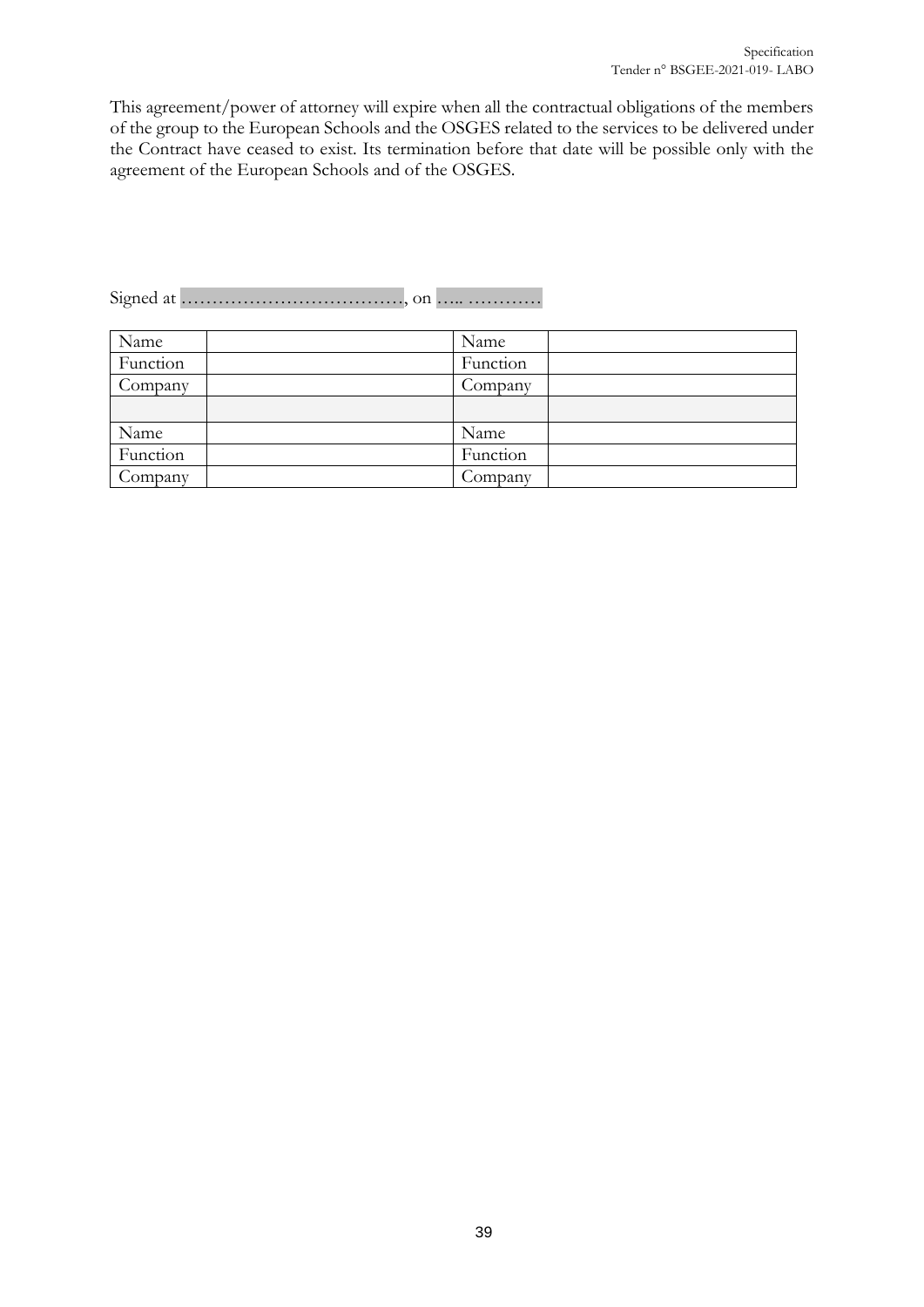#### **QUESTIONNAIRE CONCERNING SUBCONTRACTING (Annex 1.3)**

1. Does your tender provide for the use of subcontractors? Yes  $\Box$  No  $\Box$ 

#### **If so, please complete the following points:**

2. The share of the contract that you intend to subcontract:

3. List of subcontractors:

4. Justification for subcontracting and role, activities and responsibilities of subcontractors:

**Please complete the following form for each of the subcontractors, including with it a declaration of intent from the subcontractor or an existing agreement (see Article II.5 of the specifications)** 

**Justification for subcontracting and role, activities and responsibilities of subcontractors**  Subcontractor's name: Official legal form: Country of registration: Legal registration number: Full official address: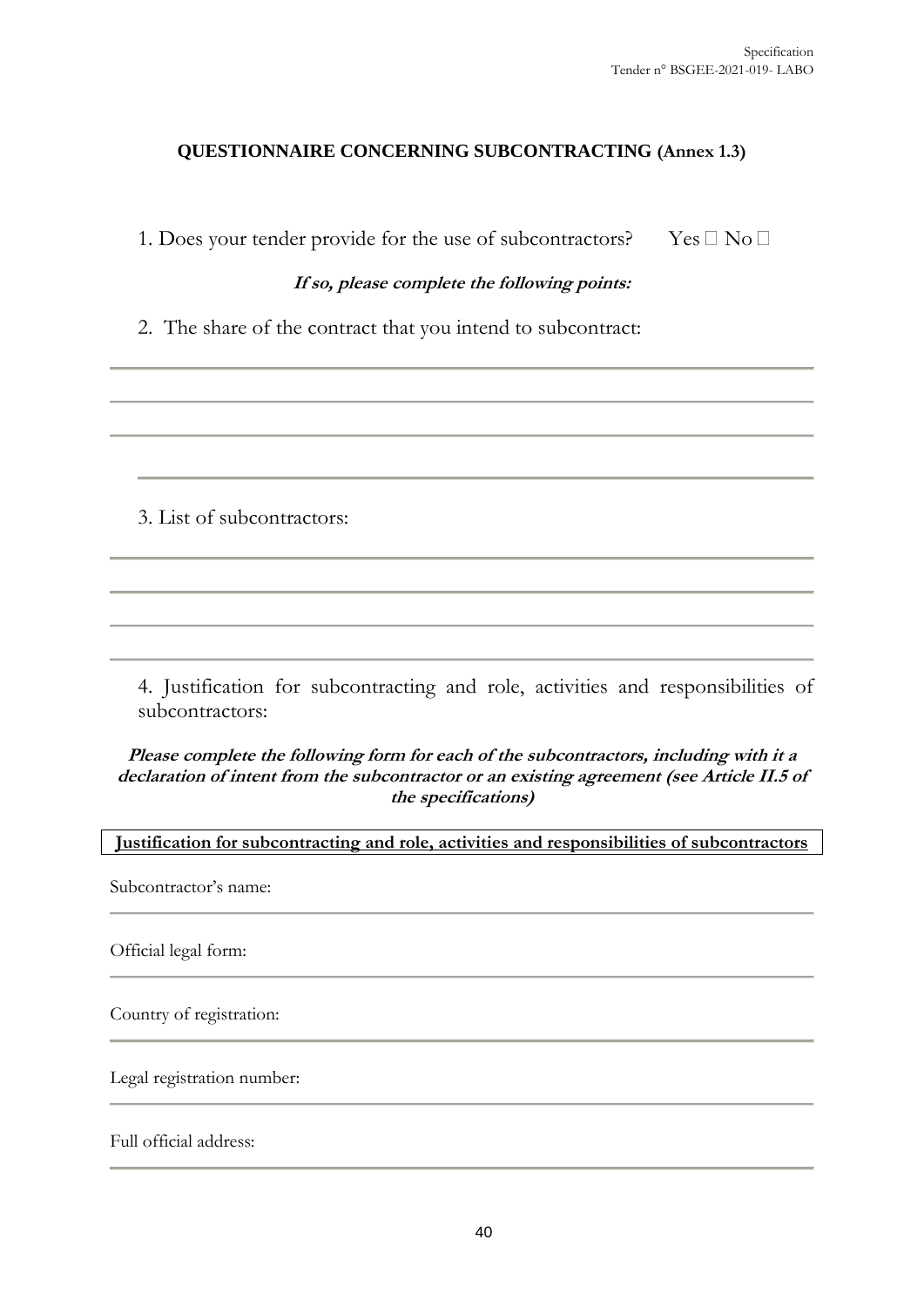Contact person:

Telephone number:

Justification for subcontracting:

Subcontractor's role, activities and responsibilities:

Volume or proportion of subcontracting:

NB: The subcontracted part of the contract remains under the tenderer's responsibility.

The European Schools and the OSGES reserve the right to check the legal situation, the economic and financial capacity and the technical capacity of any subcontractors, either before the contract is signed if the subcontractors are indicated in the tender, or following an application for permission to use the services of subcontractors during the contract period. In the event of failure to submit such documents, use of the services of subcontractors will not be permitted.

Date, stamp and signature of the tenderer: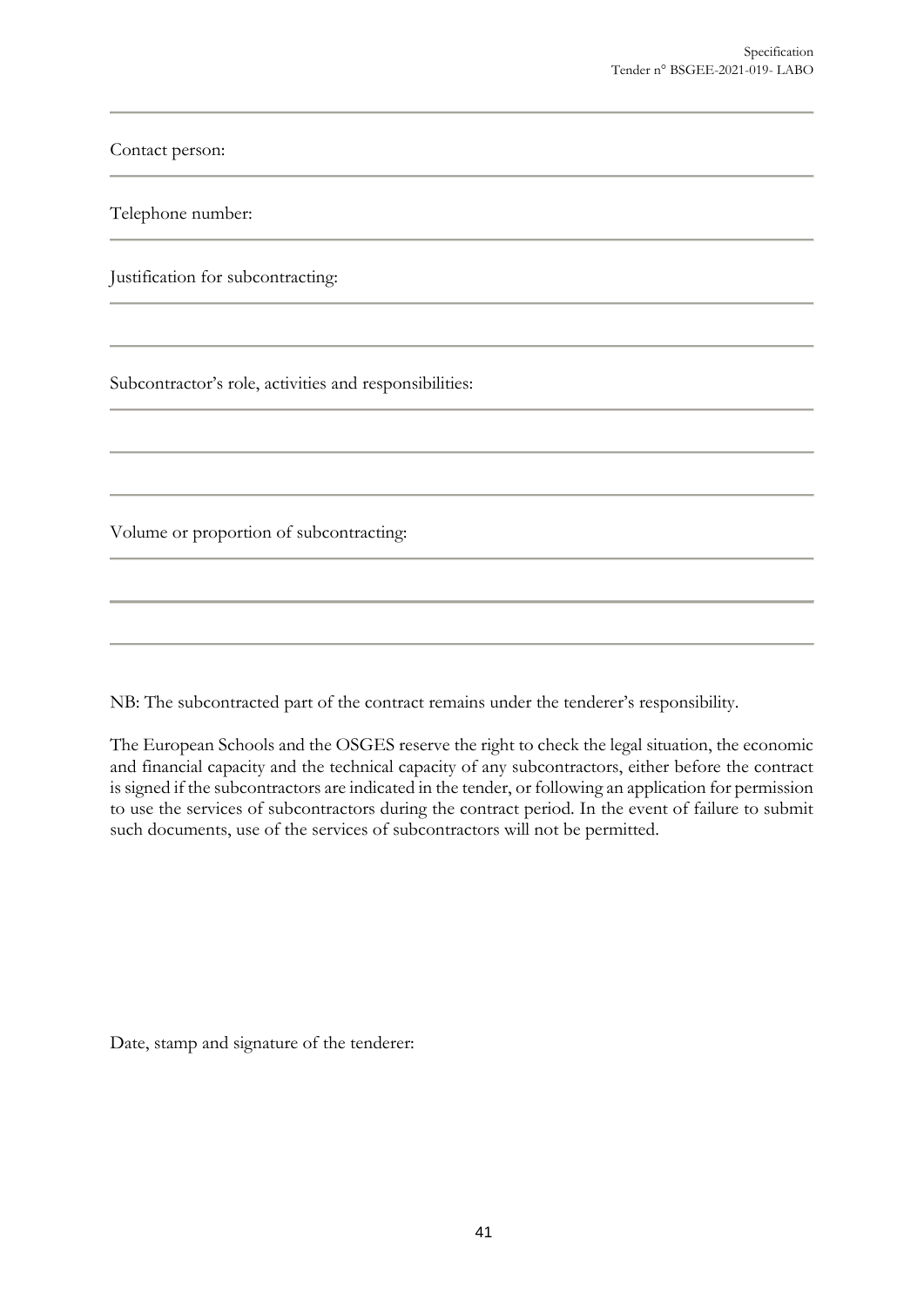#### **Commitment letter by an entity on whose capacities is being relied (Annex 1.4)**

**[Letterhead, if any]**

#### **Call for tenders Ref. [reference number]**

**Attn:** 

*[Insert date]*

# **Commitment letter by an entity on whose capacity is being relied**

I, the undersigned,

Name:

Function:

Company:

Registered address:

VAT Number:

having the legal capacity required to act on behalf of the company **[insert name of the entity]** hereby confirm that our company **authorises the [insert name of the tenderer] to rely on its financial and economic capacity in order to meet the minimum levels** required for the Call for Tenders [insert reference number] – [insert title of procedure] Lot [insert lot number].

In the event that the tender of the aforementioned tenderer is successful, **[insert name of the**  entity] commits itself to make available the resources necessary for performance of the contract. It further declares that it is not subject to conflicting interests which may negatively affect the contract performance, and that it accepts the general conditions attached to the Tender Specifications for the above call for tender, in particular the contractual provisions related to checks and audits.

Done at:

Name:

Position:

Signature: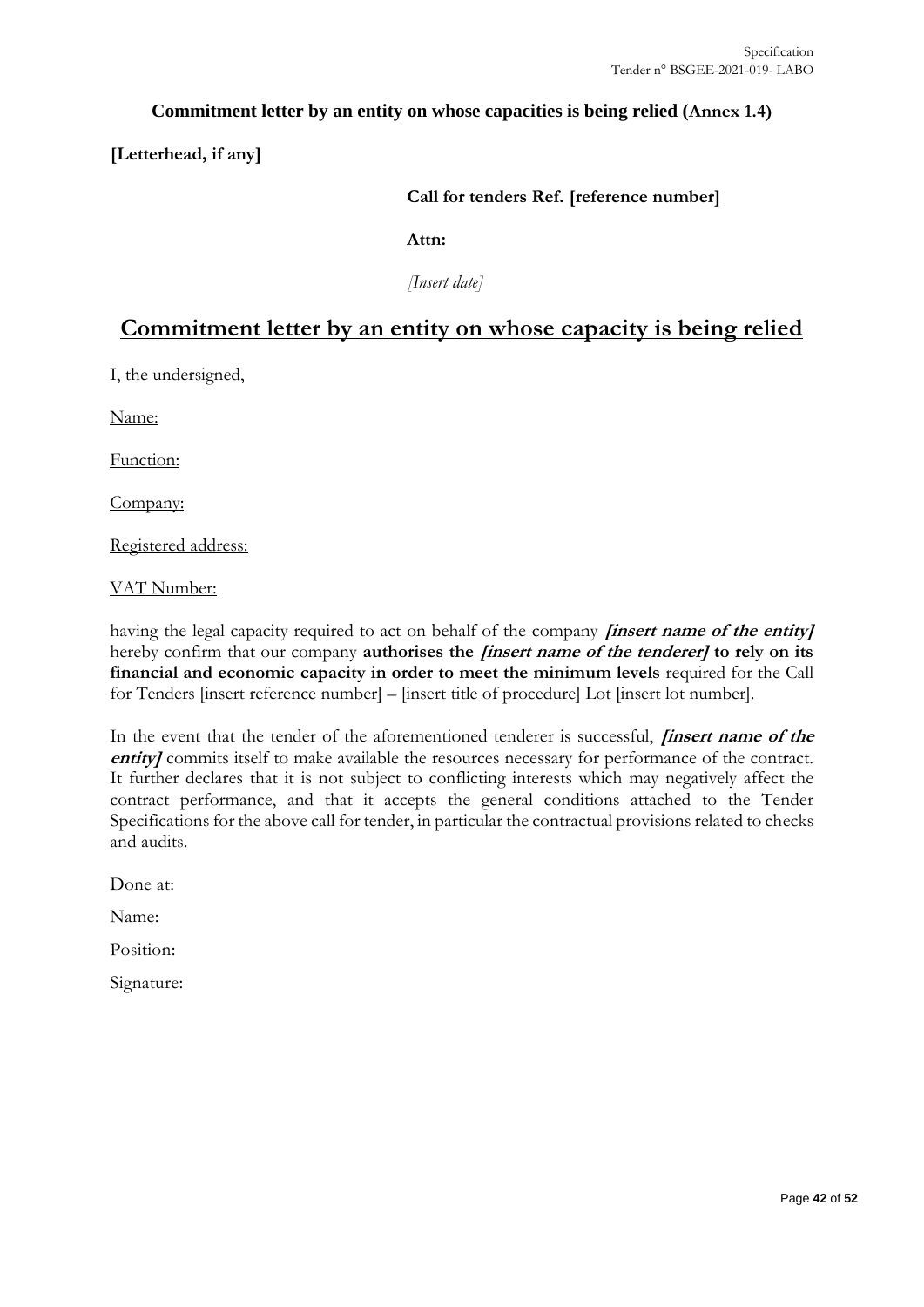<span id="page-42-0"></span>**Annex 2. Declaration on Honour on exclusion and selection criteria**

- **Lot 1: Belgium – Luxemburg – The Netherlands**
- **Lot 2: Germany**

# **Declaration on honour on exclusion criteria and selection criteria**

The undersigned [*insert name of the signatory of this form*], representing:

| natural<br>(only<br>for<br>himself or herself | <i>persons</i> ) ( <i>only for legal persons</i> ) the following legal person: |
|-----------------------------------------------|--------------------------------------------------------------------------------|
| ID or passport number:                        | Full official name:                                                            |
|                                               | Official legal form:                                                           |
| ('the person')                                | Statutory registration number:                                                 |
|                                               | Full official address:                                                         |
|                                               | VAT registration number:                                                       |
|                                               |                                                                                |
|                                               | ('the person')                                                                 |

The person is not required to submit the declaration on exclusion criteria if the same declaration has already been submitted for the purposes of another award procedure of the same contracting authority<sup>6</sup>, provided the situation has not changed, and that the time that has elapsed since the issuing date of the declaration does not exceed one year.

In this case, the signatory declares that the person has already provided the same declaration on exclusion criteria for a previous procedure and confirms that there has been no change in its situation:

| Date of the declaration | Full reference to previous procedure |
|-------------------------|--------------------------------------|
|                         |                                      |

 $\overline{a}$ 

<sup>&</sup>lt;sup>6</sup> The same school.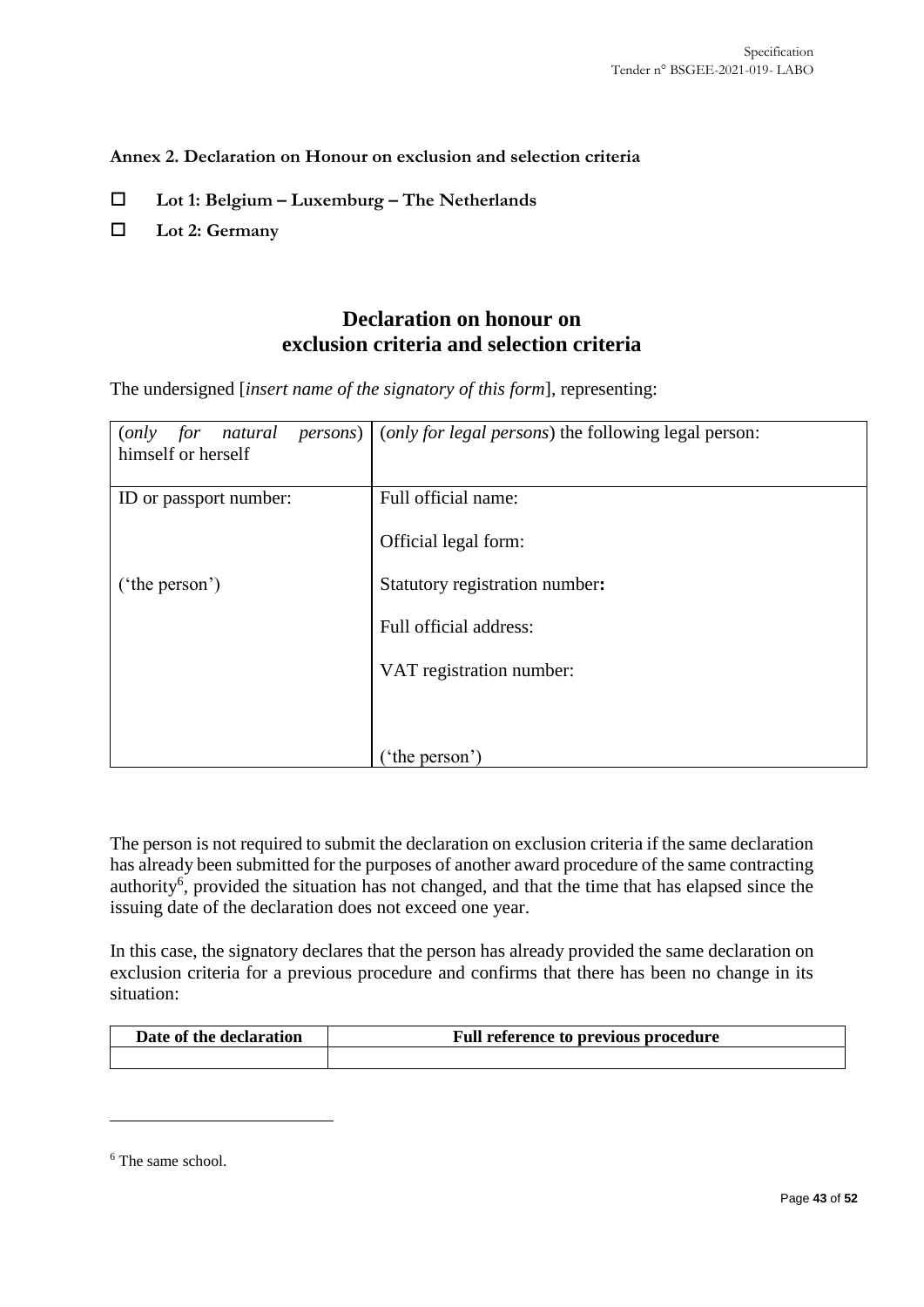# **I – Situation of exclusion concerning the person**

| (1) declares that the above-mentioned person is in one of the following situations:                                                                                                                                                                                                                                                                                                                                                                                                                | <b>YES</b> | N <sub>O</sub> |
|----------------------------------------------------------------------------------------------------------------------------------------------------------------------------------------------------------------------------------------------------------------------------------------------------------------------------------------------------------------------------------------------------------------------------------------------------------------------------------------------------|------------|----------------|
| (a) it is bankrupt, subject to insolvency or winding-up procedures, its assets are<br>being administered by a liquidator or by a court, it is in an arrangement with<br>creditors, its business activities are suspended or it is in any analogous situation<br>arising from a similar procedure provided for under Union or national law;                                                                                                                                                         |            |                |
| (b) it has been established by a final judgement or a final administrative decision<br>that the person is in breach of its obligations relating to the payment of taxes or<br>social security contributions in accordance with the applicable law;                                                                                                                                                                                                                                                 |            |                |
| (c) it has been established by a final judgement or a final administrative decision<br>that the person is guilty of grave professional misconduct by having violated<br>applicable laws or regulations or ethical standards of the profession to which the<br>person belongs, or by having engaged in any wrongful conduct which has an<br>impact on its professional credibity where such conduct denotes wrongful intent<br>or gross negligence, including, in particular, any of the following: |            |                |
| (i) fraudulently or negligently misrepresenting information required for the<br>verification of the absence of grounds for exclusion or the fulfilment of<br>eligibility or selection criteria or in the performance of a contract or an<br>agreement;                                                                                                                                                                                                                                             |            |                |
| (ii) entering into agreement with other persons with the aim of distorting<br>competition;                                                                                                                                                                                                                                                                                                                                                                                                         |            |                |
| (iii) violating intellectual property rights;                                                                                                                                                                                                                                                                                                                                                                                                                                                      |            |                |
| (iv) attempting to influence the decision-making process of the contracting<br>authority during the award procedure;                                                                                                                                                                                                                                                                                                                                                                               |            |                |
| (v) attempting to obtain confidential information that may confer upon it<br>undue advantages in the award procedure;                                                                                                                                                                                                                                                                                                                                                                              |            |                |
| (d) it has been established by a final judgement that the person is guilty of any of the<br>following:                                                                                                                                                                                                                                                                                                                                                                                             |            |                |
| (i) fraud, within the meaning of Article 3 of Directive (EU) 2017/1371 and<br>Article 1 of the Convention on the protection of the European Communities'<br>financial interests, drawn up by the Council Act of 26 July 1995;                                                                                                                                                                                                                                                                      |            |                |
| (ii) corruption, as defined in Article 4(2) of Directive (EU) 2017/1371 or<br>active corruption within the meaning of Article 3 of the Convention on the<br>fight against corruption involving officials of the European Communities or<br>officials of Member States of the European Union, drawn up by the Council<br>Act of 26 May 1997, or conduct referred to in Article $2(1)$ of Council<br>Framework Decision 2003/568/JHA, as well as corruption as defined in other<br>applicable laws;  |            |                |
| (iii) conduct related to a criminal organisation, as referred to in Article 2 of<br>Council Framework Decision 2008/841/JHA;                                                                                                                                                                                                                                                                                                                                                                       |            |                |
| (iv) money laundering or terrorist financing, within the meaning of Article<br>$1(3)$ , (4) and (5) of Directive (EU) 2015/849 of the European Parliament and<br>of the Council;                                                                                                                                                                                                                                                                                                                   |            |                |
| (v) terrorist offences or offences linked to terrorist activities, as defined in<br>and 3 of Council Framework Decision 2002/475/JHA,<br>Articles 1<br>respectively, or inciting, aiding, abetting or attempting to commit such<br>offences, as referred to in Article 4 of that Decision;                                                                                                                                                                                                         |            |                |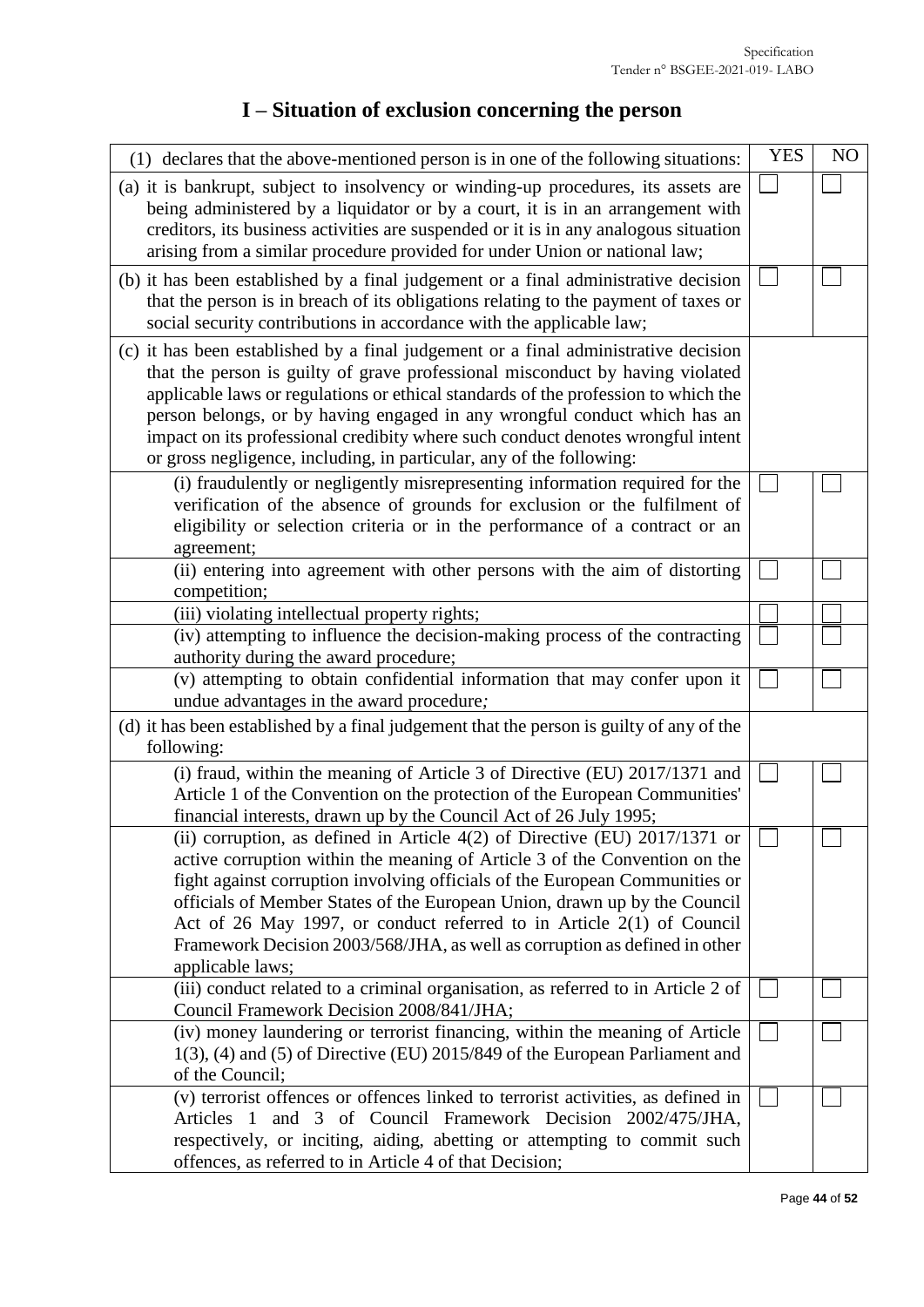| (vi) child labour or other offences concerning trafficking in human beings as<br>referred to in Article 2 of Directive 2011/36/EU of the European Parliament<br>and of the Council;                                                                                                                                                                                                                                                                                                                                                                                                                                                                                                                                                                                                                                                                                                                                                                                                                                                                                                                                                                                                                                                                                                                             |  |
|-----------------------------------------------------------------------------------------------------------------------------------------------------------------------------------------------------------------------------------------------------------------------------------------------------------------------------------------------------------------------------------------------------------------------------------------------------------------------------------------------------------------------------------------------------------------------------------------------------------------------------------------------------------------------------------------------------------------------------------------------------------------------------------------------------------------------------------------------------------------------------------------------------------------------------------------------------------------------------------------------------------------------------------------------------------------------------------------------------------------------------------------------------------------------------------------------------------------------------------------------------------------------------------------------------------------|--|
| (e) it has shown significant deficiencies in complying with the main obligations in<br>the performance of a contract or an agreement financed by the Union's budget,<br>which has led to its early termination or to the application of liquidated damages<br>or other contractual penalties, or which has been discovered following checks,<br>audits or investigations by a contracting authority, the European Anti-Fraud<br>Office (OLAF) or the Court of Auditors;                                                                                                                                                                                                                                                                                                                                                                                                                                                                                                                                                                                                                                                                                                                                                                                                                                         |  |
| (f) it has been established by a final judgment or final administrative decision that<br>the person has committed an irregularity within the meaning of Article $1(2)$ of<br>Council Regulation (EC, Euratom) No 2988/95;                                                                                                                                                                                                                                                                                                                                                                                                                                                                                                                                                                                                                                                                                                                                                                                                                                                                                                                                                                                                                                                                                       |  |
| (g) it has been established by a final judgment or final administrative decision that<br>the person has created an entity under a different jurisdiction with the intent to<br>circumvent fiscal, social or any other legal obligations in the jurisdiction of its<br>registered office, central administration or principal place of business.                                                                                                                                                                                                                                                                                                                                                                                                                                                                                                                                                                                                                                                                                                                                                                                                                                                                                                                                                                 |  |
| (h) (only for legal persons) it has been established by a final judgment or final<br>administrative decision that the person has been created with the intent provided<br>for in point $(g)$ .                                                                                                                                                                                                                                                                                                                                                                                                                                                                                                                                                                                                                                                                                                                                                                                                                                                                                                                                                                                                                                                                                                                  |  |
| (i) for the situations referred to in points (c) to (h) above the person is subject to:<br>i.facts established in the context of audits or investigations carried out by the<br>European Public Prosecutor's Office after its establishment, the Court of<br>Auditors, the European Anti-Fraud Office (OLAF) or the internal auditor, or<br>any other check, audit or control performed under the responsibility of an<br>authorising officer of an EU institution, of a European office or of an EU<br>agency or body;<br>ii.non-final judgments or non-final administrative decisions which may include<br>disciplinary measures taken by the competent supervisory body responsible<br>for the verification of the application of standards of professional ethics;<br>iii. facts referred to in decisions of entities or persons being entrusted with EU<br>budget implementation tasks;<br>iv.information transmitted by Member States implementing Union funds;<br>v.decisions of the Commission relating to the infringement of Union<br>competition law or of a national competent authority relating to the<br>infringement of Union or national competition law; or<br>vi. decisions of exclusion by an authorising officer of an EU institution, of a<br>European office or of an EU agency or body. |  |

# **II – Situations of exclusion concerning natural or legal persons with power of representation, decision-making or control over the legal person and beneficial owners**

# *Not applicable to natural persons, Member States and local authorities*

| (2) declares that a natural or legal person who is a member of the $YES NO N/A$ |  |  |
|---------------------------------------------------------------------------------|--|--|
| administrative, management or supervisory body of the above-mentioned           |  |  |
| legal person, or who has powers of representation, decision or control with     |  |  |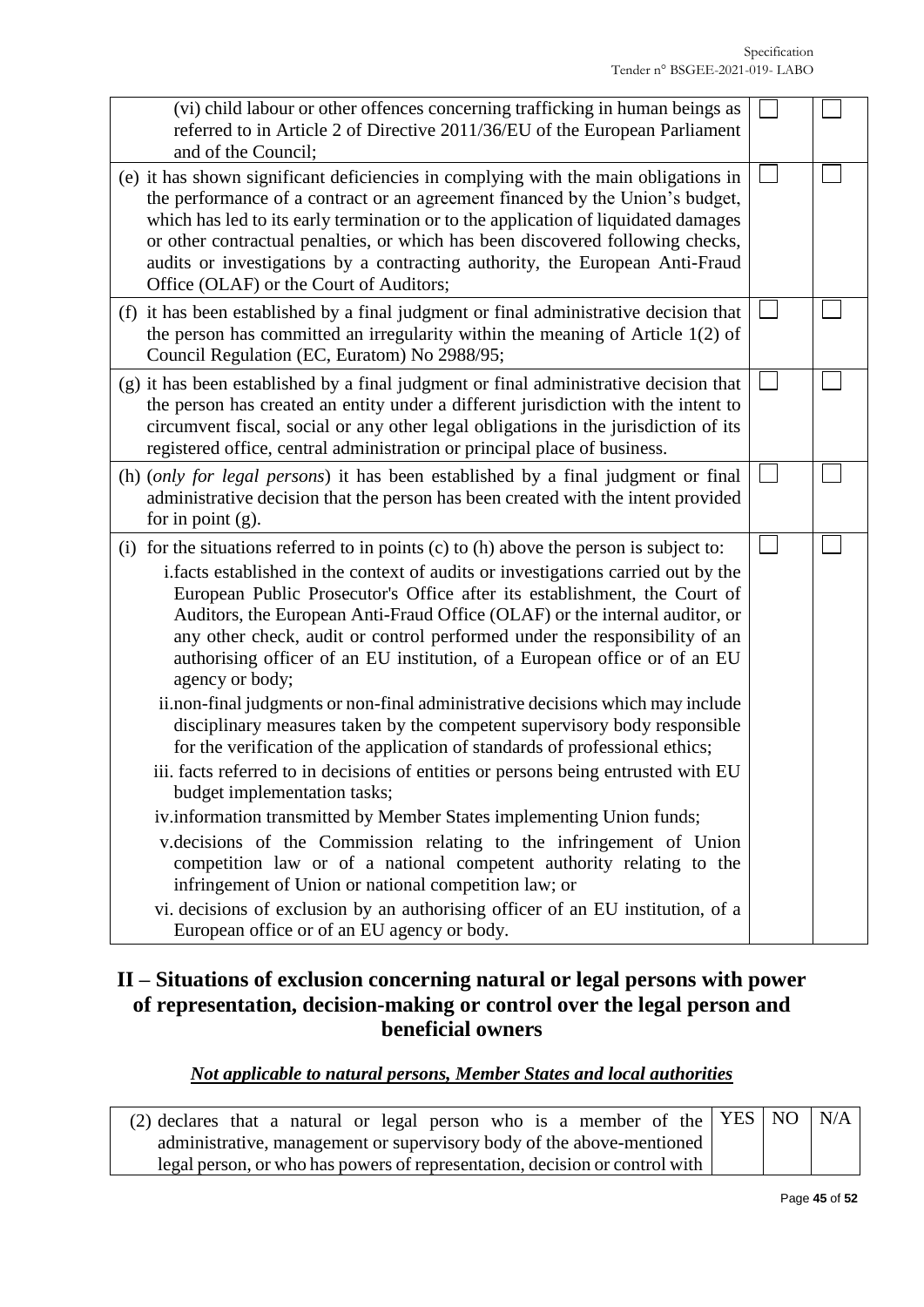| regard to the above-mentioned legal person (this covers e.g. company<br>directors, members of management or supervisory bodies, and cases<br>where one natural or legal person holds a majority of shares), or a<br>beneficial owner of the person (as referred to in point 6 of article 3 of<br>Directive (EU) No 2015/849) is in one of the following situations: |  |  |
|---------------------------------------------------------------------------------------------------------------------------------------------------------------------------------------------------------------------------------------------------------------------------------------------------------------------------------------------------------------------|--|--|
| Situation (c) above (grave professional misconduct)                                                                                                                                                                                                                                                                                                                 |  |  |
| Situation (d) above (fraud, corruption or other criminal offence)                                                                                                                                                                                                                                                                                                   |  |  |
| Situation (e) above (significant deficiencies in performance of a contract)                                                                                                                                                                                                                                                                                         |  |  |
| Situation (f) above (irregularity)                                                                                                                                                                                                                                                                                                                                  |  |  |
| Situation (g) above (creation of an entity with the intent to circumvent legal<br>obligations)                                                                                                                                                                                                                                                                      |  |  |
| Situation (h) above (person created with the intent to circumvent legal<br>obligations)                                                                                                                                                                                                                                                                             |  |  |
| Situation (i) above                                                                                                                                                                                                                                                                                                                                                 |  |  |

# **III – Situations of exclusion concerning natural or legal persons assuming unlimited liability for the debts of the legal person**

| (3) declares that a natural or legal person that assumes unlimited liability for $\vert$ YES $\vert$ NO $\vert$<br>the debts of the above-mentioned legal person is in one of the following<br>situations: |  | N/A |
|------------------------------------------------------------------------------------------------------------------------------------------------------------------------------------------------------------|--|-----|
| Situation (a) above (bankruptcy)                                                                                                                                                                           |  |     |
| Situation (b) above (breach in payment of taxes or social security $\vert \neg$<br>contributions)                                                                                                          |  |     |

# **IV – Grounds for rejection from this procedure**

| (4) declares that the above-mentioned person:                                                                                                                                       | YES   NO |  |
|-------------------------------------------------------------------------------------------------------------------------------------------------------------------------------------|----------|--|
| Was previously involved in the preparation of the procurement documents used $\left  \right $<br>in this award procedure, where this entailed a breach of the principle of equality |          |  |
| of treatment including distortion of competition that cannot be remedied<br>otherwise.                                                                                              |          |  |

# **V – Remedial measures**

If the person declares one of the situations of exclusion listed above, it must indicate measures it has taken to remedy the exclusion situation, thus demonstrating its reliability. This may include e.g. technical, organisational and personnel measures to prevent further occurrence, compensation of damage or payment of fines or of any taxes or social security contributions. The relevant documentary evidence which illustrates the remedial measures taken must be provided in annex to this declaration. This does not apply for situations referred in point (d) of this declaration.

# **VI – Evidence upon request**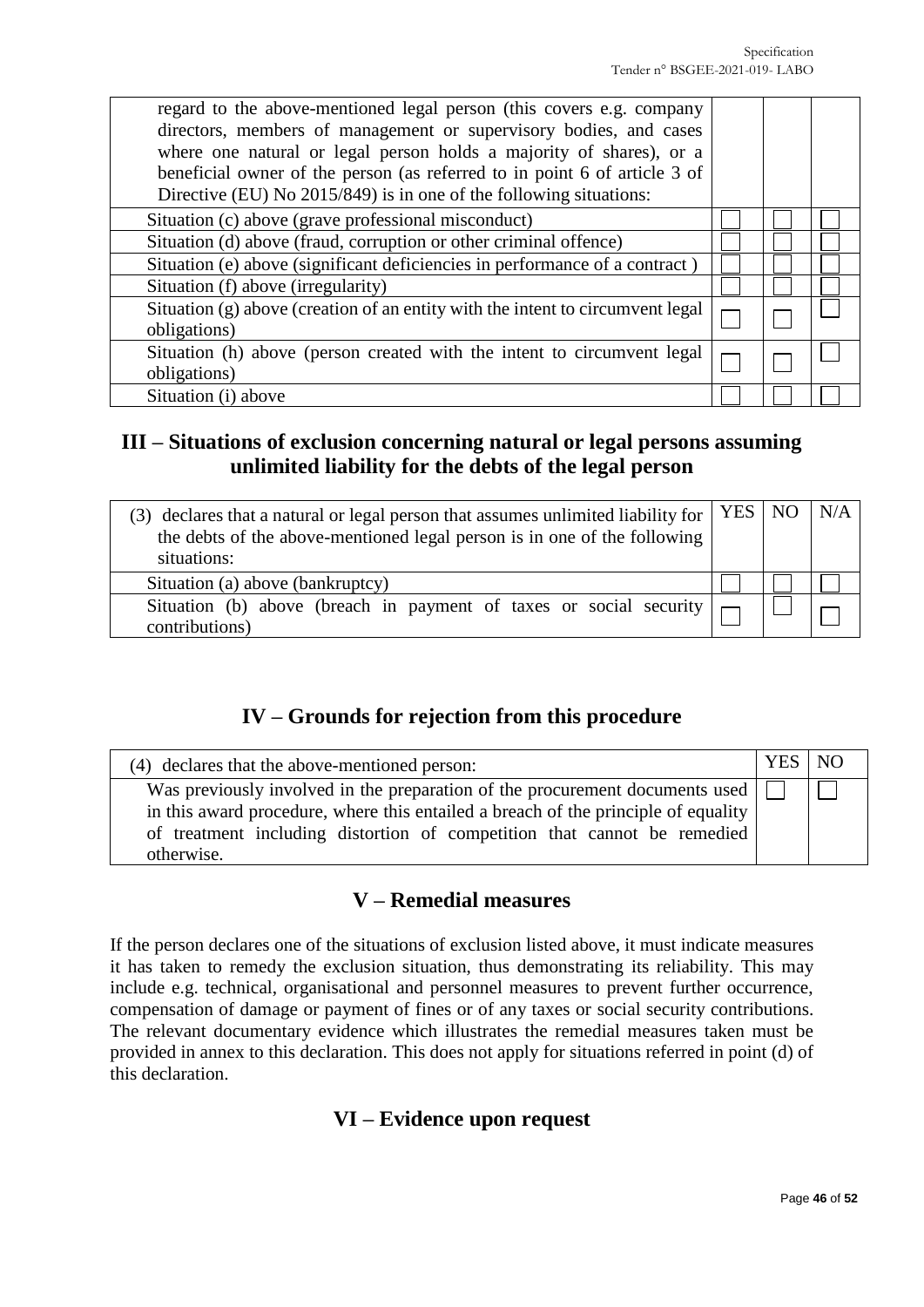Upon request and within the time limit set by the contracting authority the person must provide information on natural or legal persons that are members of the administrative, management or supervisory body or that have powers of representation, decision or control, including legal and natural persons within the ownership and control structure and beneficial owners.

It must also provide the following evidence concerning the person itself and the natural or legal persons on whose capacity the person intends to rely, or a subcontractor and concerning the natural or legal persons which assume unlimited liability for the debts of the person:

For situations described in (a), (c), (d), (f), (g) and (h), production of a recent extract from the judicial record is required or, failing that, an equivalent document recently issued by a judicial or administrative authority in the country of establishment of the person showing that those requirements are satisfied.

For the situation described in point (b), production of recent certificates issued by the competent authorities of the State concerned are required. These documents must provide evidence covering all taxes and social security contributions for which the person is liable, including for example, VAT, income tax (natural persons only), company tax (legal persons only) and social security contributions. Where any document described above is not issued in the country concerned, it may be replaced by a sworn statement made before a judicial authority or notary or, failing that, a solemn statement made before an administrative authority or a qualified professional body in its country of establishment.

The person is not required to submit the evidence if it has already been submitted for another award procedure of the same contracting authority<sup>7</sup>. The documents must have been issued no more than one year before the date of their request by the contracting authority and must still be valid at that date.

The signatory declares that the person has already provided the documentary evidence for a previous procedure and confirms that there has been no change in its situation:

| Document                           | <b>Full reference to previous procedure</b> |
|------------------------------------|---------------------------------------------|
| Insert as many lines as necessary. |                                             |

# **VII – Selection criteria**

| (1) declares that the above-mentioned person complies with the selection<br>criteria applicable to it individually as provided in the tender<br>specifications:                      | <b>YES</b> | N/A |
|--------------------------------------------------------------------------------------------------------------------------------------------------------------------------------------|------------|-----|
| (a) It has the legal and regulatory capacity to pursue the professional<br>activity needed for performing the contract as required in section 3.2.1<br>of the tender specifications; |            |     |
| (b) It fulfills the applicable economic and financial criteria indicated in<br>section 3.2.2 of the tender specifications;                                                           |            |     |
| (c) It fulfills the applicable technical and professional criteria indicated in<br>section 3.2.3 of the tender specifications.                                                       |            |     |

 $\overline{a}$ 

<sup>7</sup> The same school.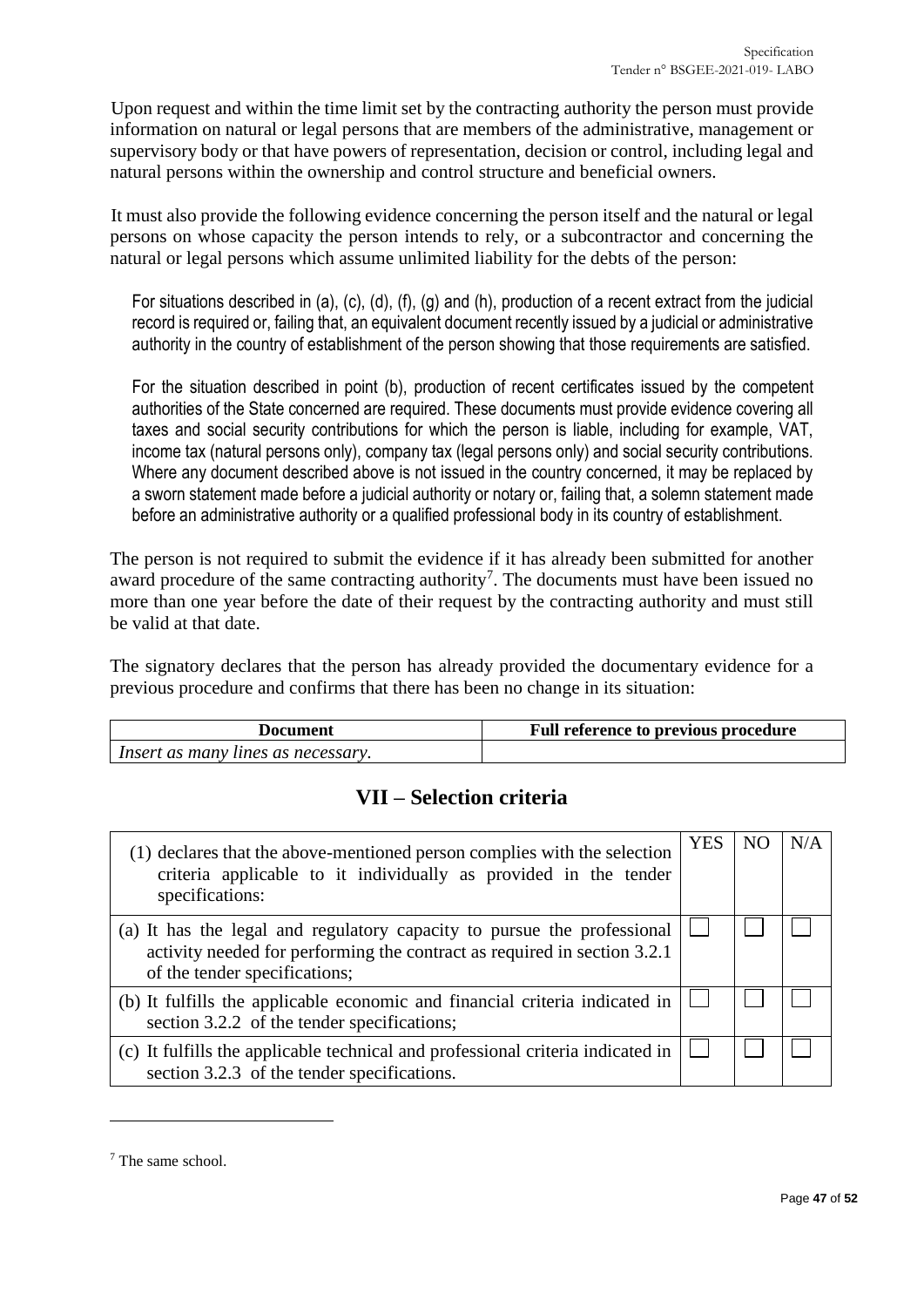| (2) if the above-mentioned person is the <b>sole tenderer</b> or the <b>leader in</b><br>case of joint tender, declares that:                                                                                                                                          | <b>YES</b> | N/A |
|------------------------------------------------------------------------------------------------------------------------------------------------------------------------------------------------------------------------------------------------------------------------|------------|-----|
| (d) the tenderer, including all members of the group in case of joint tender<br>and including subcontractors if applicable, complies with all the<br>selection criteria for which a consolidated asseessment will be made as<br>provided in the tender specifications. |            |     |

# **VIII – Evidence for selection**

The signatory declares that the above-mentioned person is able to provide the necessary supporting documents listed in the relevant sections of the tender specifications and which are not available electronically upon request and without delay.

The person is not required to submit the evidence if it has already been submitted for another procurement procedure of the same contracting authority<sup>8</sup>. The documents must have been issued no more than one year before the date of their request by the contracting authority and must still be valid at that date.

The signatory declares that the person has already provided the documentary evidence for a previous procedure and confirms that there has been no change in its situation:

| Document                           | <b>Full reference to previous procedure</b> |
|------------------------------------|---------------------------------------------|
| Insert as many lines as necessary. |                                             |

*The above-mentioned person must immediately inform the contracting authority of any changes in the situations as declared.*

*The above-mentioned person may be subject to rejection from this procedure and to administrative sanctions (exclusion or financial penalty) if any of the declarations or information provided as a condition for participating in this procedure prove to be false.*

Full name Signature Date Date Signature

 $\overline{a}$ 

<sup>8</sup> The same school.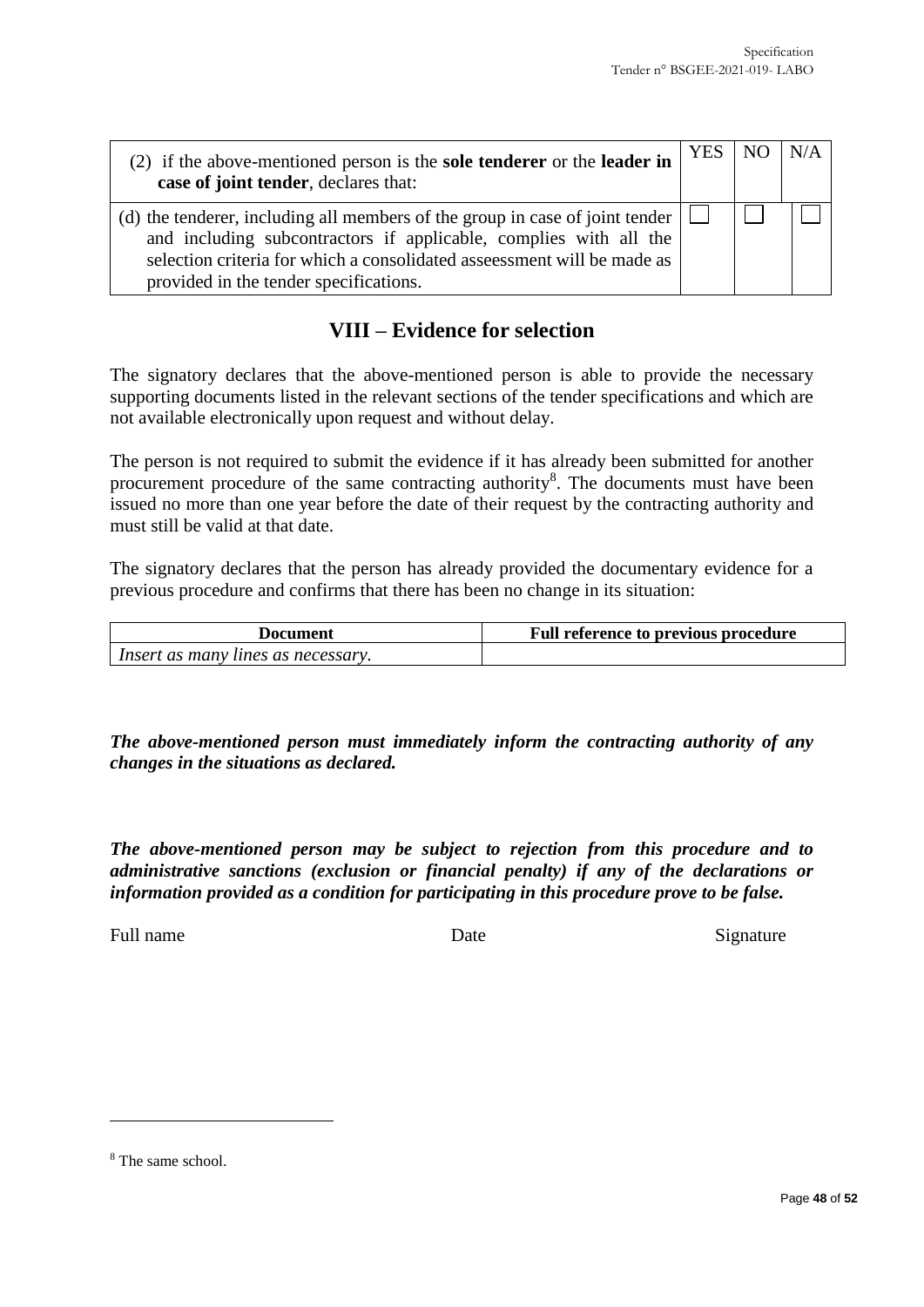<span id="page-48-0"></span>**Annex 3. Quality of the offer** 

#### **OPEN TENDER N° BSGEE-2021-019-LABO**

**ACQUISITION OF MATERIAL AND SUPPLIES FOR THE LABORATORIES OF SCIENCES**

#### **FOR THE EUROPEAN SCHOOLS**

#### **ANNEX 3: QUALITY OF THE OFFER**

**Please fill in the table(s) below by indicating your proposal for each criterion directly in the document. If you want to annexes additional documents or references, please indicate the references in the table and provided them with the offer.**

**The quality of the offer is evaluated solely on the basis of the information provided.**

 **Tenderers willing to submit tenders for more than one lot need to filled in a separate excel sheet in the financial offer (annex 4bis) for each of the lots in which they are interested.** 

#### Contact of the tenderer:

*[Company name]* 

*[Name of the Authorized representative]*

*[Country of registration]*

*[Official address]*

#### **Application for (please tick the relevant box):**

- **Lot 1: Belgium – Luxemburg – The Netherlands**
- **Lot 2: Germany**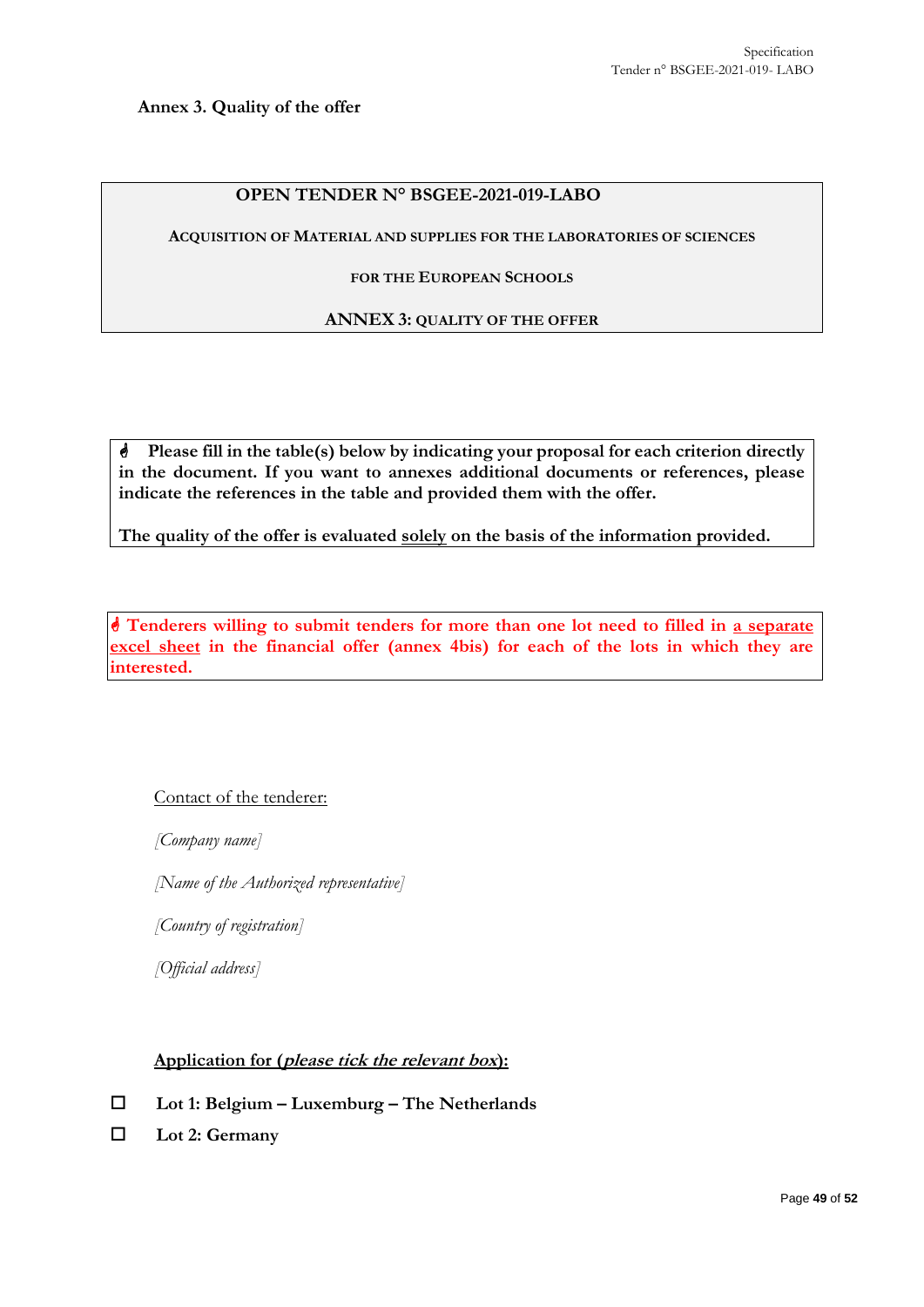# **a) Conformity of the offer**

| $\mathbf{N}^{\mathsf{o}}$ | Conformity of the offer                                                                                                                                                                                                                                                                                                                                                         |
|---------------------------|---------------------------------------------------------------------------------------------------------------------------------------------------------------------------------------------------------------------------------------------------------------------------------------------------------------------------------------------------------------------------------|
| 1                         | Presentation of the tenderer:<br>requested here                                                                                                                                                                                                                                                                                                                                 |
| $\overline{2}$            | Presentation of the catalogues that will be at the disposal of the contracting authority for ordering:<br>number of products available, types of products available, school or academic subjects covered, etc.:<br>requested here                                                                                                                                               |
| $\mathbf{3}$              | Catalogue(s) proposed:<br>If the catalogue(s) are available on paper only: Please provide the catalogue(s) in Annex and list here the<br>catalogue(s) provided with the offer: [complete]<br>If the catalogue(s) are available on paper and online: Please provide here the internet link(s) to access to the<br>catalogue(s):<br>Please provide the information requested here |
| 4                         | Catalogue(s) available in:<br>Tick the box of the language(s) available per lot:<br>Lot 1:<br>$\Box$ EN $\Box$ FR<br>Lot 2:<br>$\sqcap$ EN<br>$\Box$ DE                                                                                                                                                                                                                         |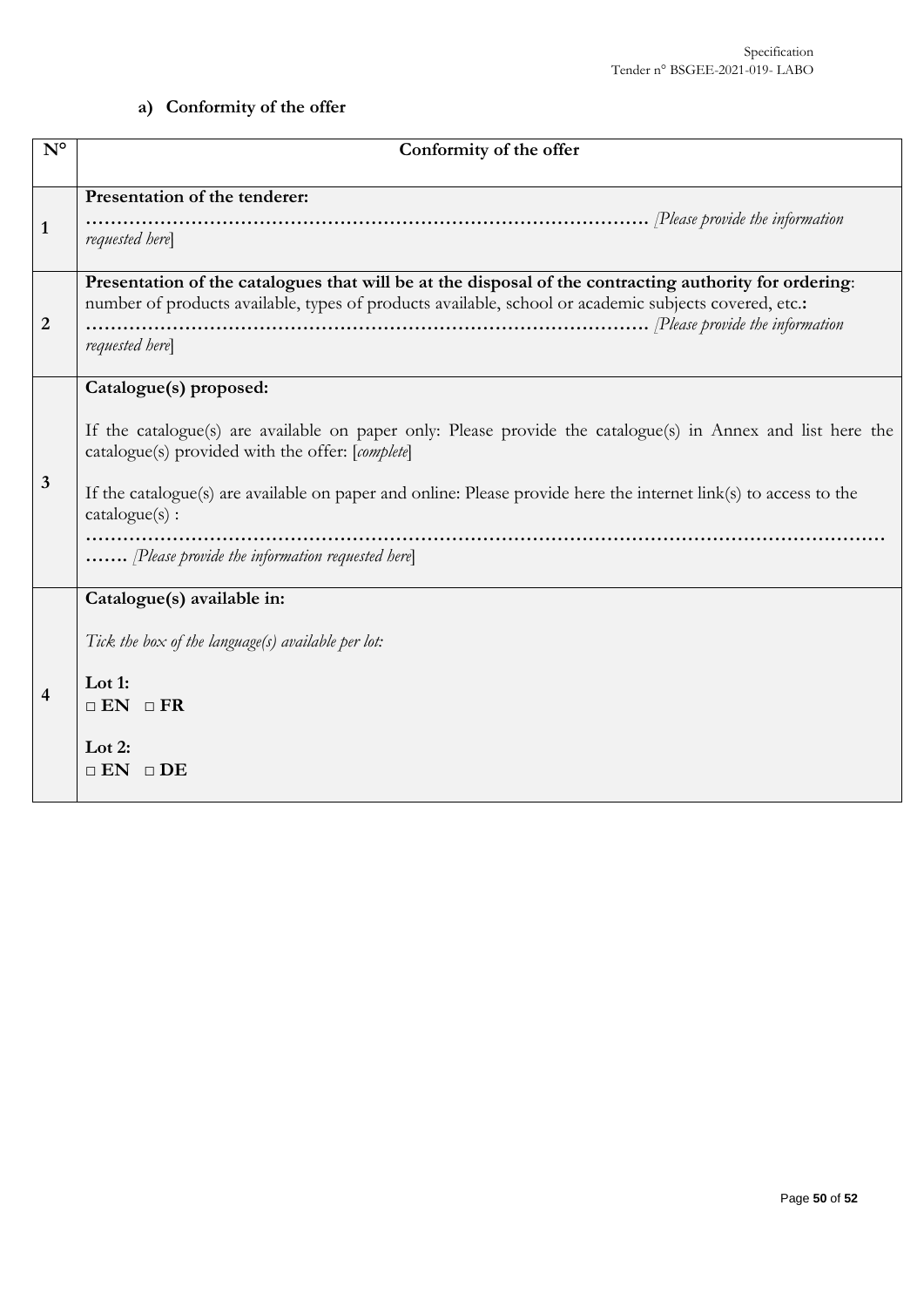# **b) Award criteria**

| $N^{\circ}$  | <b>Award Criteria</b>                                                                                                              | Maximum             |
|--------------|------------------------------------------------------------------------------------------------------------------------------------|---------------------|
|              |                                                                                                                                    | number<br>of points |
|              | Financial criteria: PRICE                                                                                                          | 80                  |
|              |                                                                                                                                    |                     |
| $\mathbf{1}$ | Total price of the offer (total of Annex 4bis including the discount offered):  Euros<br>VAT Excl.                                 |                     |
|              |                                                                                                                                    |                     |
|              | Please fill in                                                                                                                     |                     |
|              | Quality criterion 1 - Number of products per category - not including the spare parts -<br>available in the catalogue(s) proposed: | 15                  |
|              |                                                                                                                                    |                     |
|              | Number of products in the catalogue:                                                                                               |                     |
|              | Physics:                                                                                                                           |                     |
|              | Chemistry:                                                                                                                         |                     |
| 3            | Biology:                                                                                                                           |                     |
|              | Other:                                                                                                                             |                     |
|              | <b>TOTAL: </b>                                                                                                                     |                     |
|              | One product cannot be listed in more than one category.                                                                            |                     |
|              | Please fill in for EACH category                                                                                                   |                     |
|              | Quality criterion 2 - Ordering and deliveries possible to Spain and Italy with no additional                                       | 5                   |
|              | costs:                                                                                                                             |                     |
|              | Lot 1:                                                                                                                             |                     |
|              | $\Box$ Spain & Italy                                                                                                               |                     |
|              |                                                                                                                                    |                     |
|              | Lot $2$ :                                                                                                                          |                     |
|              | $\Box$ Spain & Italy                                                                                                               |                     |
|              | Tick the box for the relevant lot                                                                                                  |                     |
|              | <b>TOTAL</b> of points                                                                                                             | 100                 |
|              |                                                                                                                                    |                     |

Date:

Name and signature of the duly authorized representative of the Company: